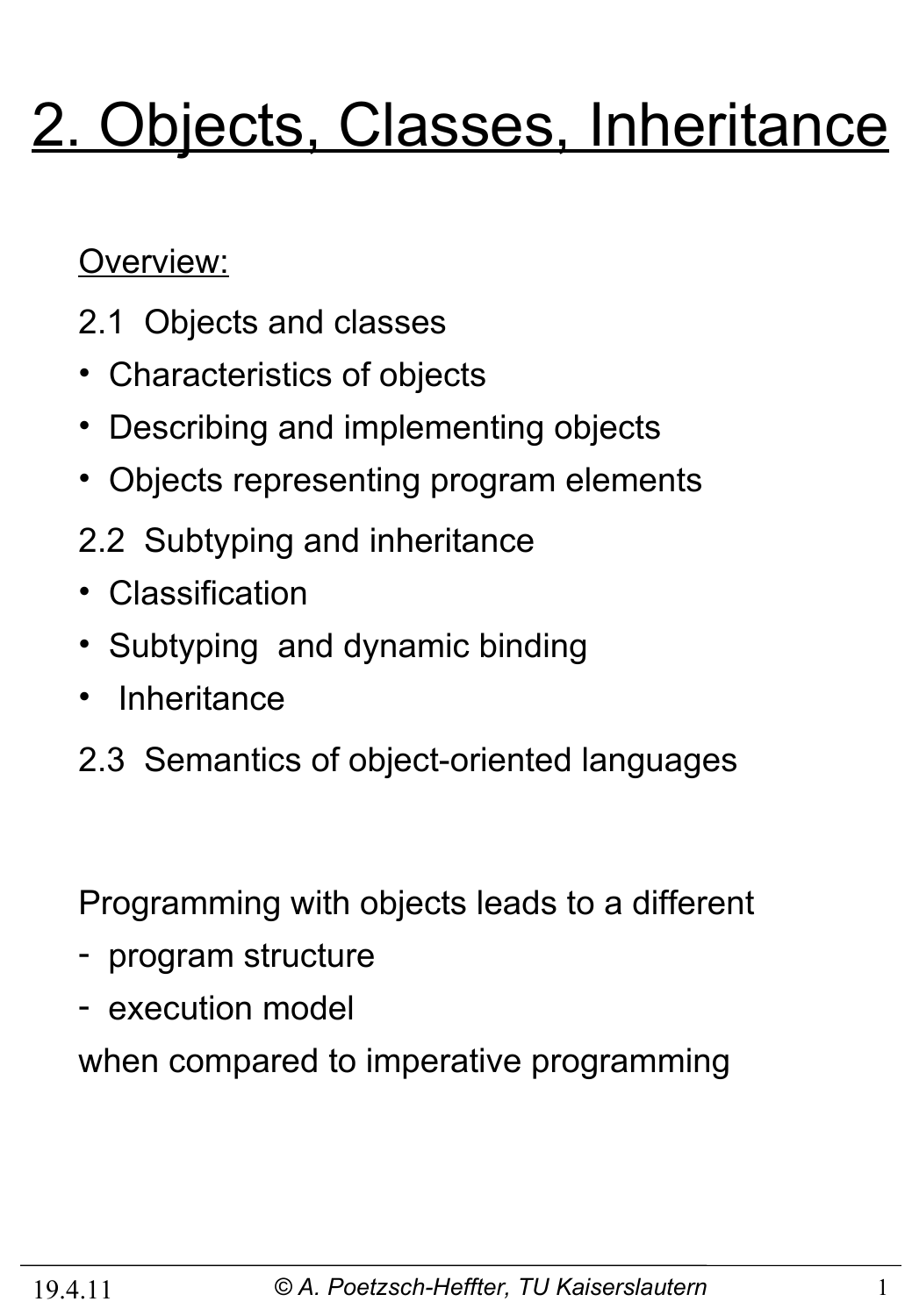# **2.1 Objects and Classes**

# **2.1.1 Characteristics of Objects**

Objects – in the sense of informatics – have:

- an identity
- a state
- a location
- an interface (or protocol)
- references to other objects
- a lifecycle
- a behavior

### Remark:

The object characteristics apply to objects on the conceptual as well as on the programming level.

**COL**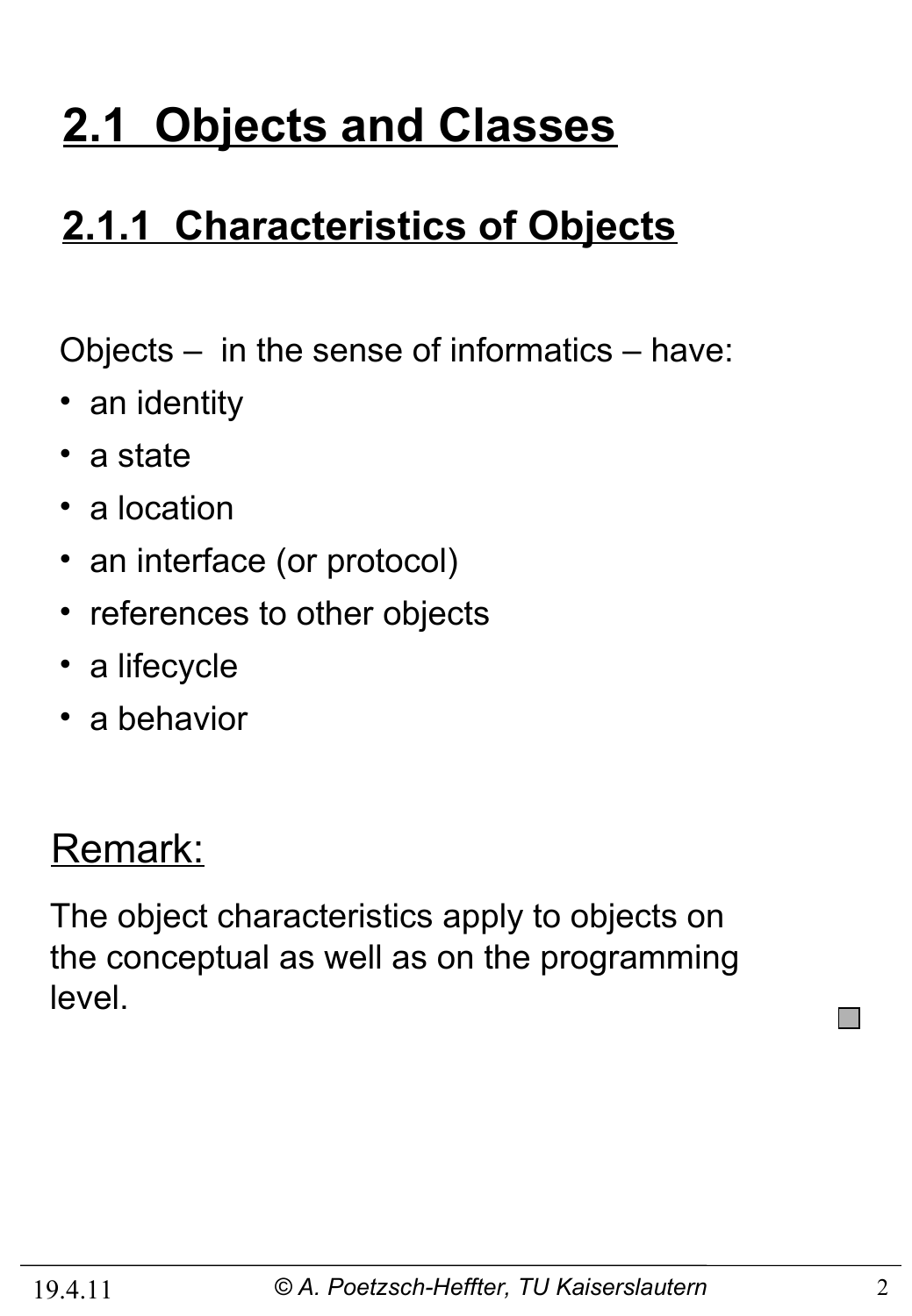# Identity, State, and Location

Objects have an *identity*, that is, objects that are equal w.r.t. state, behavior, and all other aspects may be different.

# **Example:** (Identity/equality)

The following expressions yield true:

```
new String("a") != new String("a")
new String("a").equals(new String("a"))
```
Objects have a *state* that can change over time. In particular, the following holds:

- Objects of the same type can have different states.
- The behavior of an object can depend on its state.

# Remark:

- On the programming level the state is given by the values of the instance variables.
- On the conceptual level the state may be an an abstract property.

 $\Box$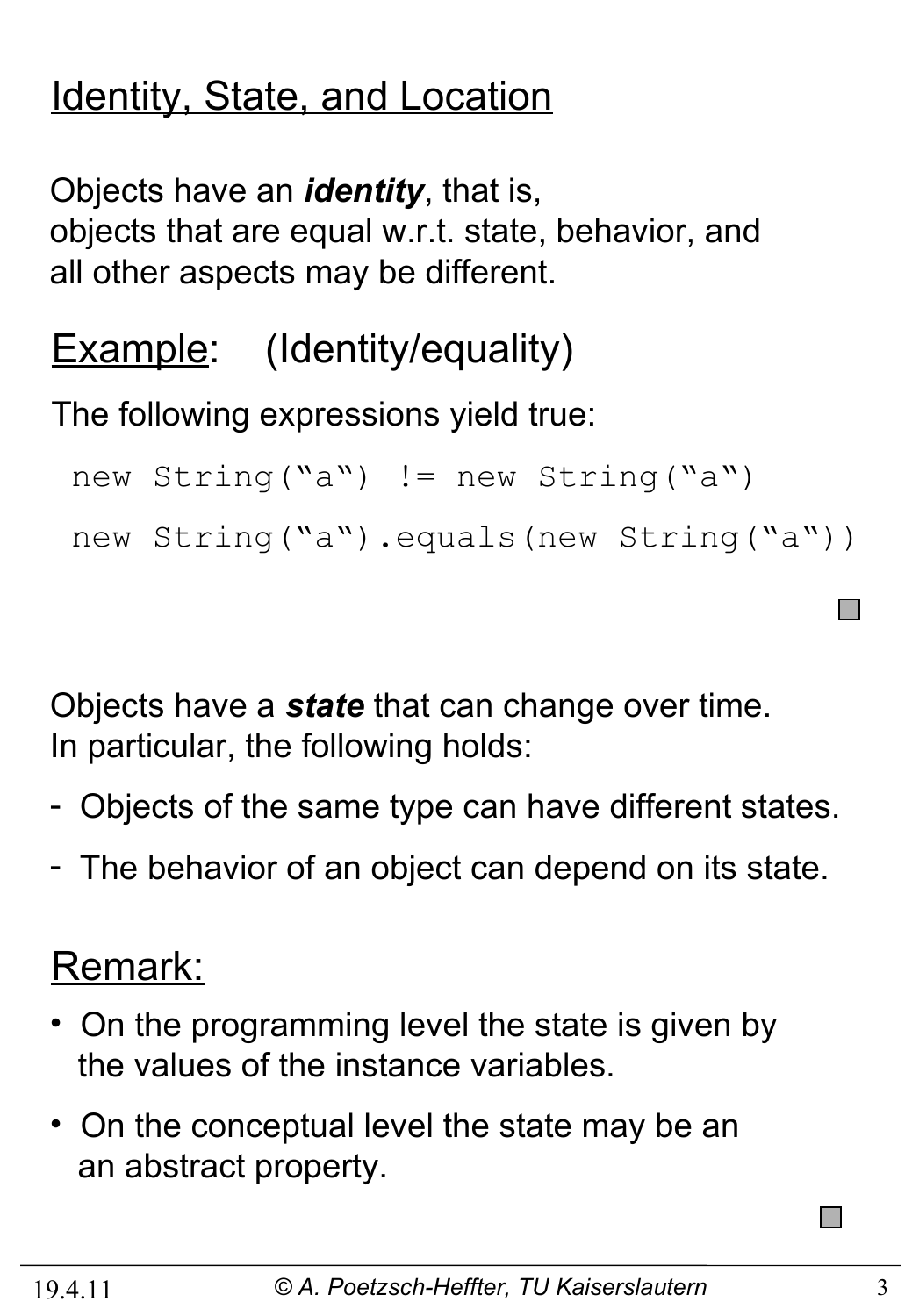Objects have a *location*:

- conceptually
- in distributed and mobile computing
- related to the identity

#### Remark:

Mathematical objects do not have an identity or location ( "Where is the integer 7?". Adding something to a set yields a different set.) **I** 

#### **Lifecycle**

Objects are created (usually by other objects) at some point in time.

Objects are possibly deleted sometime after their creation (usually by other objects, automatically, or by themselves).

#### Interfaces & References to other Objects

Objects have *interfaces*. In particular:

- provided interface
- required interface
- interface for inheritance (considered later)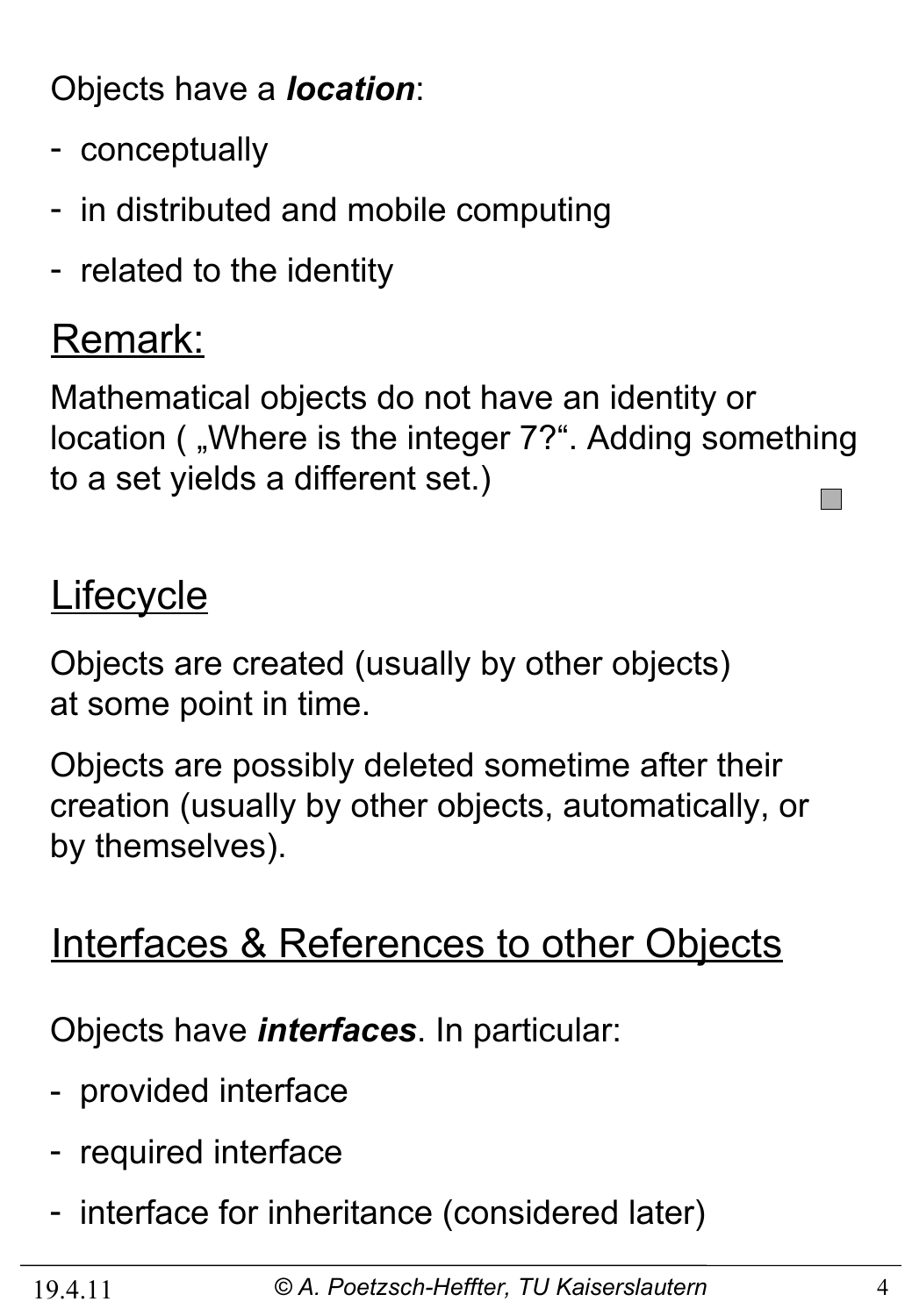### Explanation: (Provided/required interface)

The *provided interface* of an object X describes the services offered by  $X$  to "external" objects.

On the programming level, a *service* is usually realized as an attribute access or as a method.

Objects may provide different interfaces to objects with different access rights.

The *required interface* of an object X describes the services that  $X$  needs from "external" objects.

# Remarks:

- On the programming level, required interfaces are seldom explicitly described.
- The required interface can often be derived from the references an object has to other objects.

**I**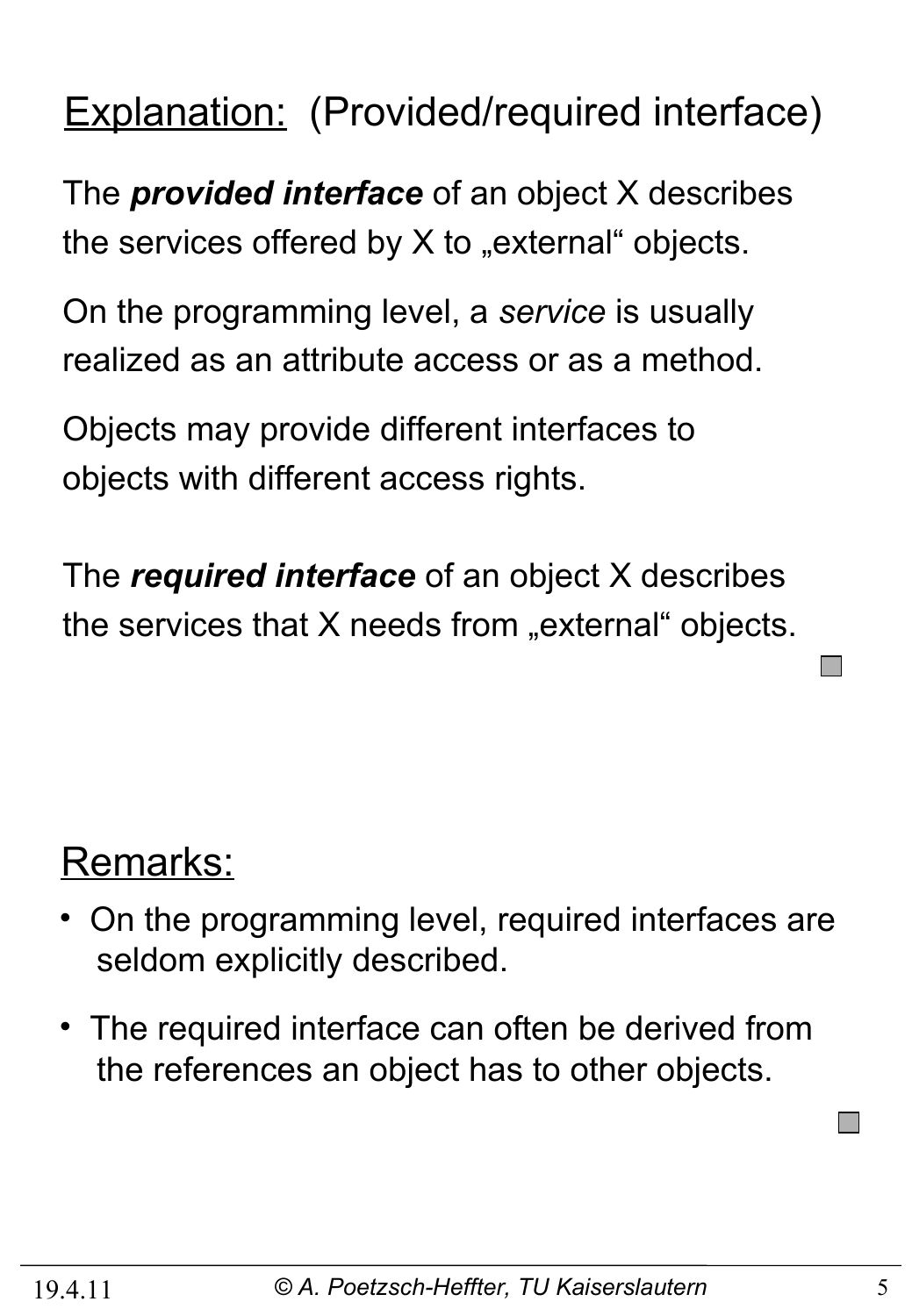# Examples: (Interfaces)

#### 1. Provided interfaces:

```
 package p;
 public class C {
    private int idno;
    String name;
    public String getName() {...}
    public void myMethod() {...}
 }
```
- for objects of classes outside p:
	- the public methods
- for objects of classes inside p:
	- additionally read and write access to instance variable name
- for objects of class C
	- additionally read and write access to instance variable idno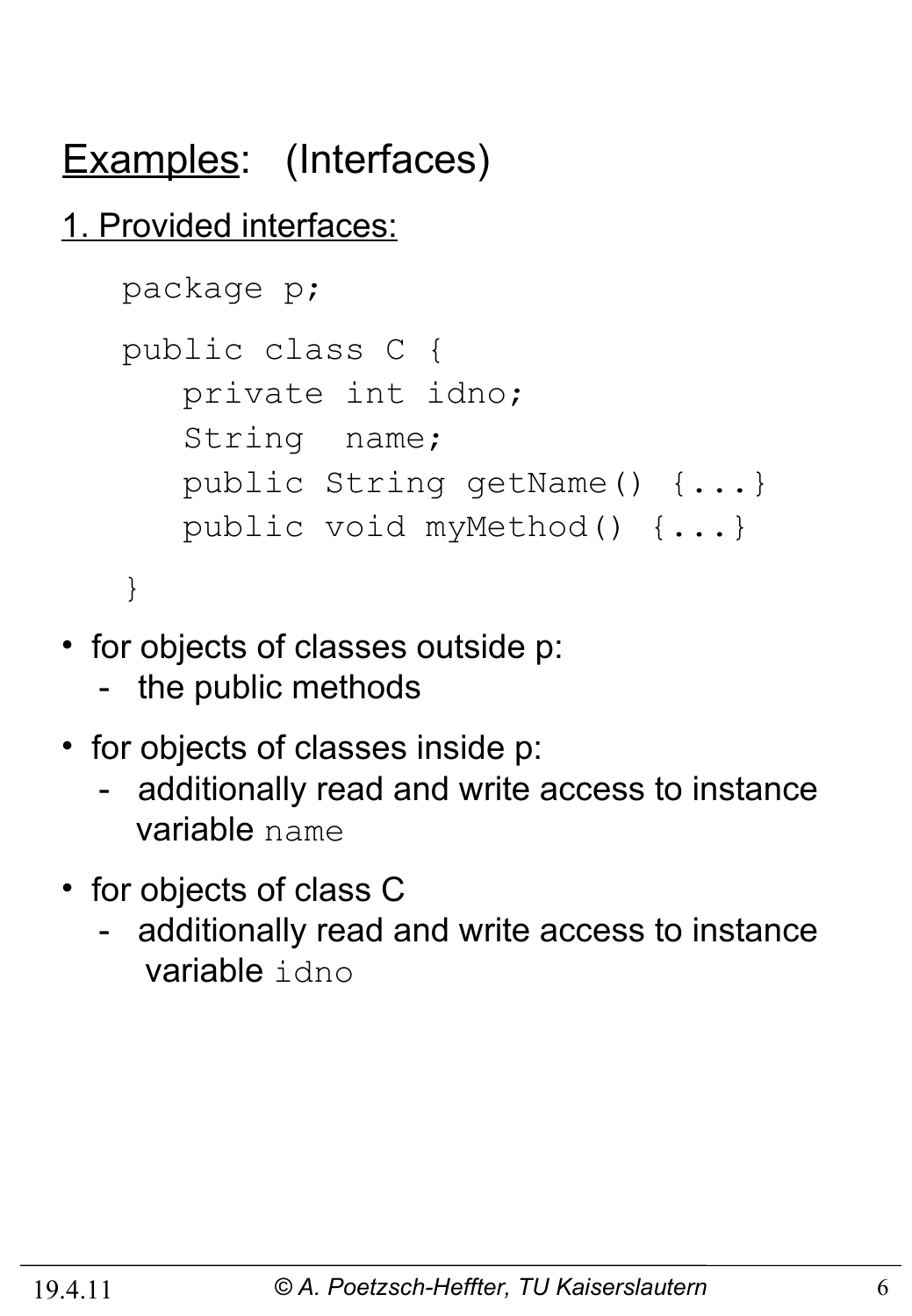#### 2. Required interface:

Observers require a reference to the observed subject.

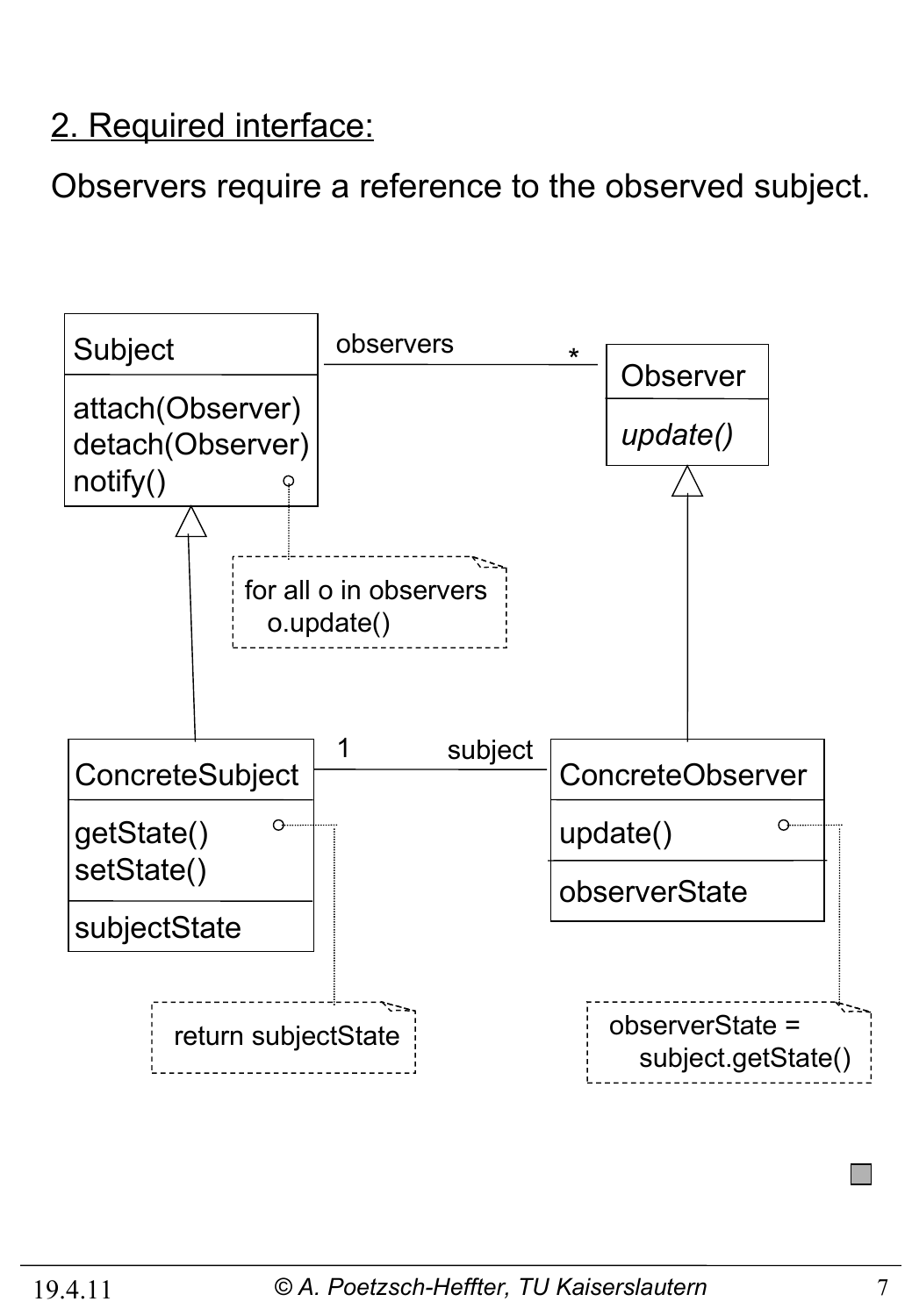#### **Behavior**

Objects have a *behavior*. In particular:

- They can be passive, reacting only to messages from the outside.
- They can be passive and "synchronized" allowing only one method execution at a time.
- They can be active, executing one or several threads.

Object behavior is the most complex aspect of an object.

# Examples: (Behavior)

```
1. Single passive objects:
```

```
 public class C1 {
       private int tmp;
      private int invokeCount = 0;
       public void increment() {
         tmp = invokeCount;
         tmp++;
        invokeCount = tmp; }
    }
```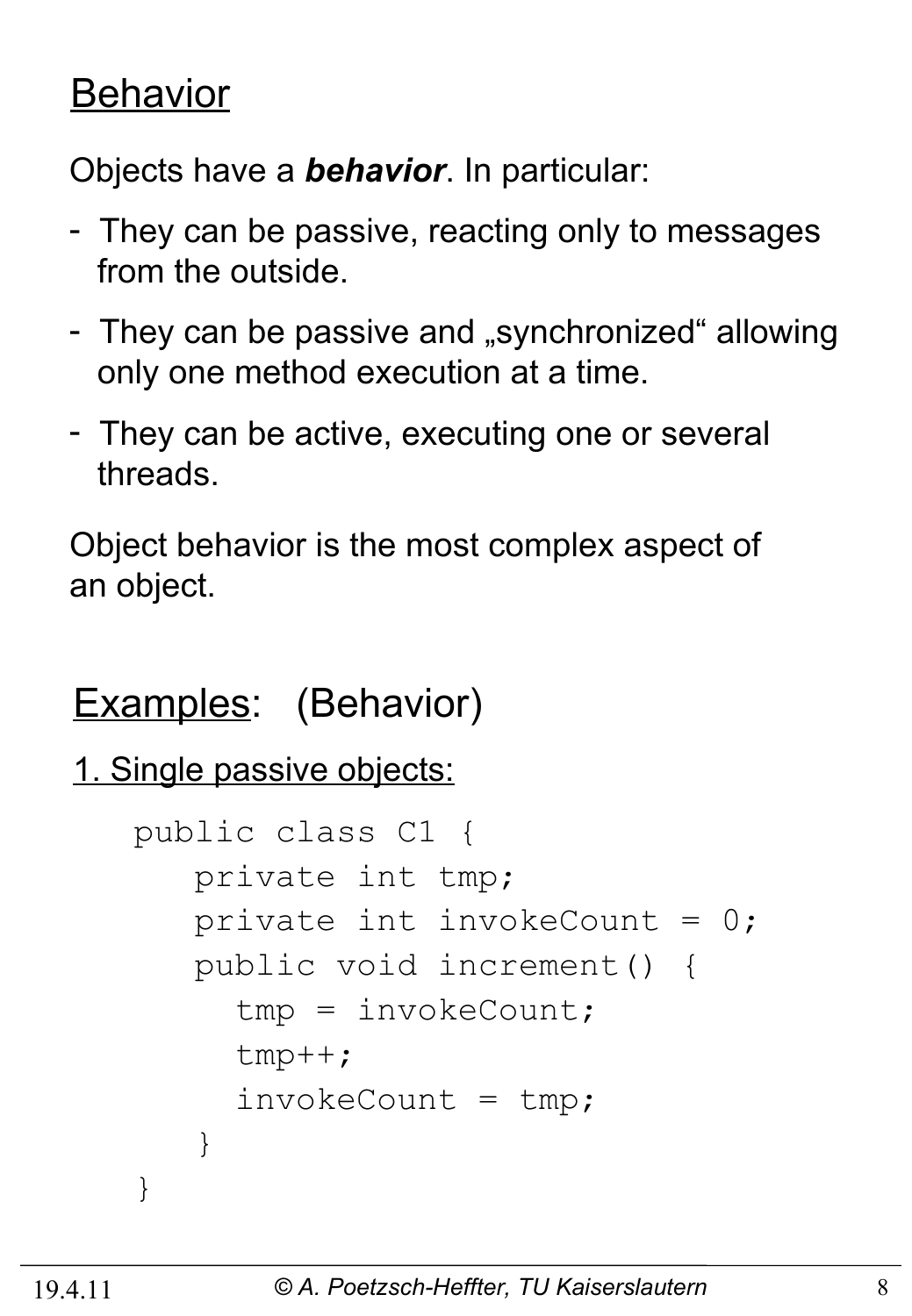```
 public class C2 {
       private int tmp;
      private int invokeCount = 0;
       synchronized 
       public void increment() {
         tmp = invokeCount;
         tmp++;
        invokeCount = tmp; }
    }
```
Objects of both classes are passive. C1 may fail to count the invocations correctly.

#### 2. Single active objects:

```
public class Act1 extends Thread {
   public Act1() { start(); }
   public run() {
     while( true ) {
       System.out.println("Hi di du");
       try{ Thread.sleep(1000); }
       catch( Exception e ){}
     }
   }
}
```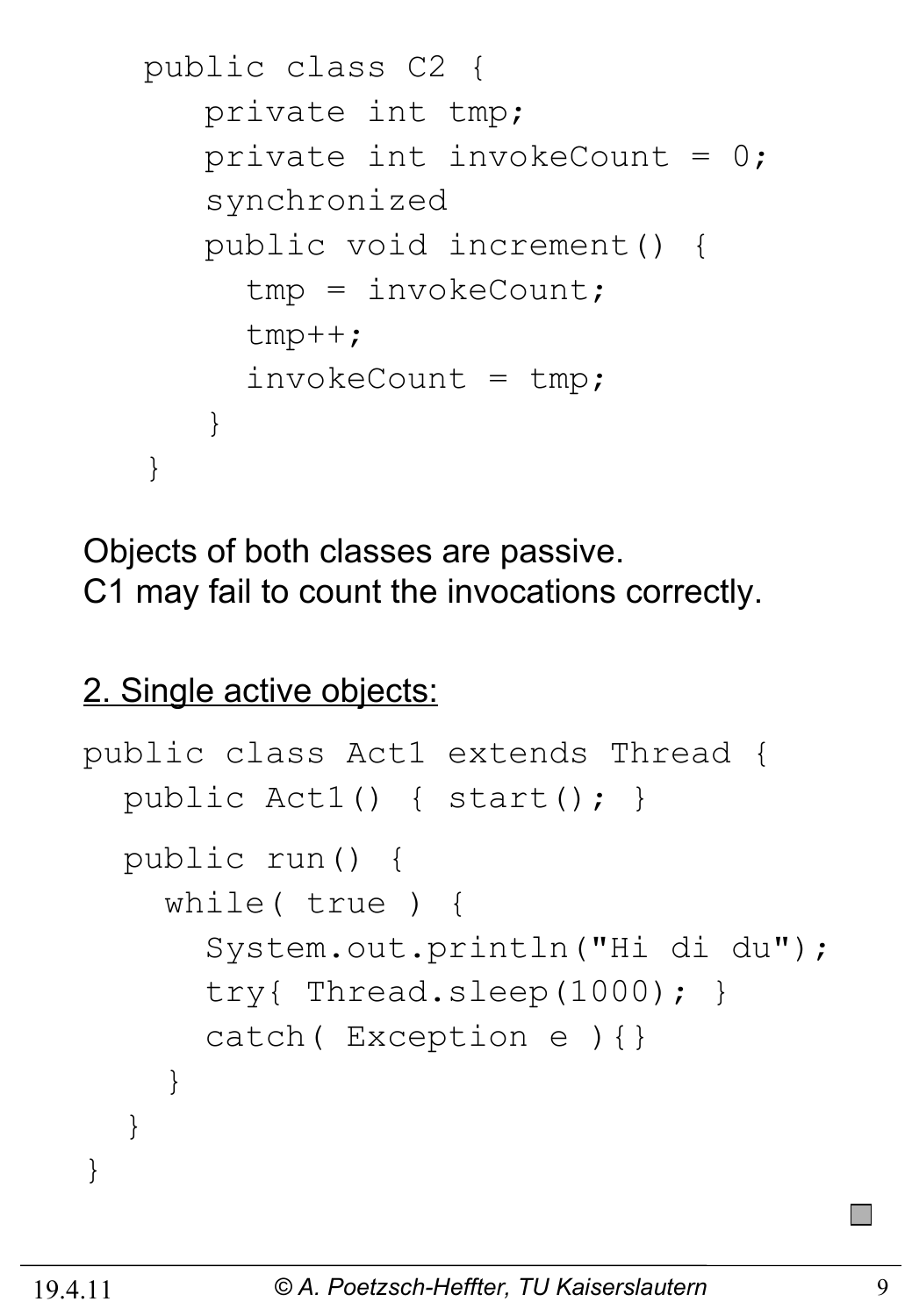# **2.1.2 Describing and Implementing Objects**

We distinguish between

- *single* objects:
	- implemented as one object of the underlying OO language
- *compound* objects:
	- appear to users as one object
	- implemented by many objects of the underlying OO language

## Examples: (Compound objects)

```
class String {
   char[] value; // used for characters 
   int offset; // first used index 
   int count; // number of characters 
  String() { value = new char[0]; }
   ...
   int indexOf(int ch) { ... }
 ... 
   int length() { return count; }
  char charAt(int index) { ... }
  boolean equals(Object anObject) {...}
}
```
 $\mathbb{R}^n$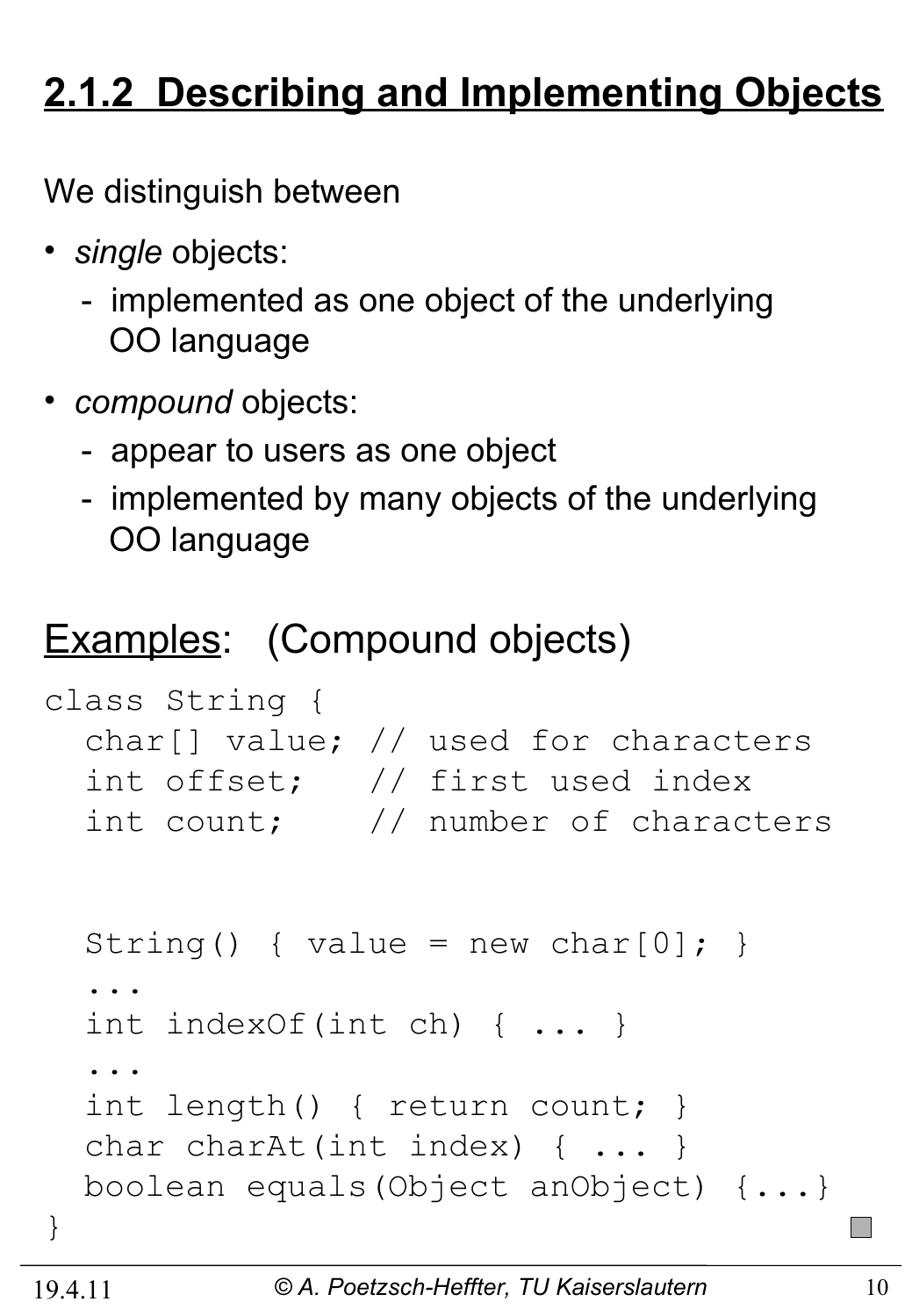# Describing single objects:

Two basic description techniques:

- class concept
- prototype concept

#### Class concept:

- Programs declare *classes instead of individual objects.*
- A class is the *description of the common properties* of the class' objects.
- Classes define the interface of their instances.
- During program execution, objects of declared classes are created (*instances*).
- Classes cannot be modified at runtime.
- Class declarations correspond to record declarations in imperative languages.
- In typed languages, a class defines as well a type.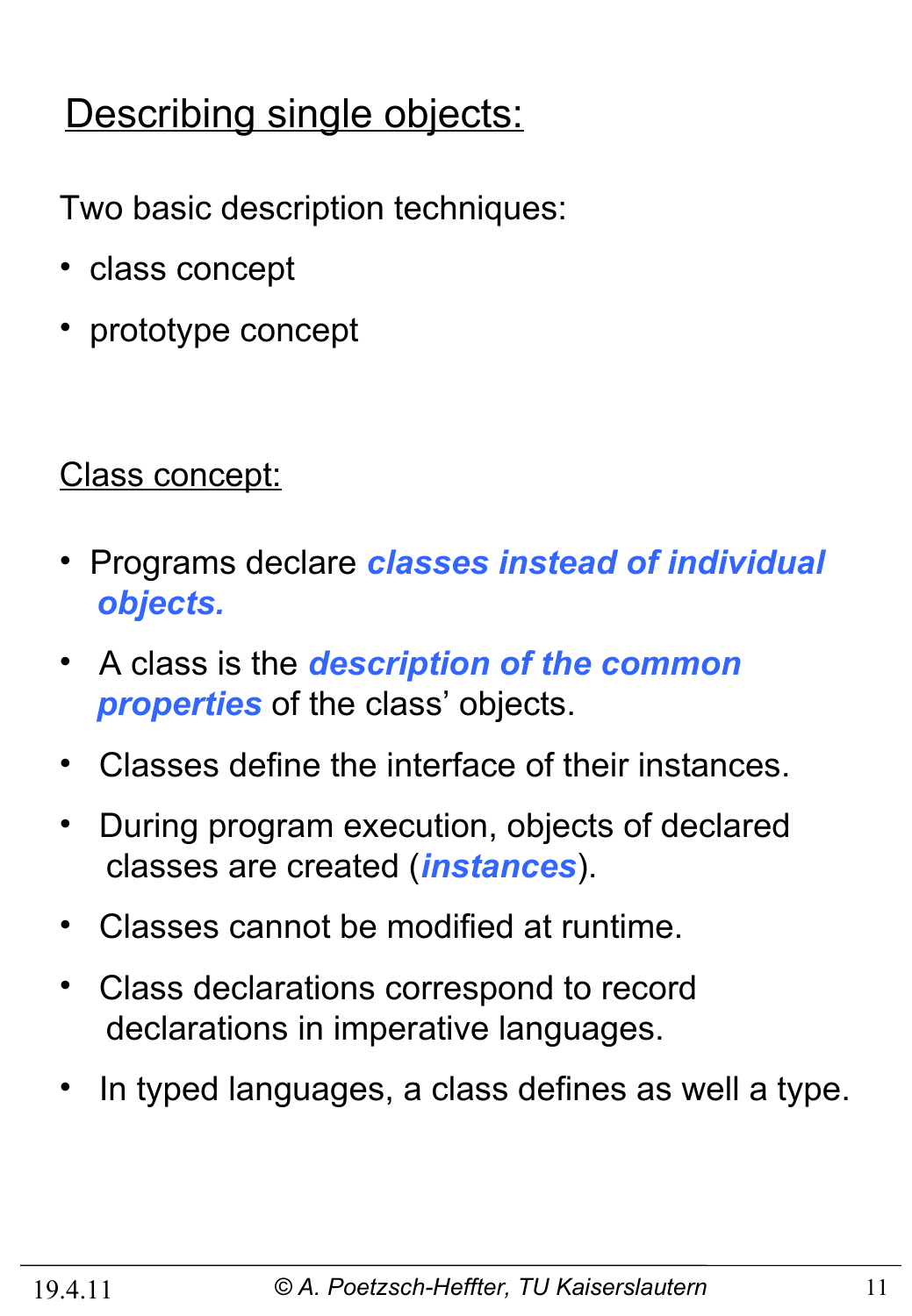#### Prototype concept:

- Programs *describe individual objects directly.*
- •New objects are created by *cloning* existing objects and *modifying* their properties at runtime:
	- Cloning an object means to create a new object with the same properties (but different identities)
	- Modifying means adding attributes, or adding and replacing methods
- Avoid distinction between classes and instances.
- E.g. used in the language **Self**, **JavaScript**.

### Examples: (Prototype language)

A Self program:

```
Vehicle: (Object copy)
(name <- ' ') Vehicle.
SportsCar: (Vehicle copy).
(driveToWork <- 
   |some code, a block|) SportsCar.
Porsche911: (SportsCar copy).
Porsche911 name:'Bobs Car'.
```
 $\Box$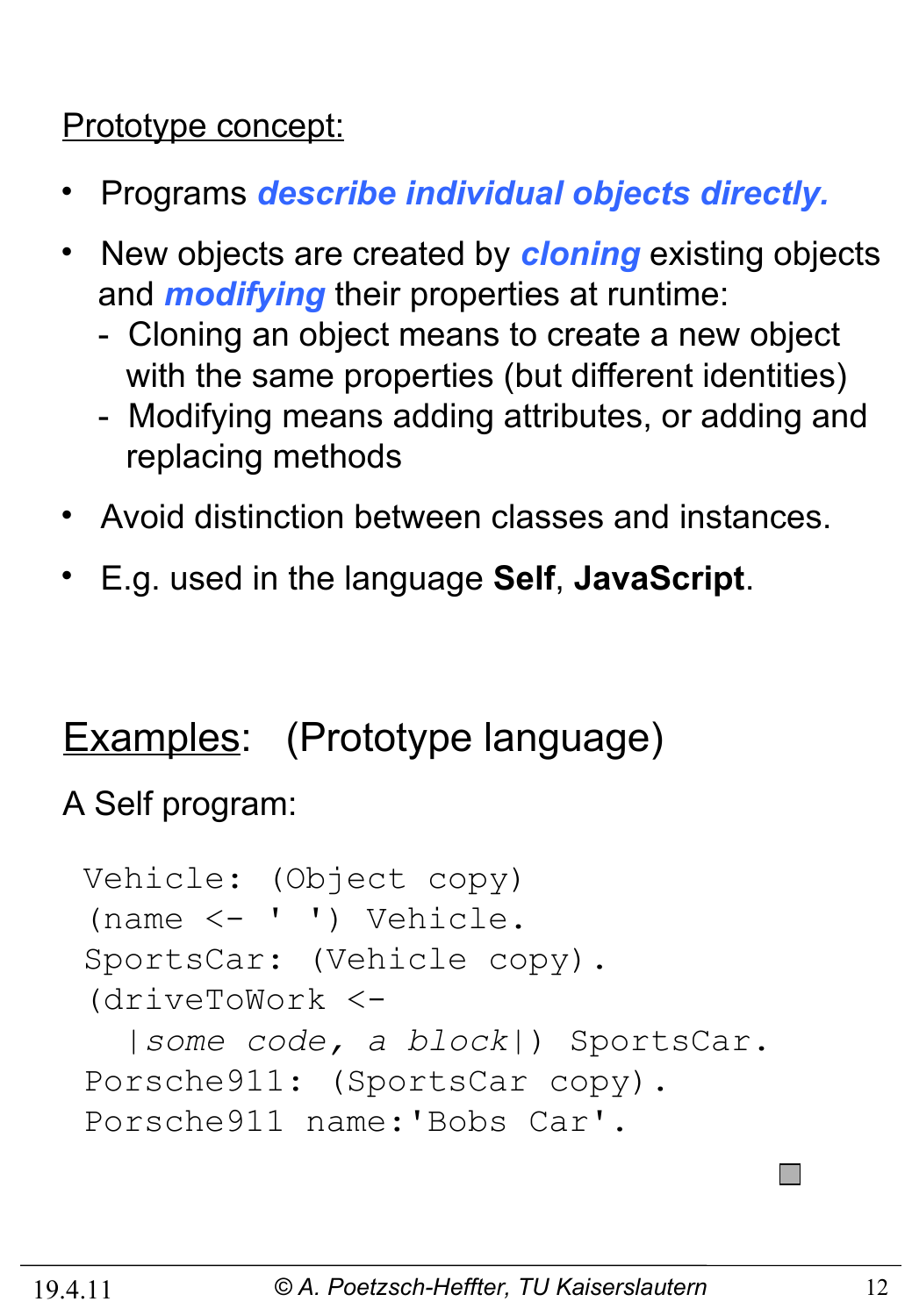#### Describing compound objects:

In class-based languages the initial structure of complex objects is described by the constructor of the object that "owns" the compound:



### Remarks:

- The implementation of the compounds is usually hidden from the user.
- The behavior of compound objects is often described in an abstract way.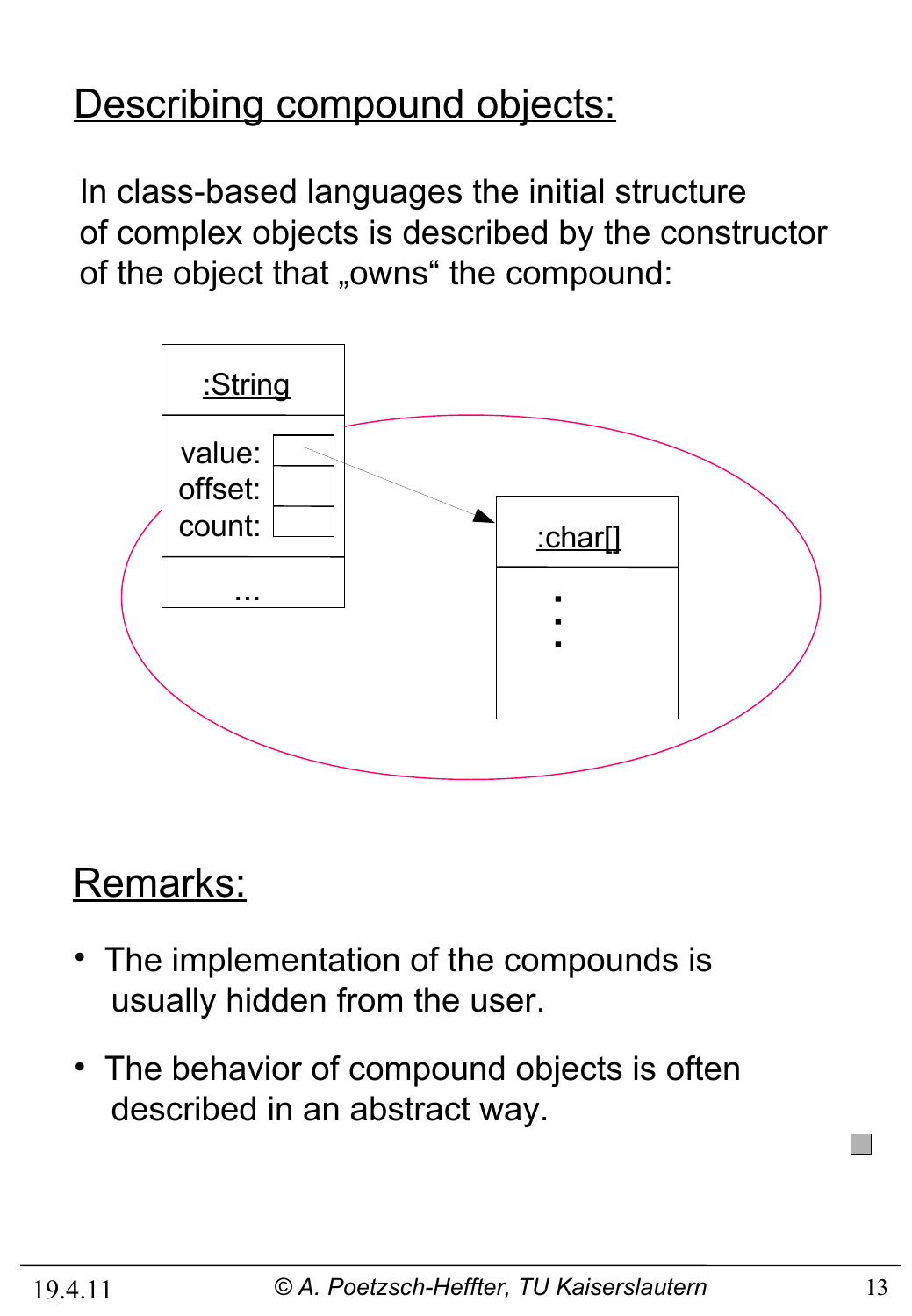# **2.1.3 Objects Representing Program Elements**

Objects can as well be used to realize or represent elements used in programming like procedures or classes (cf. Self example above). We consider:

- procedure incarnations as objects
- introspection and reflection

#### Procedures and Classes:

In many respects, procedures are similar to classes:

- They are static program entities, declared by the programmer.
- At runtime:
	- Procedures are patterns for procedure incarnations
	- Classes are patterns for class instances (objects)
- Procedure incarnations and objects have identity, state, life cycle (in particular, coroutines)

### Remarks:

BETA uses the analogy to unite procedures and classes to so-called *patterns*.

 $\Box$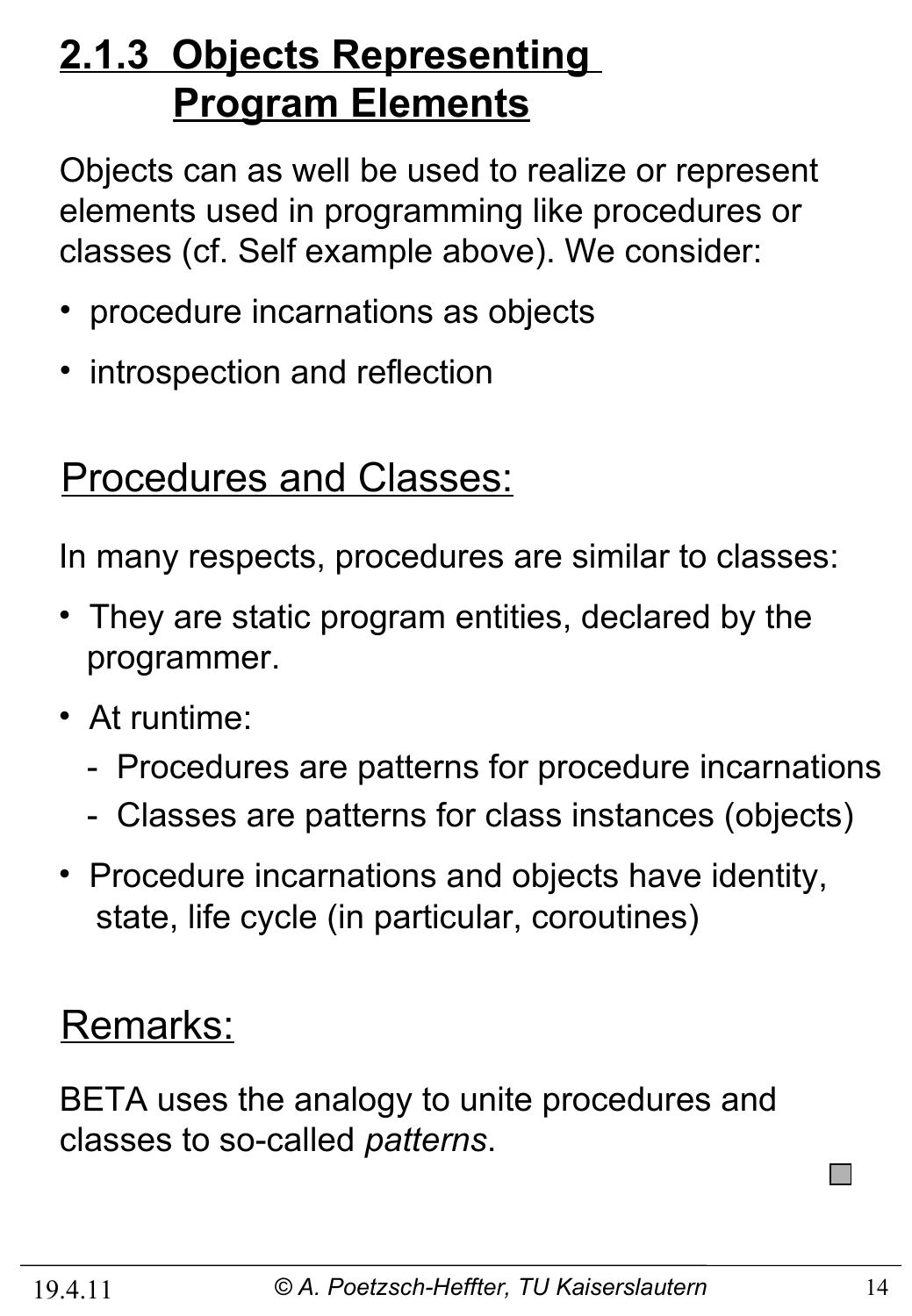### Introspection and reflection:

To automatically analyse and combine classes and objects within programs, a mechanism is needed that allows to

- inspect classes (*introspection),*
- create objects of classes based on the class name,
- invoke methods of unknown classes,
- construct new classes from given ones.

Typical applications: component frameworks

In OO programming, introspection and reflection can be achieved by modelling classes by objects, that is, having an object for each class:

- representing the information of the class
- allowing to invoke methods on the class

Java supports introspection and a restricted form of reflection:

- There is an object for every type in Java; these objects are instances of class Class.
- The static method forname of class Class takes the name of a class C and yields the corresponding Class-object.
- Objects of class Method represent methods.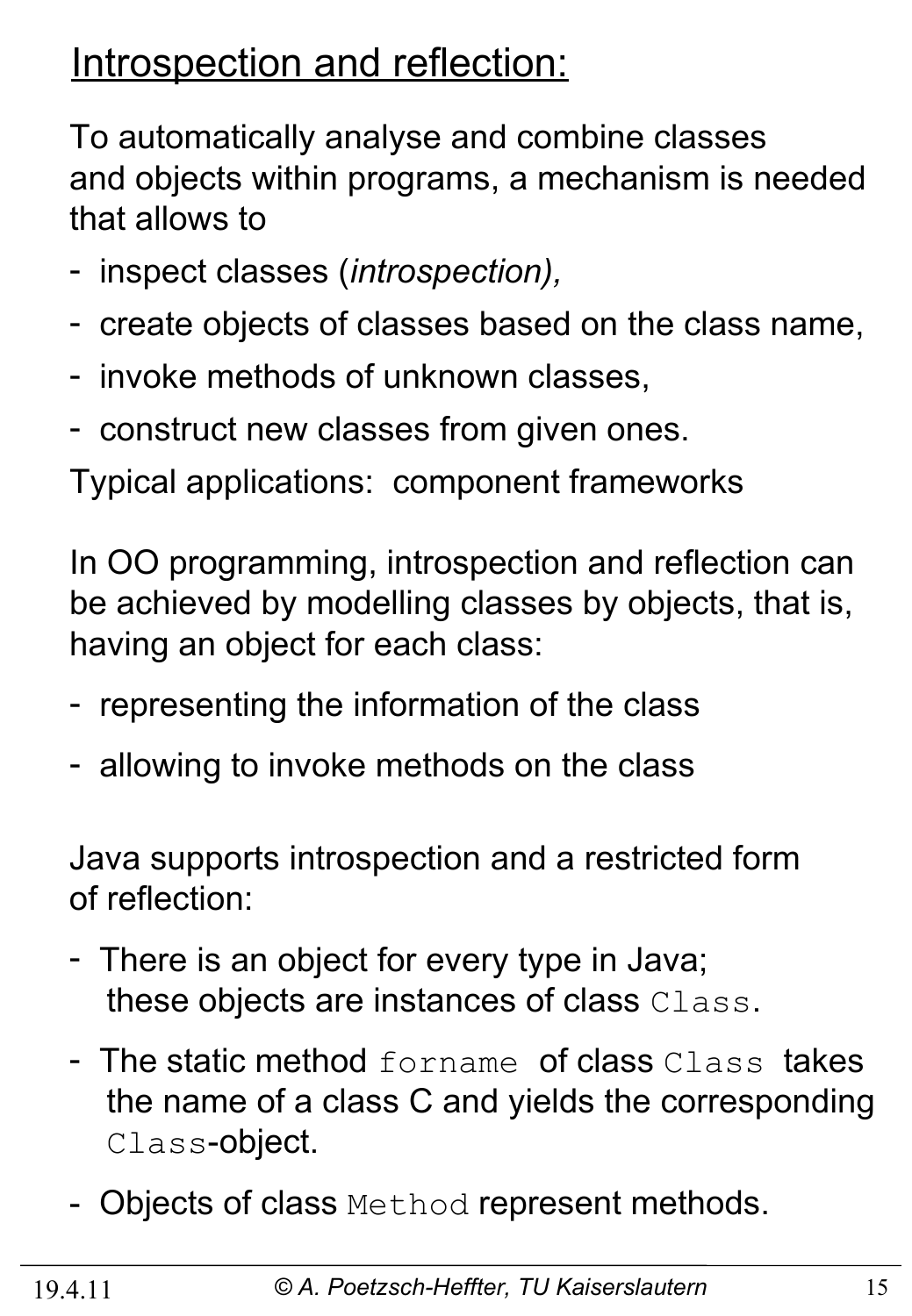# Example: (Introspection)

The following program reads a class name, loads the corresponding class and prints its interfaces:

```
import java.lang.reflect.*;
public class Inspektor {
 public static void main(String[] ss) {
   try {
   Class klasse = Class.forName(ss[0]);
   Method[] methoden = klasse.getMethods();
   for( int i = 0; i < methoden.length; i++ ){
     Method m = methoden[i];
     Class retType = m \cdot qetReturnType();
     String methName = m.getName();
     Class[] parTypes = m.getParameterTypes();
      System.out.print( retType.getName() + " "
                              + methName + "(");
     for( int j=0; j < parTypes.length; j++ ){
       if( j > 0 ) System.out.print(", ");
        System.out.print(parTypes[j].getName());
      }
     System.out.println( ");" );
    }
   } catch( ClassNotFoundException e ) {
   System.out.println("Class
                     + ss[0] + " not found");
}}}
```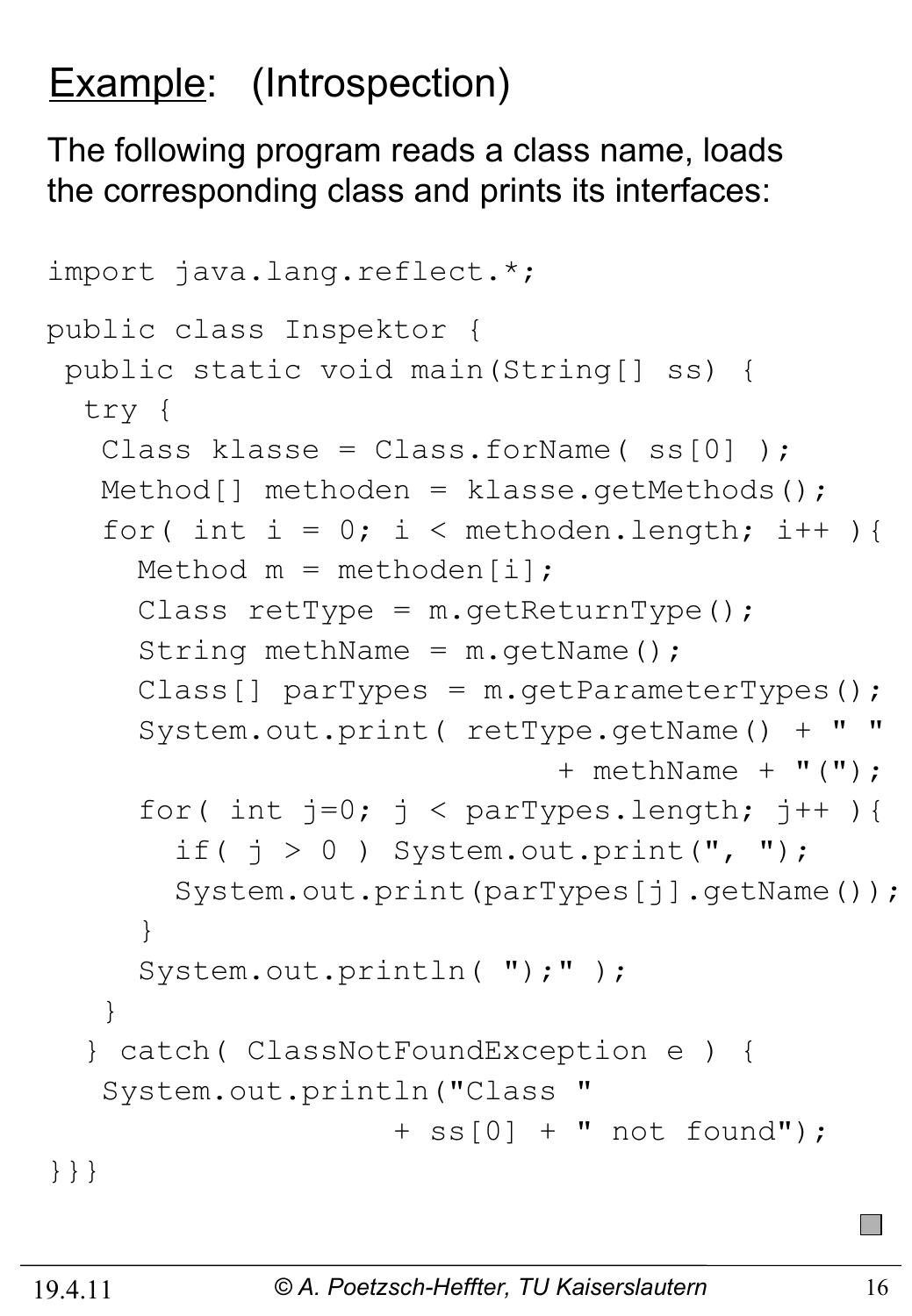Reflection and meta-programming goes beyond introspection by

- calling methods represented by a Method-object
- dynamically controlling the program behavior

# Examples: (Reflection)

The following program uses reflection for higher-order programming:

```
static 
String[] filter( String[] strs, Method test ){
  int i, j = 0;
   String[] aux = new String[ strs.length ];
  for( i = 0; i < strs.length; i++ ) {
    Object[] pars = { strs[i] };
     try{
       Boolean bobj;
       bobj = (Boolean) test.invoke(null,pars);
       if( bobj. booleanValue() ) {
         aux[j] = strs[i];\dot{7}++;
 }
     } catch( Exception e ){
       System.out.println("error in invoke");
     }
   }
  String [] result = new String \begin{bmatrix} 1 \end{bmatrix};
  System.arraycopy( aux, 0, result, 0, j);
   return result;
}
```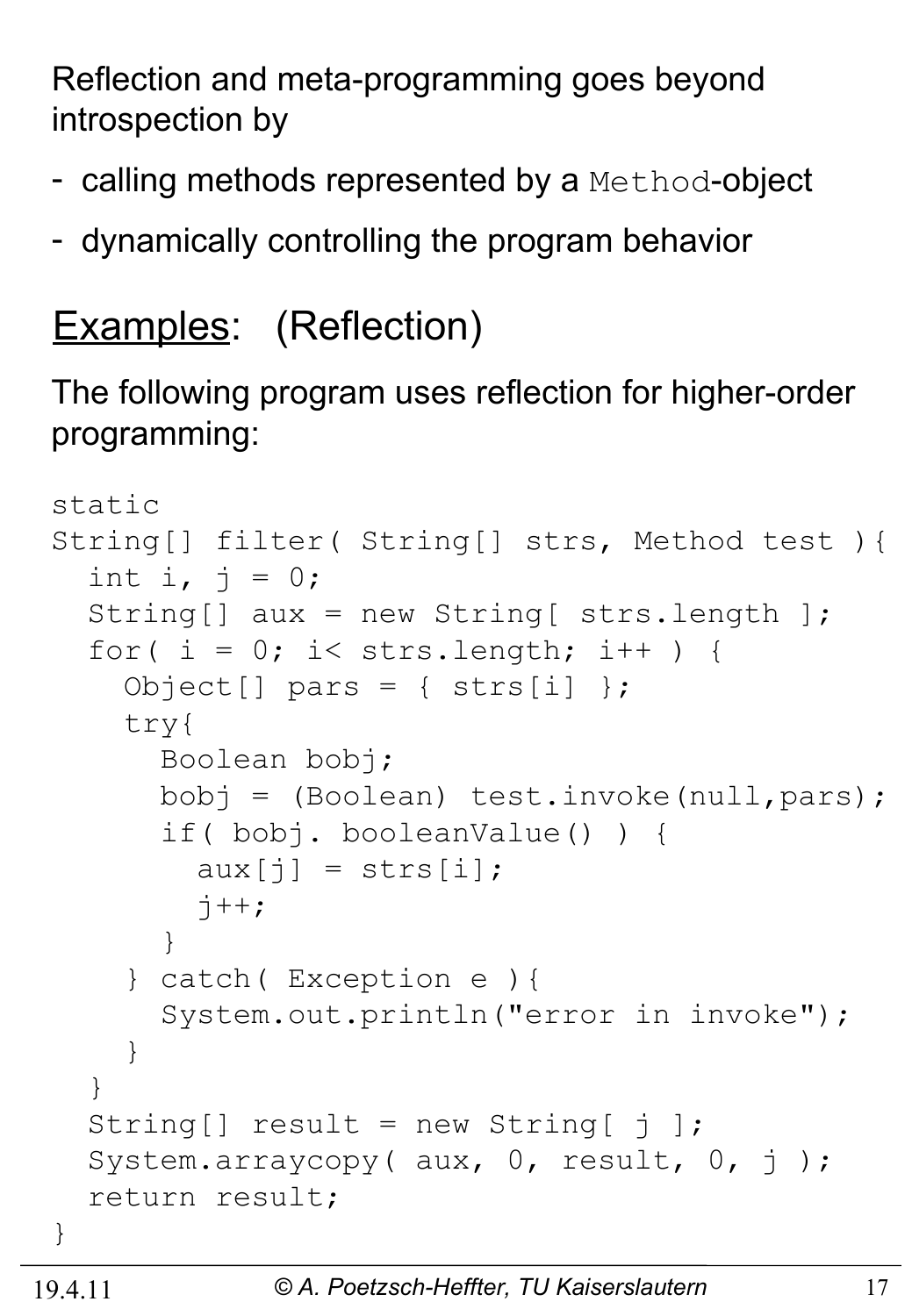Method invoke belongs to class Method and has the following signature:

Object invoke( Object obj, Object[] args )

where the first parameter denotes the implicit parameter of the invocation; null is used for static methods. Here is a test scenario:

```
public static void main(String[] args) ... {
 Class cl = InvokeTest.class;
 Class[] parTypes = { String.class };
 Method m = 
          cl.getMethod("prefixAorB",parTypes);
 System.out.println("Output of prefixAorB:");
 printStringArray( filter( args, m ) );
 cl = Lexik.class;m = c1.getMethod("lexik", parTypes);System.out.println("Output of lexik:");
 printStringArray( filter( args, m ) );
}
class InvokeTest {
   public static Boolean prefixAorB(String s) {
   if( s.length() > 0 \&&( s.charAt(0) =='A',
                        | \cdot | s.charAt(0) == 'B' ) )
          return new Boolean( true );
    else return new Boolean (false);
   }
}
```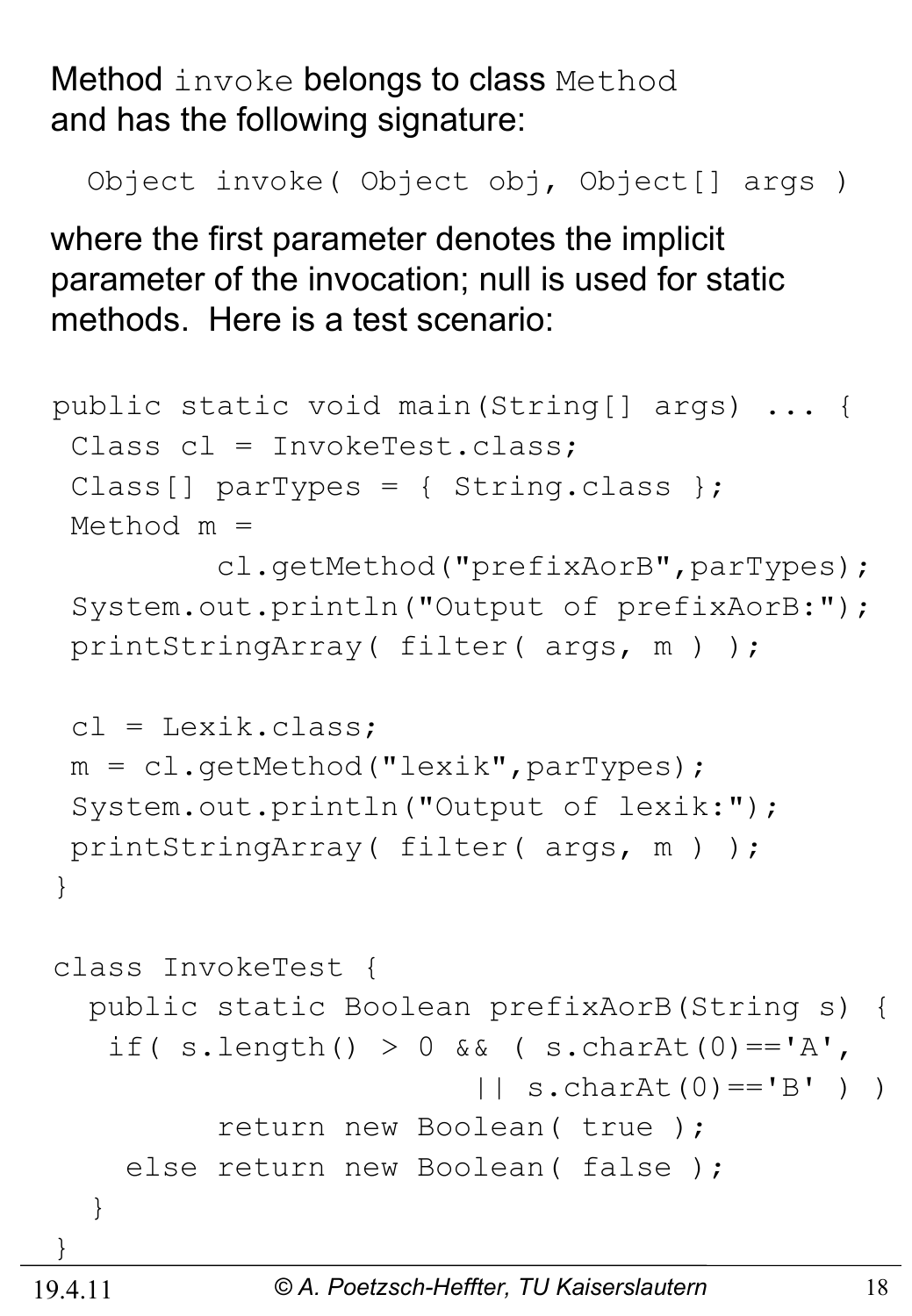Test scenario continued:

```
class Lexik {
  static String aktMax = "";
   static Boolean lexik( String s ) {
     if( s.compareTo( aktMax ) >= 0 ) {
      aktMax = s;
       return new Boolean( true );
     } else return new Boolean( false ); 
   }
}
```
#### Discussion:

- In the last years, reflection and meta-programming were important research topics, in particular for:
	- adaptation
	- composition
	- aspect separation
- The techniques provide a lot of flexibility at the price of efficiency and lost type safety.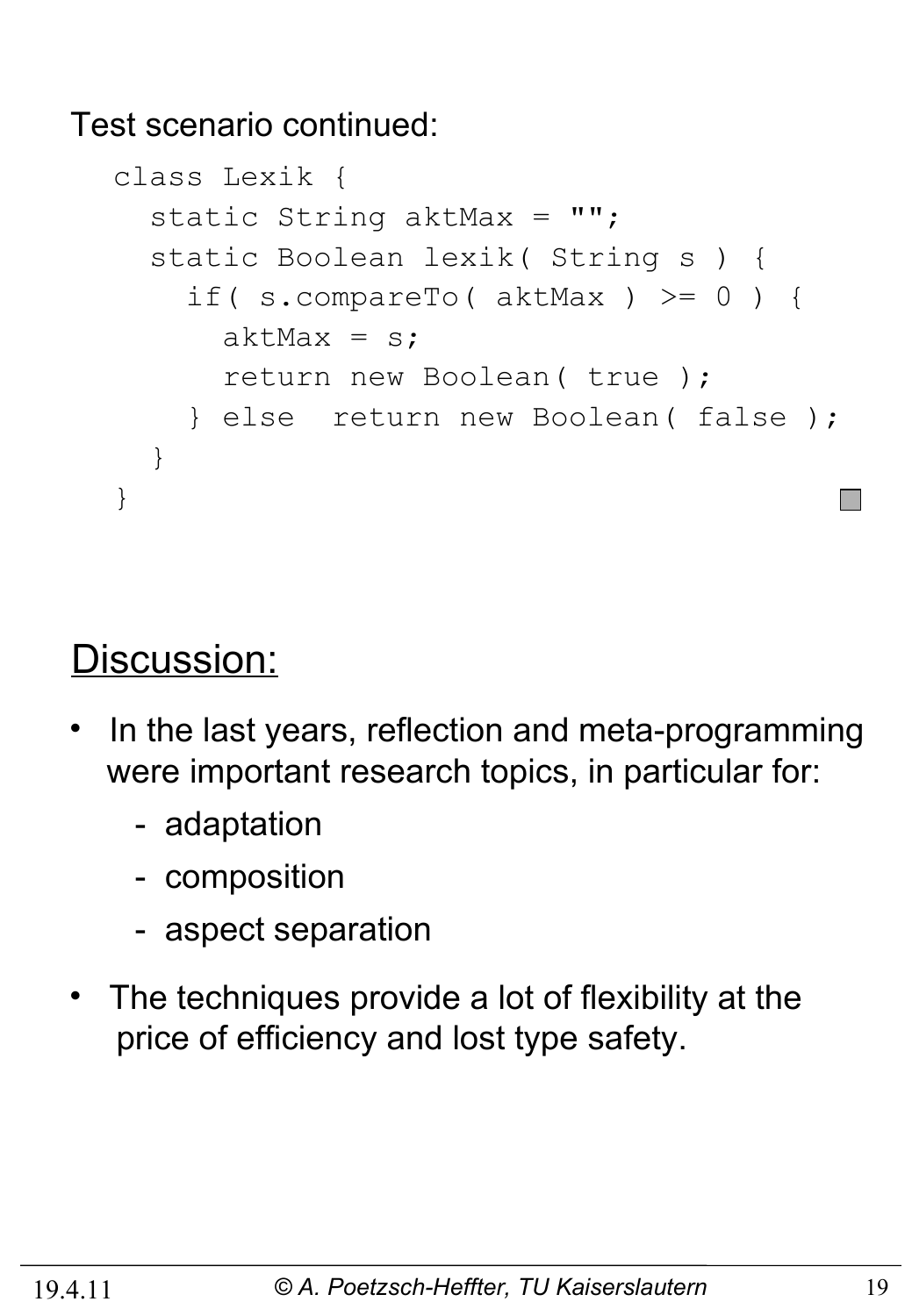# **2.2 Subtyping and Inheritance**

# **2.2.1 Classification**

Object-orientation has three *core concepts*:

- Object model
- Object interfaces
- "is-a" relation between objects enabling
	- polymorphism and classification
	- abstraction and specialization

#### Remark:

Notice that the object model is a prerequisite to object interfaces which in turn are the basis for the "is-a" relation.

 $\Box$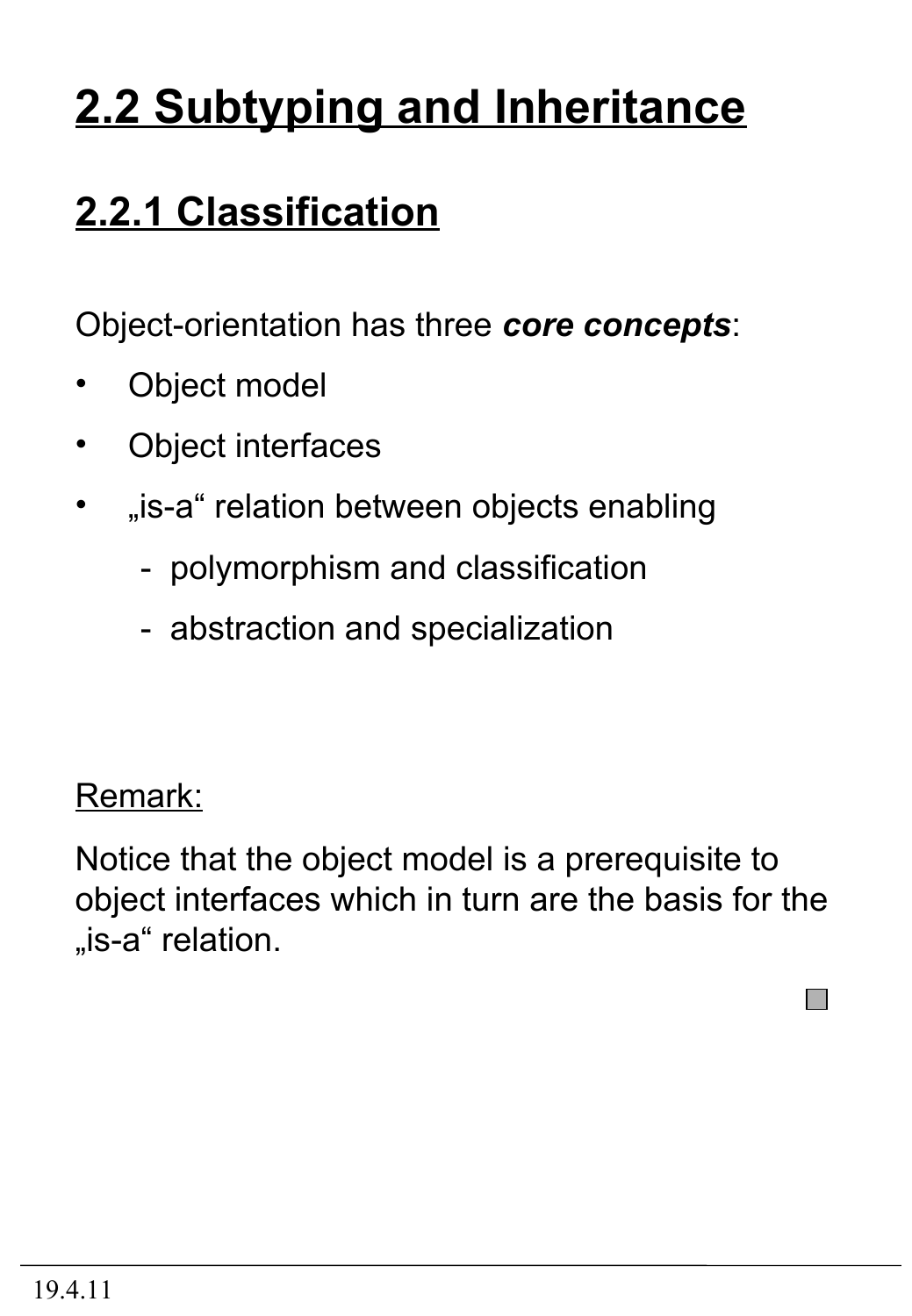## **Explanation:** ("is-a" relation, classification)

We can say that an object/item/term of type A *is* also *an* object/item/term of type B iff A-objects have all relevant properties of B-objects.

<sub>"is-a</sub>" relations can be used to **classify** objects/items/ terms into hierarchical structures according to their properties. The result is often called a classification.

The objects/items/terms higher up in the classification are called more *general*/*abstract* than those below them which in turn are more *special*/*concrete* than the former.

**Example:** (classification)

1. Classification of vertebrates:



19.4.11 *© A. Poetzsch-Heffter, TU Kaiserslautern* 21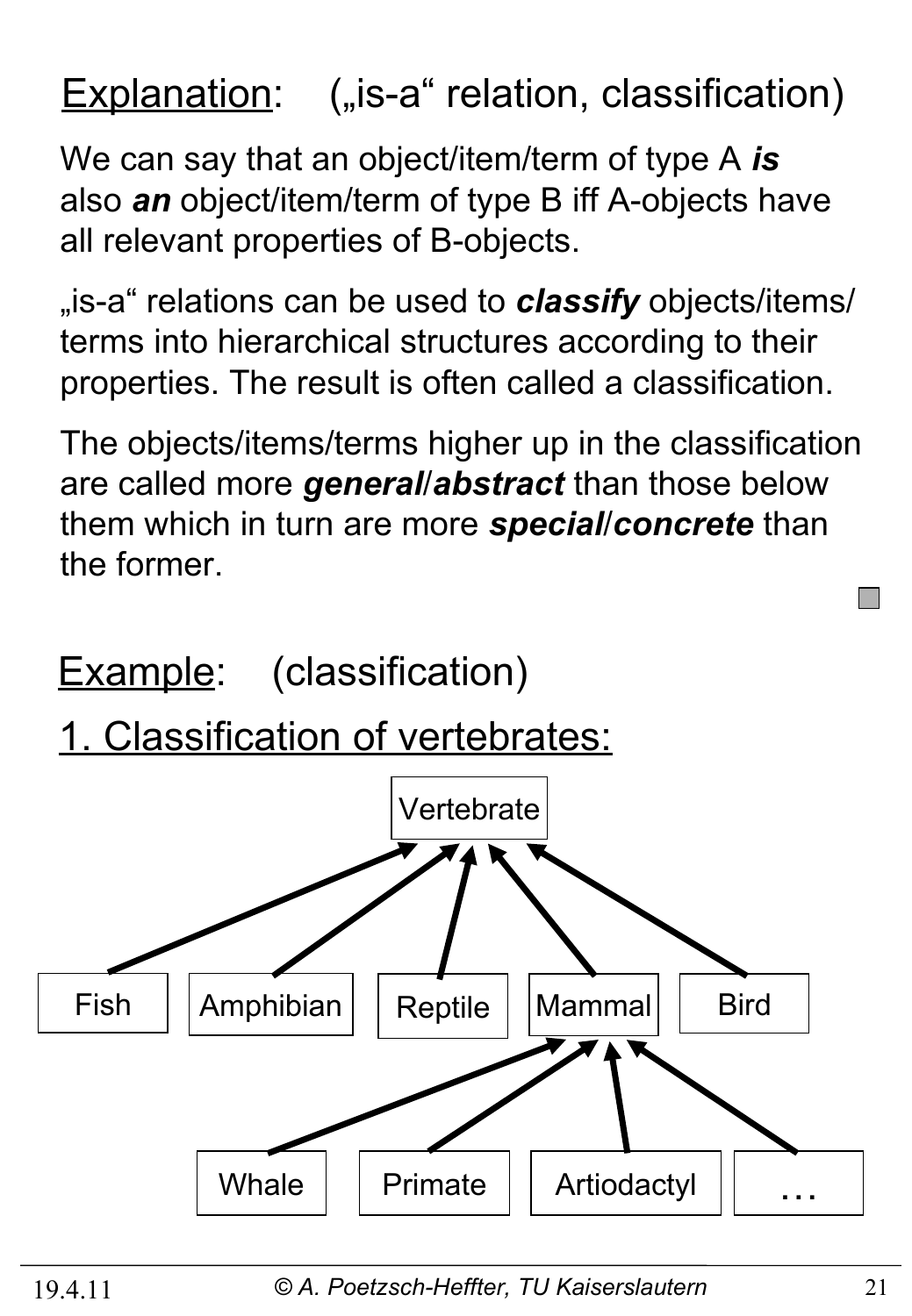#### 2. Classification of figures:



#### Goal: Apply classification to software artefacts!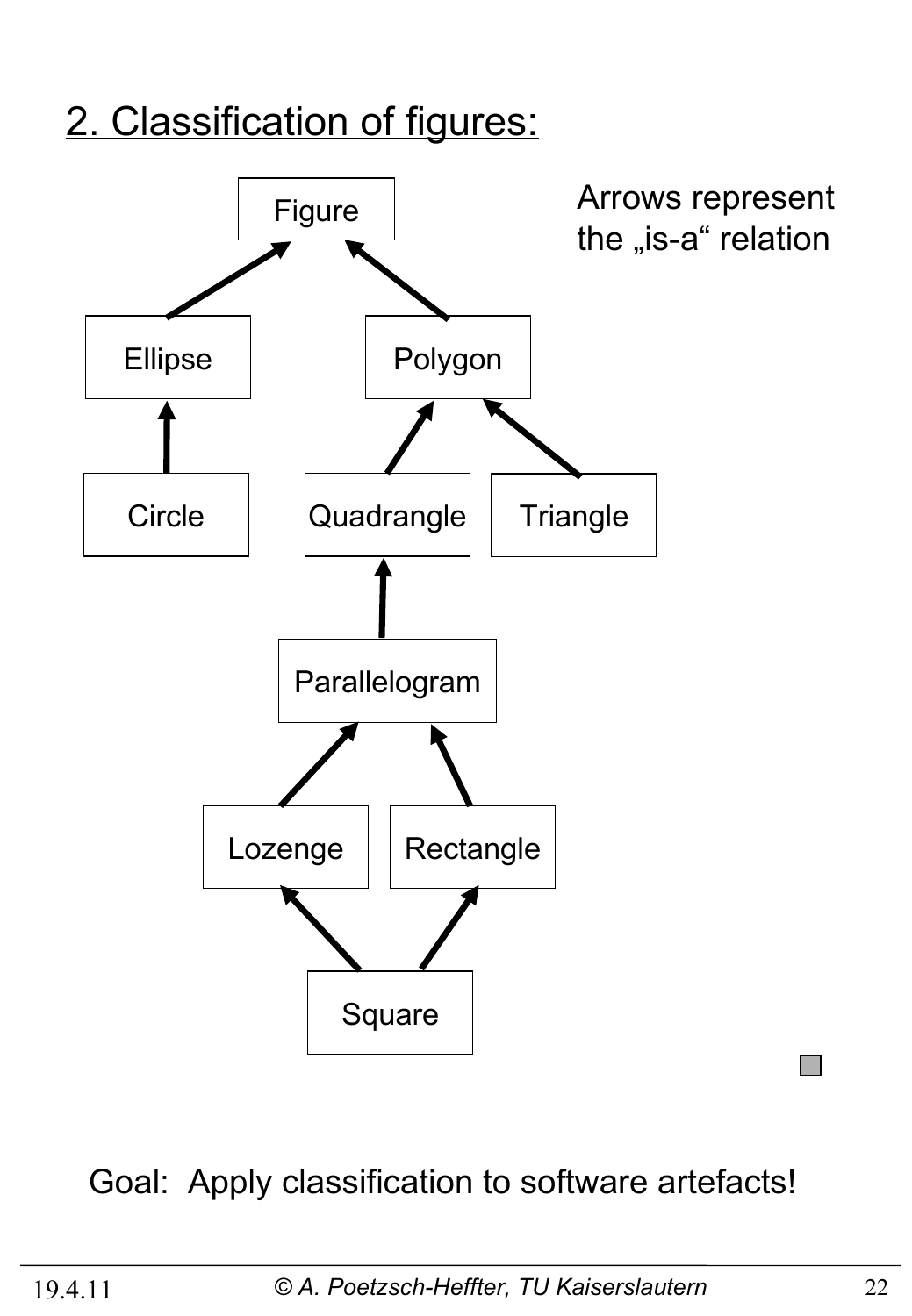# Classification in Object-Oriented Programming:

• Syntactic classification:

 Subtype objects understand at least the messages that supertype objects understand and have at least the same attributes (*wider interface*).

• Semantic classification:

 Subtype objects provide at least the behavior of supertype objects (*behavioral subtyping*).

Substitution principle:

 Subtype objects can be used where objects of their supertypes are expected.

Explanation: (subtype polymorphism)

*Polymorphism* is the quality of being able to assume different forms.

A program part is *polymorphic* if it can be used for objects of different types.

*Subtyping* is a special kind of polymorphism in which types are ordered w.r.t. inclusion relation: Objects of a subtype belong as well to the supertype.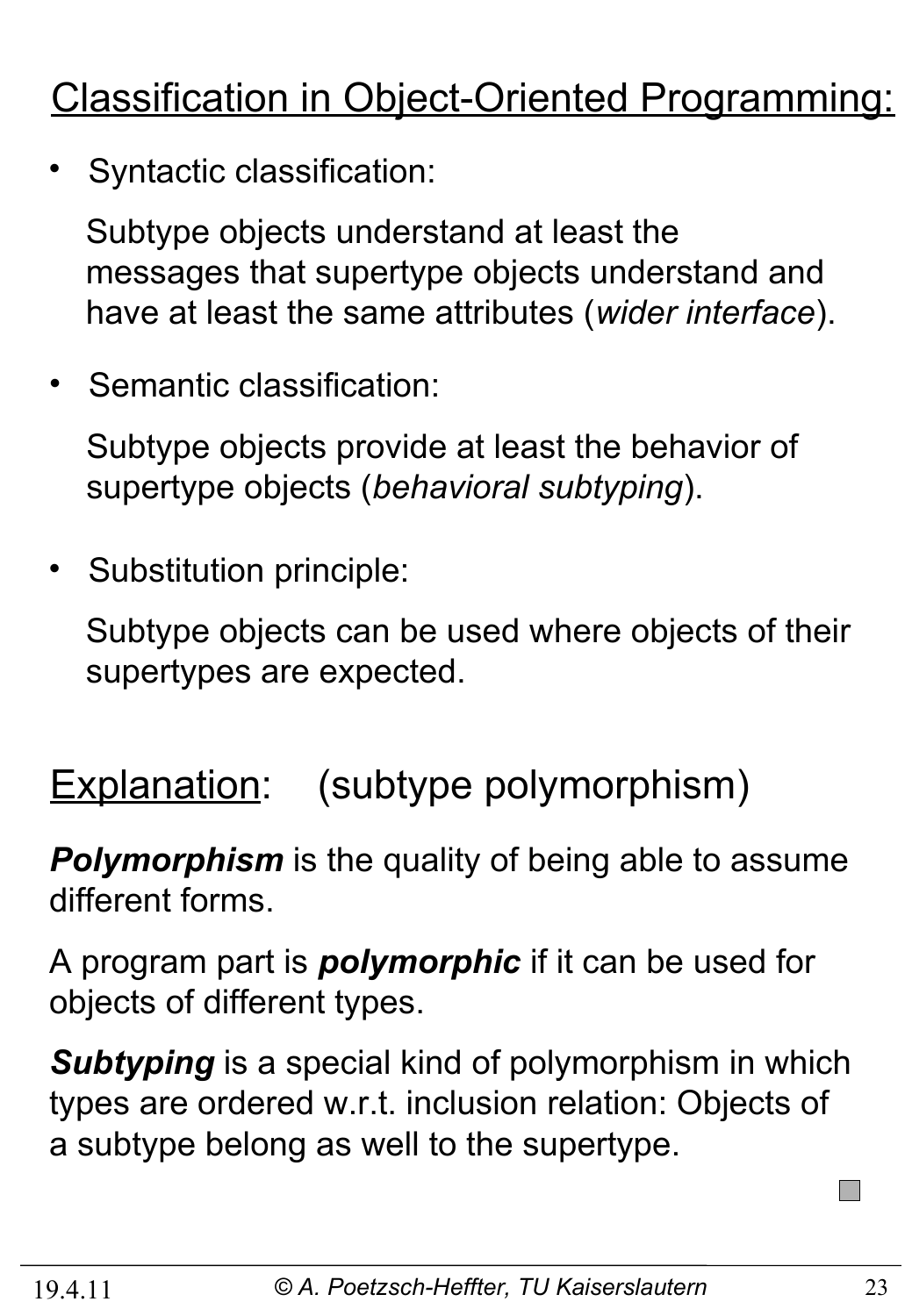#### Remark:

Other kinds of polymorphism:

- Parametric polymorphism (generic types)
- Ad-hoc polymorphism (method overloading)

# **Designing Classifications:**

Explanation: (abstraction)

*Abstraction* means to form a general concept by extracting common features from specific examples.

### Abstraction in OO programming:

- Start from different objects or types with common properties
- Develop a more abstract type, extracting the common properties
- Corresponds to making the interface smaller
- Program parts that only rely on the common properties work for all objects of the more abstract type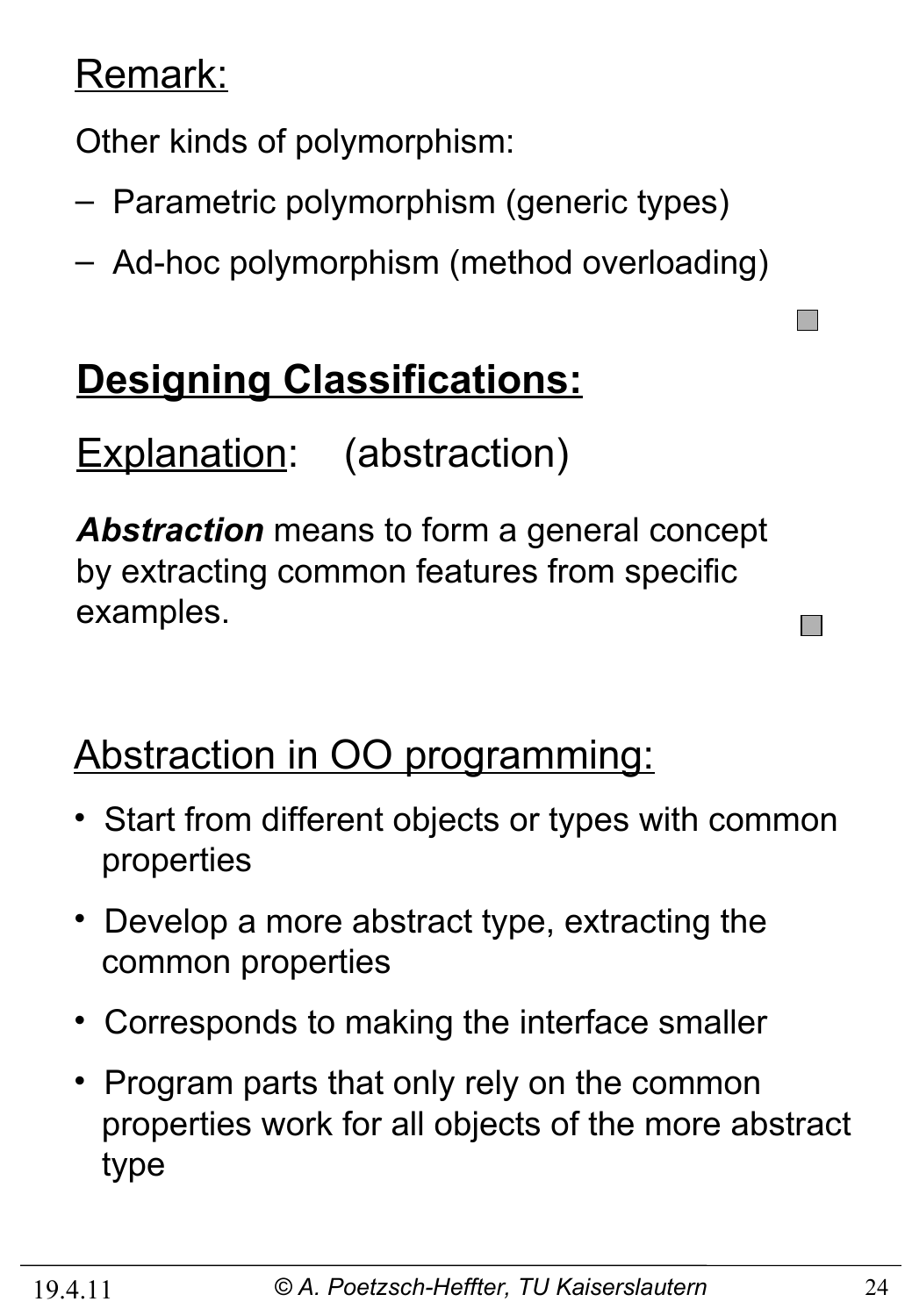

**class** Professor **implements** Person { …}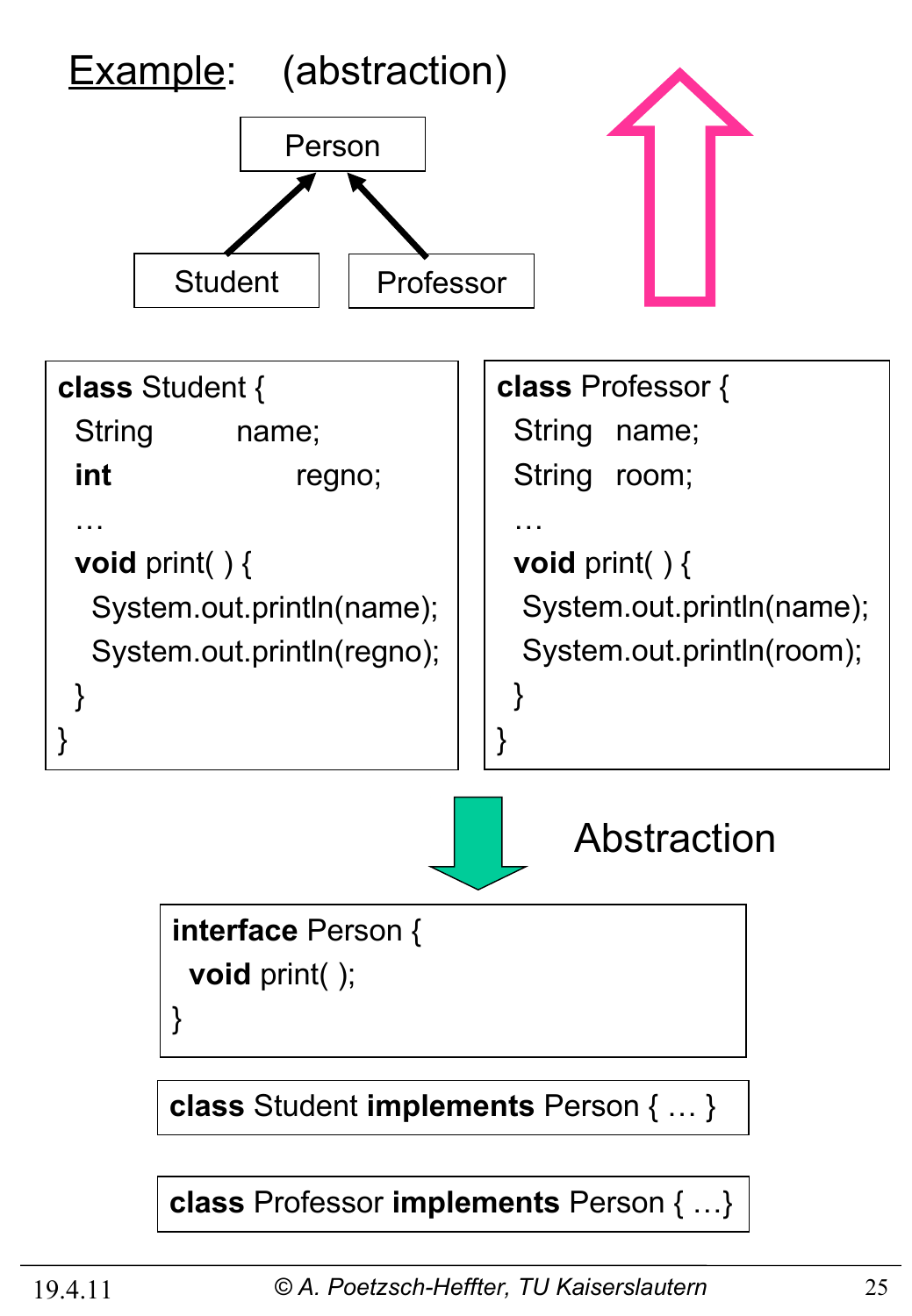Application of abstraction, that is, of type Person: "Algorithm" based on Person

```
Person[ ] p = new
Person[4];
p[0] = new Student (…);
p[1] = new Professor (…);
…
for ( int i=0; i < 4; i++ )
   p[ i ].print( );
```
Explanation: (specialization)

*Specialization* means to add specific properties to an object or to refine a concept by further characteristics.

# Specialization in OO programming:

- Start from general objects or types.
- Extend them and their implementations.
- Requirement: Behavior of specialized objects should *conform* to behavior of more general objects.
- Program parts that work for the more general objects work as well for specialized objects.
- Implementation parts can be reused (inheritance).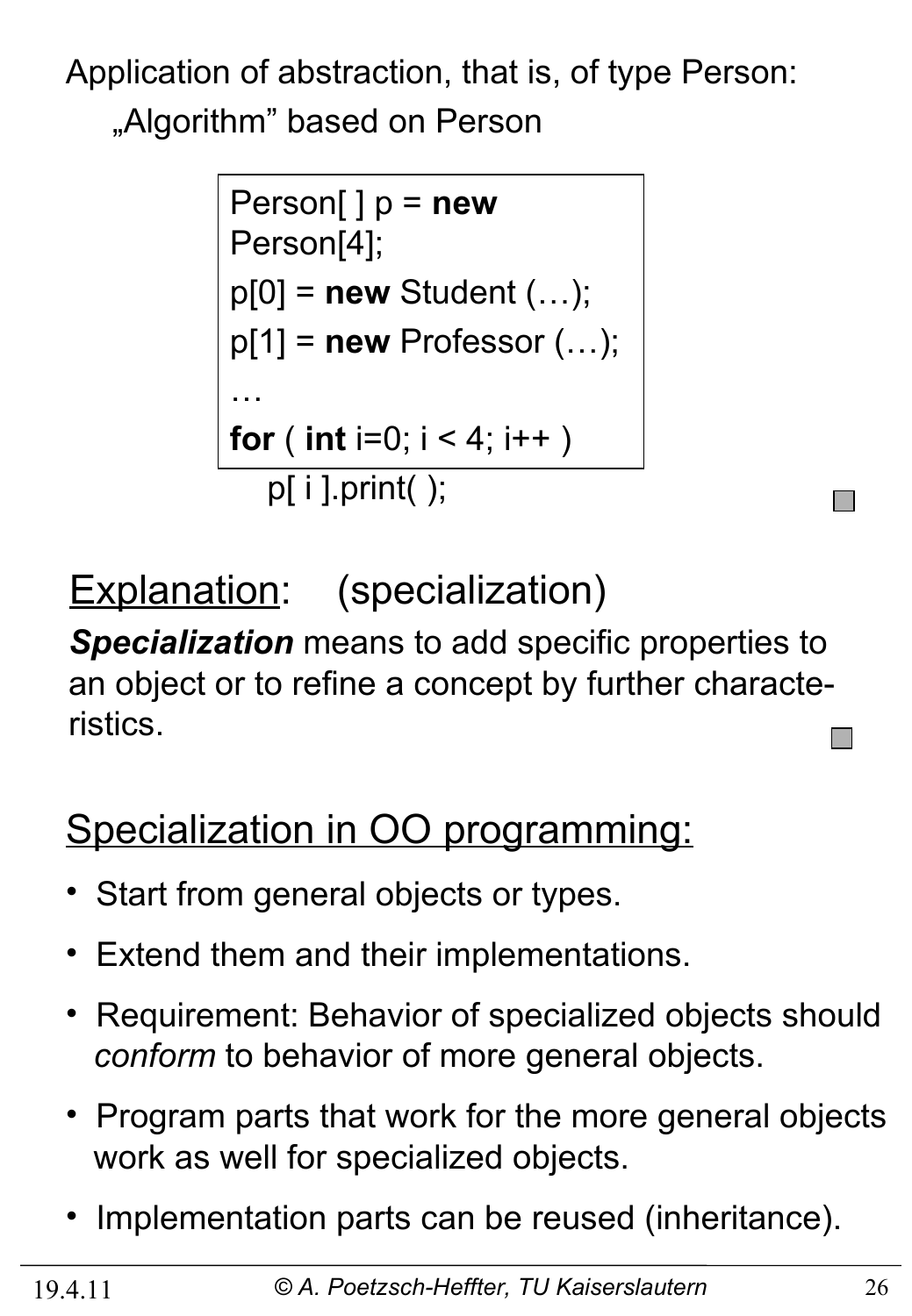

 **extends** Person { **int** regno; … **void** print( ) { **super**.print( ); System.out.println(regno); } }

 **extends** Person { String room; … **void** print( ) { **super**.print( );

```
 System.out.println(room);
```
}

}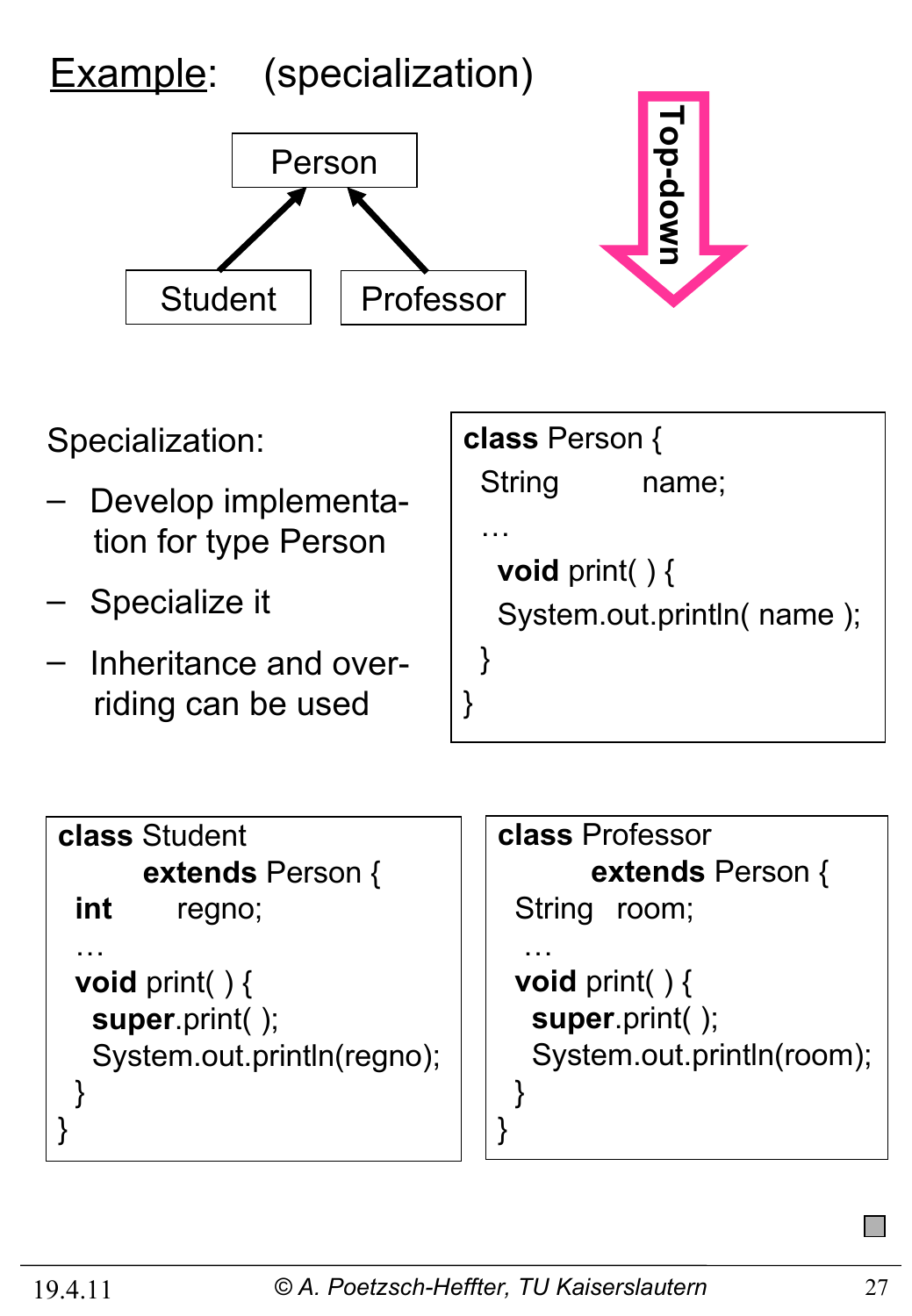# **2.2.2 Subtyping & Dynamic Binding**

To enable classification of objects, all typed OO-languages support subtyping (there are as well other languages supporting subtyping).

**Explanation:** (subtyping)

In a type system with *subtyping*, the types are partially ordered. If S ≤ T, we say that S is a *subtype* of T and T a *supertype* of S.

Elements of the subtype belong as well to the supertype, i.e. types are not disjoint.

**Example:** (type system with subtyping)

Types:

- primitive datatypes: int, char, byte, ....
- Interface types
- Class types

Reference types

• Array types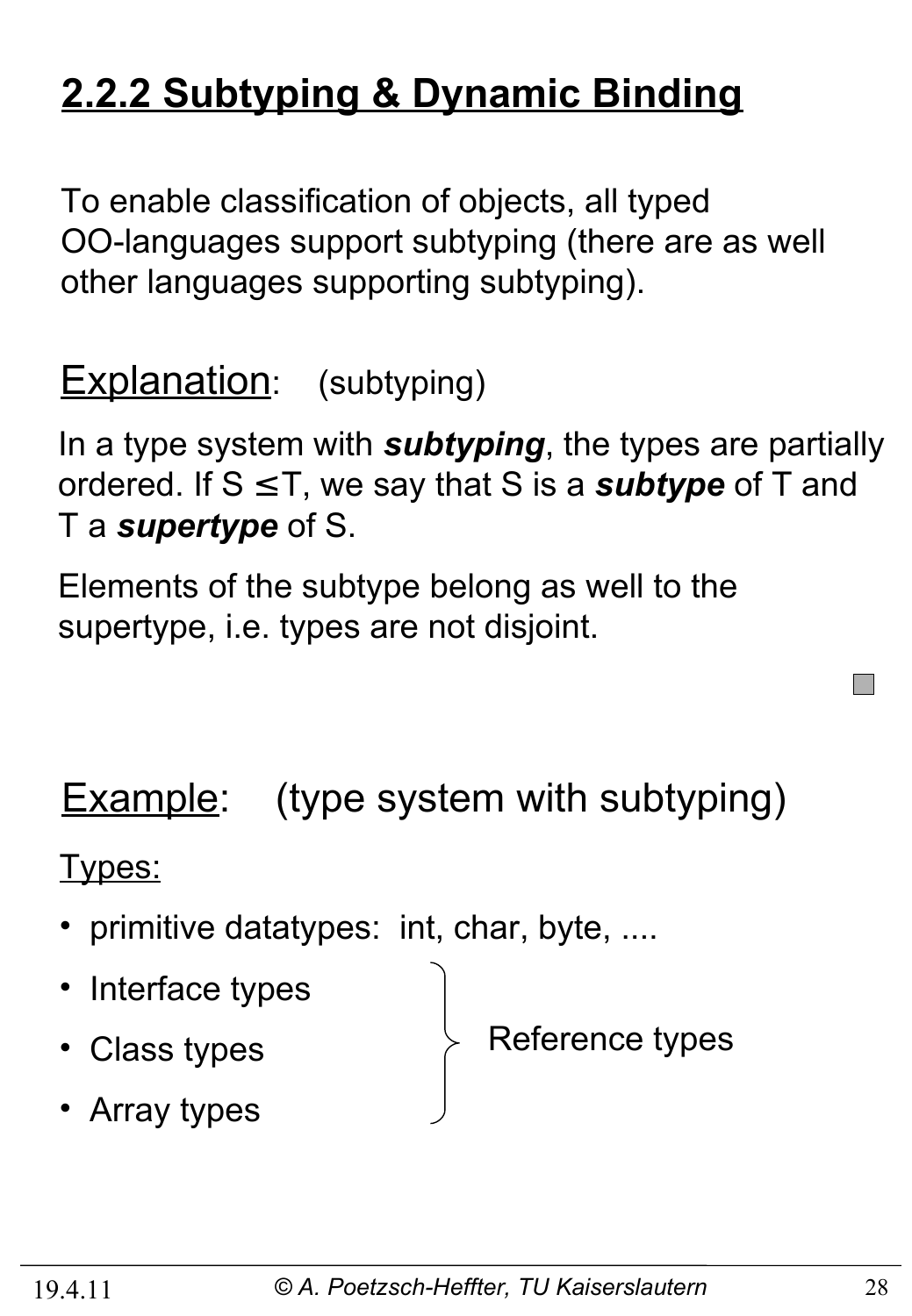Subtype relation:

Declaration: interface S extends T1, T2, ... implicit: S <T1, S <T2, ...

Declaration: class S extends T implements T1, T2, ... implicit:  $S < T, S < T1, S < T2, ...$ 

S < T implies: S[] < T[]

Subtype ordering is the reflexive and transitive closure.

### Remarks:

- Syntactic interpretation of types: A type defines the attribute and method interface of its objects.
- Subtyping entails restrictions on method signatures in subtypes.

### Typing Problem in OO-Languages:

To enable substitutability, a subtype object must have

- all attributes of supertype objects;
- all methods of supertype objects.

Attributes and methods in the subtype must be *compatible* to those of the supertypes. Compatibility concerns typing and accessibility.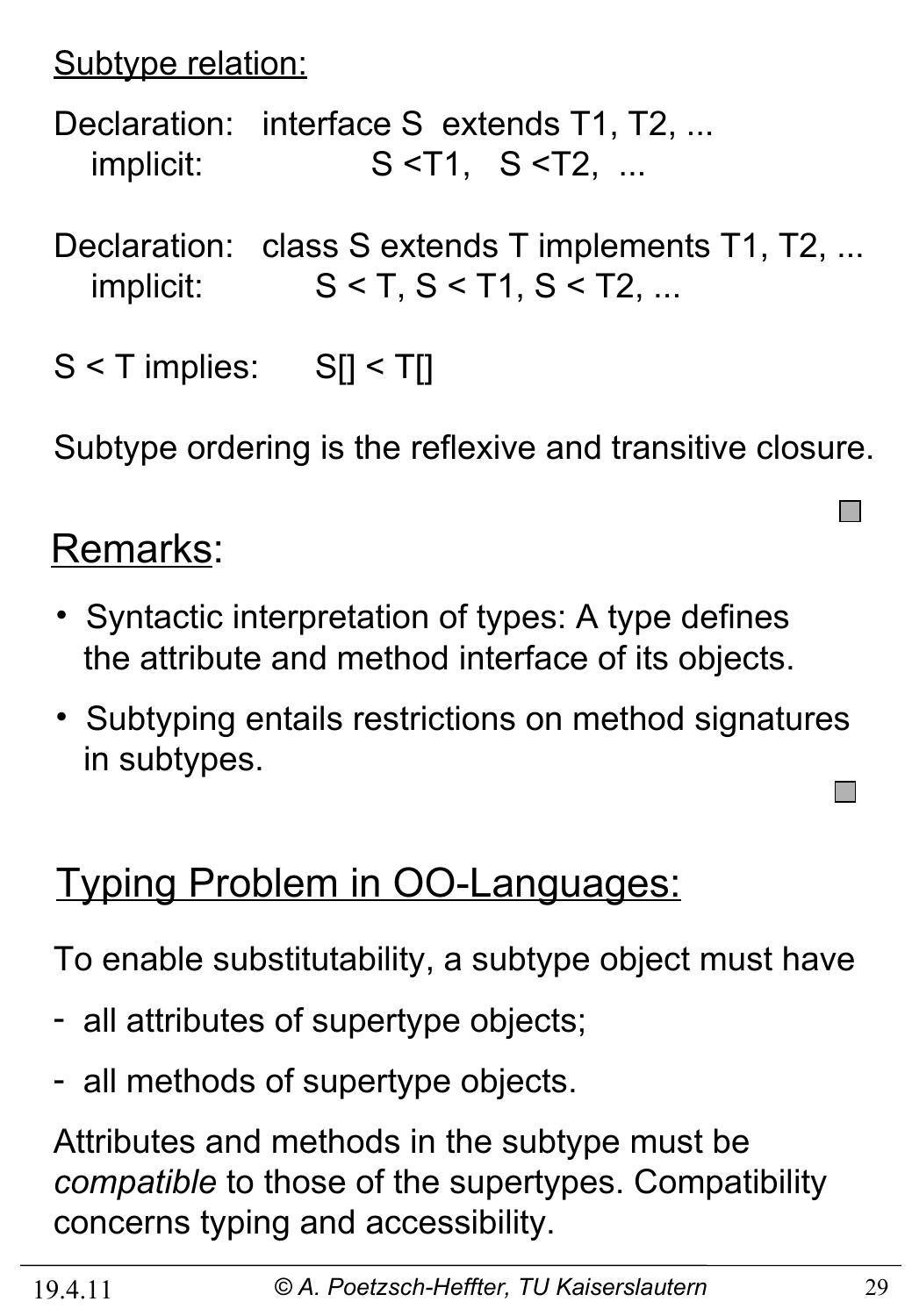Explanation: (dynamic method binding)

An expression

# E . m(p1,p2…);

is evaluated as follows:

- 1. Evaluate E. The result has to be an object, the so-called *receiver* or *target object* x.
- 2. Evaluate the actual parameters.
- 3. Evaluate the method with name m that is either declared in the class of x or the nearest superclass passing x and p1, p2 as pameters.

As the binding of name m to the method happens at runtime, the technique is called *dynamic binding*  (often as well *dynamic dispatch* or *dynamic method selection*).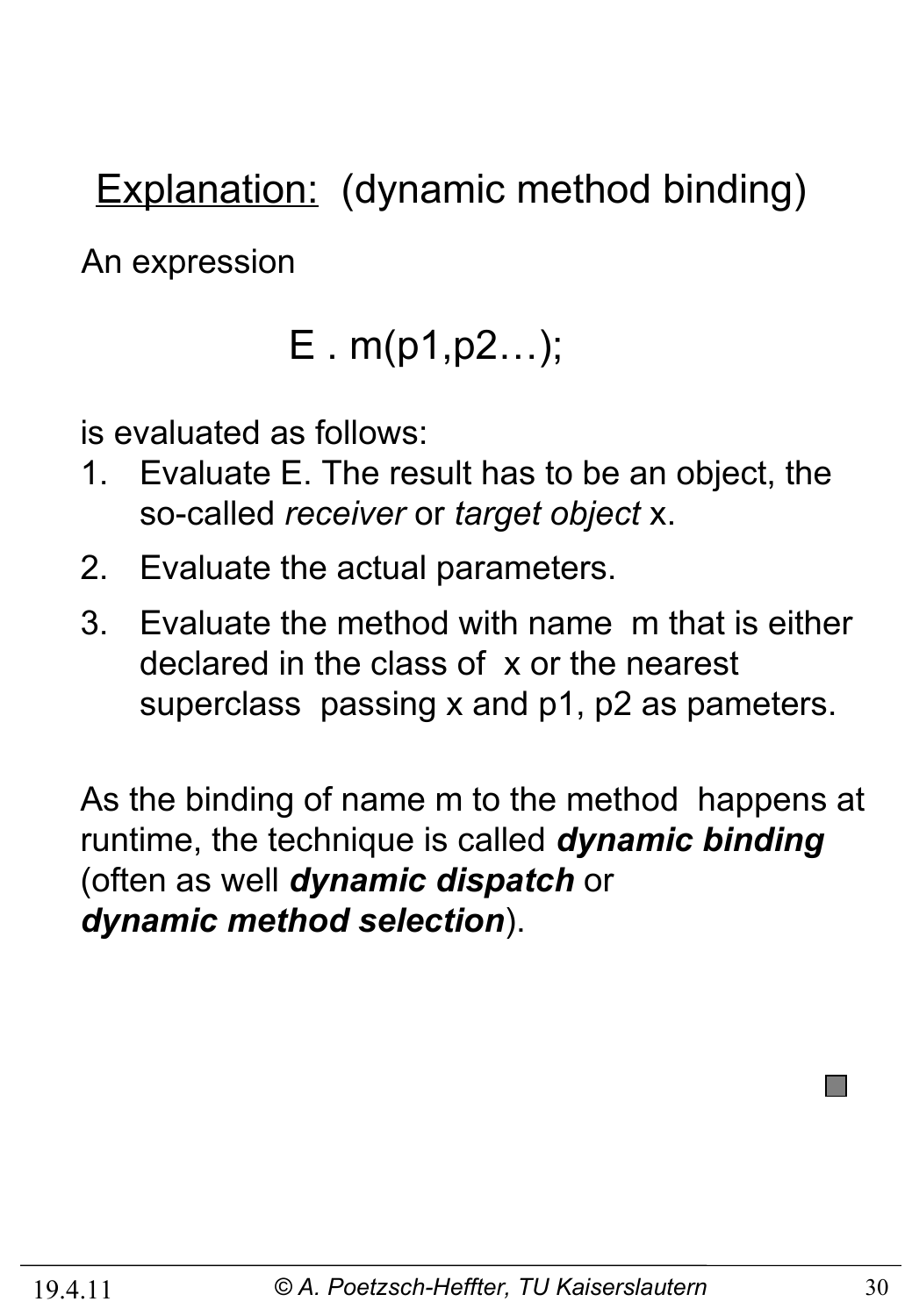### Remark:

Subtyping and dynamic binding are the essential language concepts for improved *reusability* and *extensibility* 

These aspects are further supported by inheritance.

#### **Expressiveness of Subtyping:**

Subtyping together with dynamic binding can express classification. Inheritance is not needed:

Every class hierarchy can be expressed by a hierarchy of types where only the minimal types have an implementation.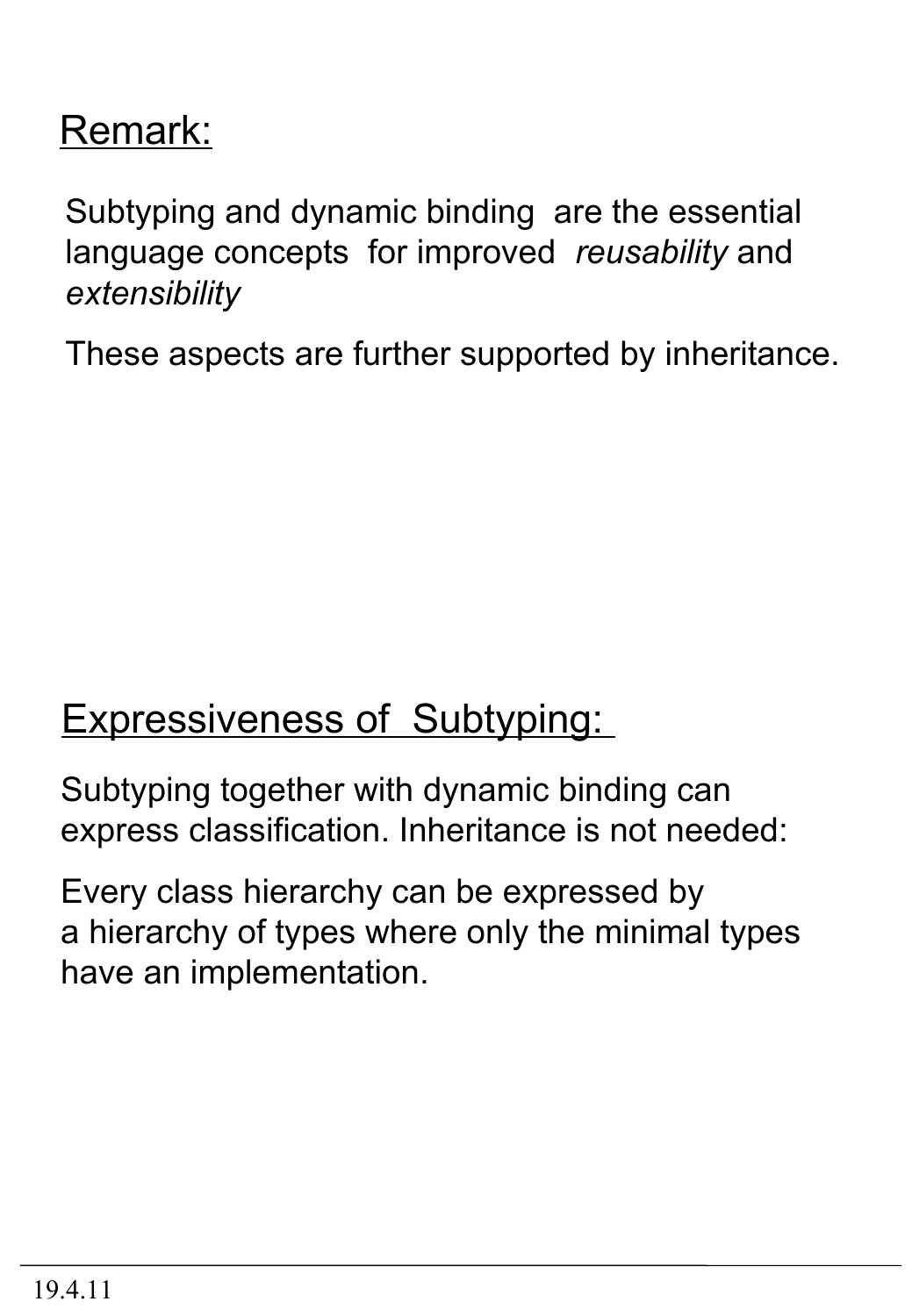# Example: (refactoring class hierarchies)

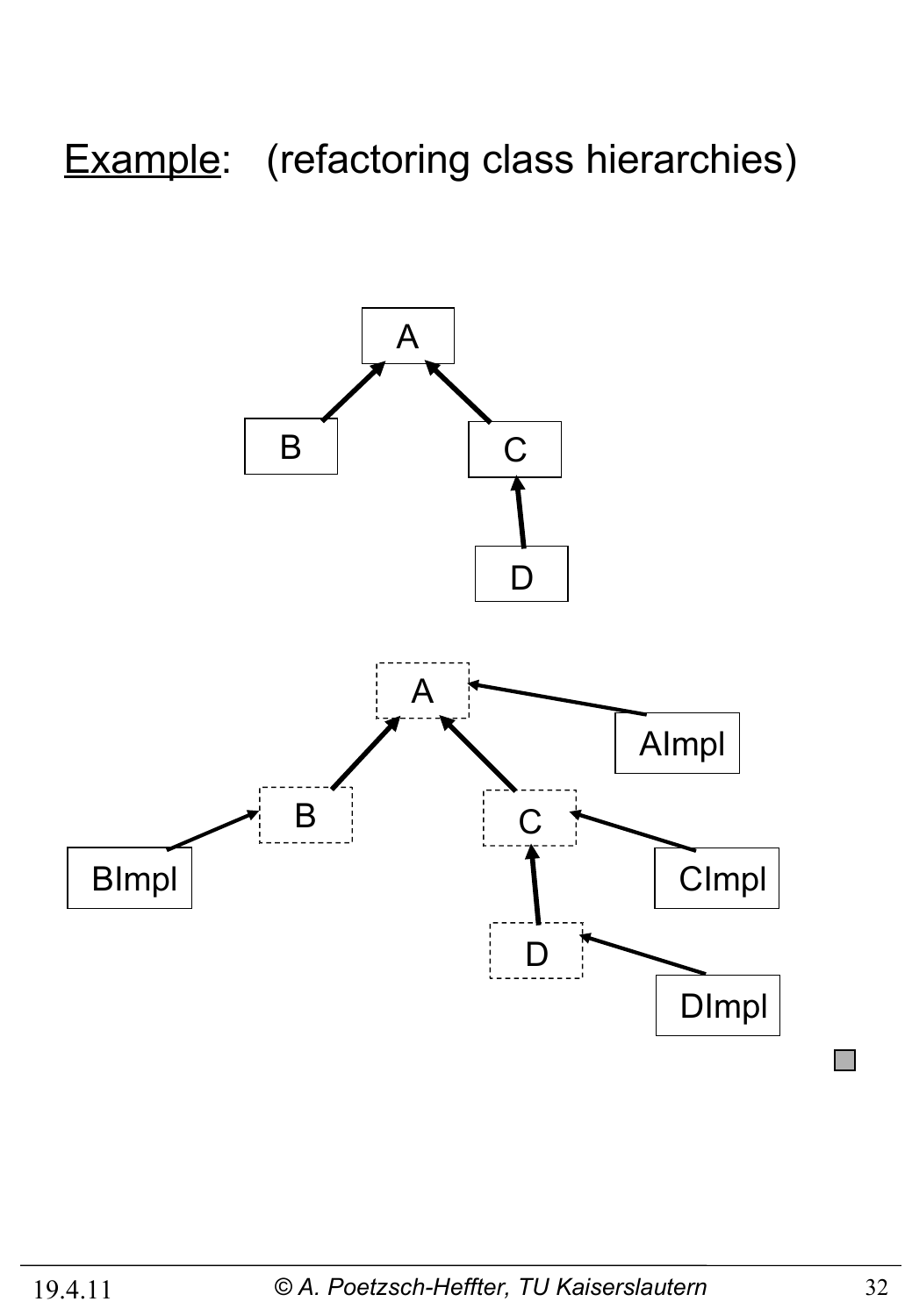# **2.2.3 Inheritance**

Inheritance is a language concept to support the implementation of subclasses. Subclasses are implemented by:

- inheriting all attributes, methods, and inner classes from superclasses
- adding new members/features
- "adapting" methods of superclasses

Inheritance guarantees that subclasses have at least the features required by subtyping.

Techniques for adapting methods:

- Overriding: provide a new method declaration that may use the overridden method (e.g. in Java)
- Specialization points: Methods contain named statement points at which subclasses can add code (e.g. in BETA).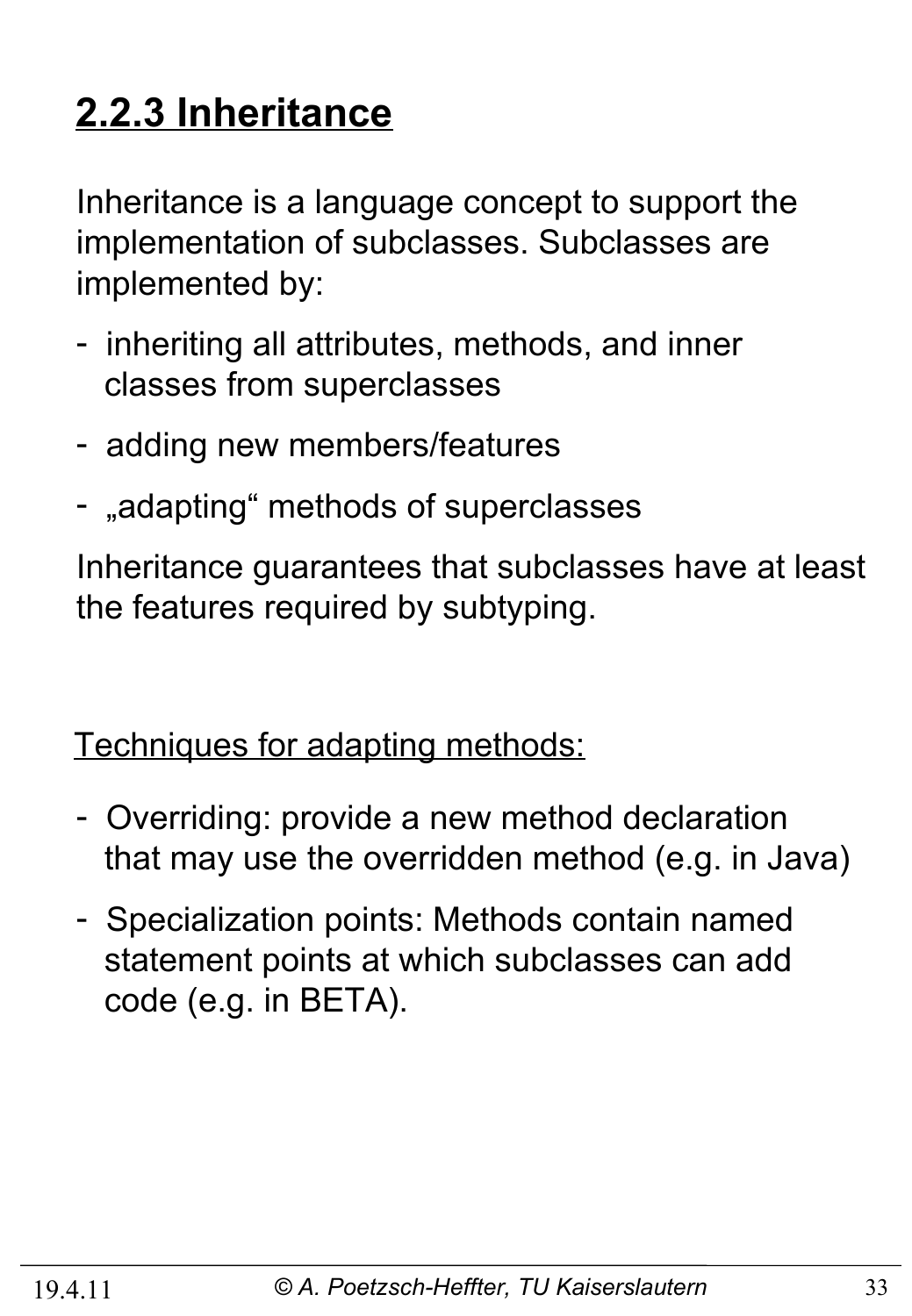## Example: (Inheritance)

```
class Person {
   String name;
   int gebdatum; /* Form JJJJMMTT */
   void drucken() {
     System.out.println("Name: "+ this.name);
     System.out.println("Gebdatum: "+gebdatum);
   }
   boolean hat_geburtstag ( int datum ) {
    return (qebdatum%10000) == (datum%10000); }
   Person( String n, int gd ) {
    name = n; geburtsdatum = gd;
   }
}
class Student extends Person {
   int matrikelnr;
   int semester;
   void drucken() {
     super.drucken();
     System.out.println("Matnr: "+ matrikelnr);
     System.out.println("Semzahl: "+ semester);
   }
   Student(String n,int gd,int mnr,int sem) {
     super( n, gd );
    matrix = mn;
     semester = sem;
   }
}
```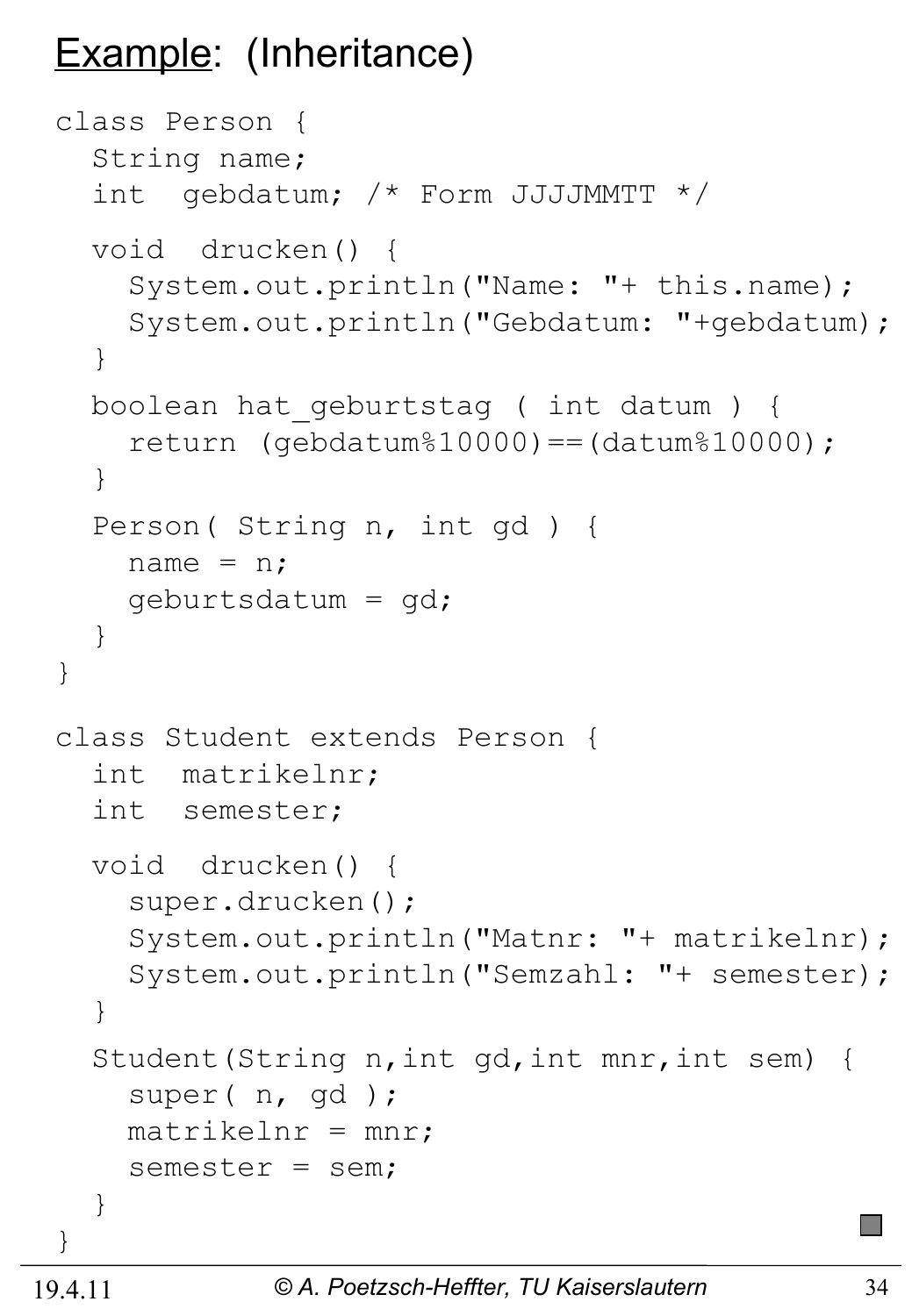# Explanation: (Inheritance interface)

The *inheritance interface* contains the features of class C that are potentially inherited by subclasses of C.

#### Problems of Inheritance:

- Subclasses may use the inherited code in a wrong way.
- The inheritance interface may be the interface between two developers (*fragile baseclass* problem).

# **Example:** (Breaking superclass invariants)

```
public class Superclass {
    protected int a, b, c;
   // invariant: a == b+c ;
}
public class Subclass 
               extends Superclass {
     public incrementC(){ c++; }
}
```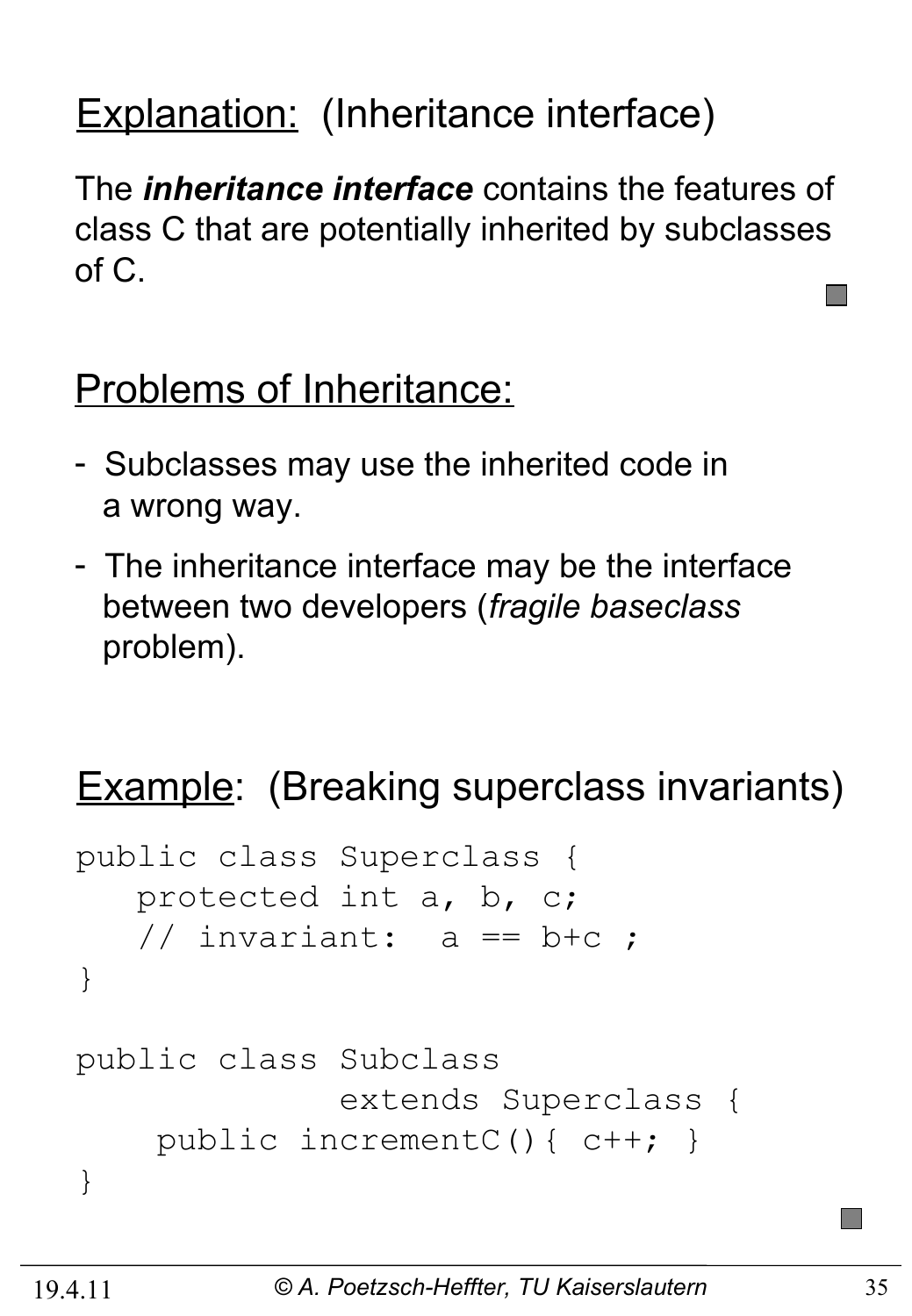## Fragile Baseclass (FBC):

- Software, including reusable components, is often modified over time:
	- Maintenance
	- Bugfixing
	- Reengineering
- Subclasses can be affected by changes to superclasses

How should we apply inheritance to make our code robust against revisions of superclasses?

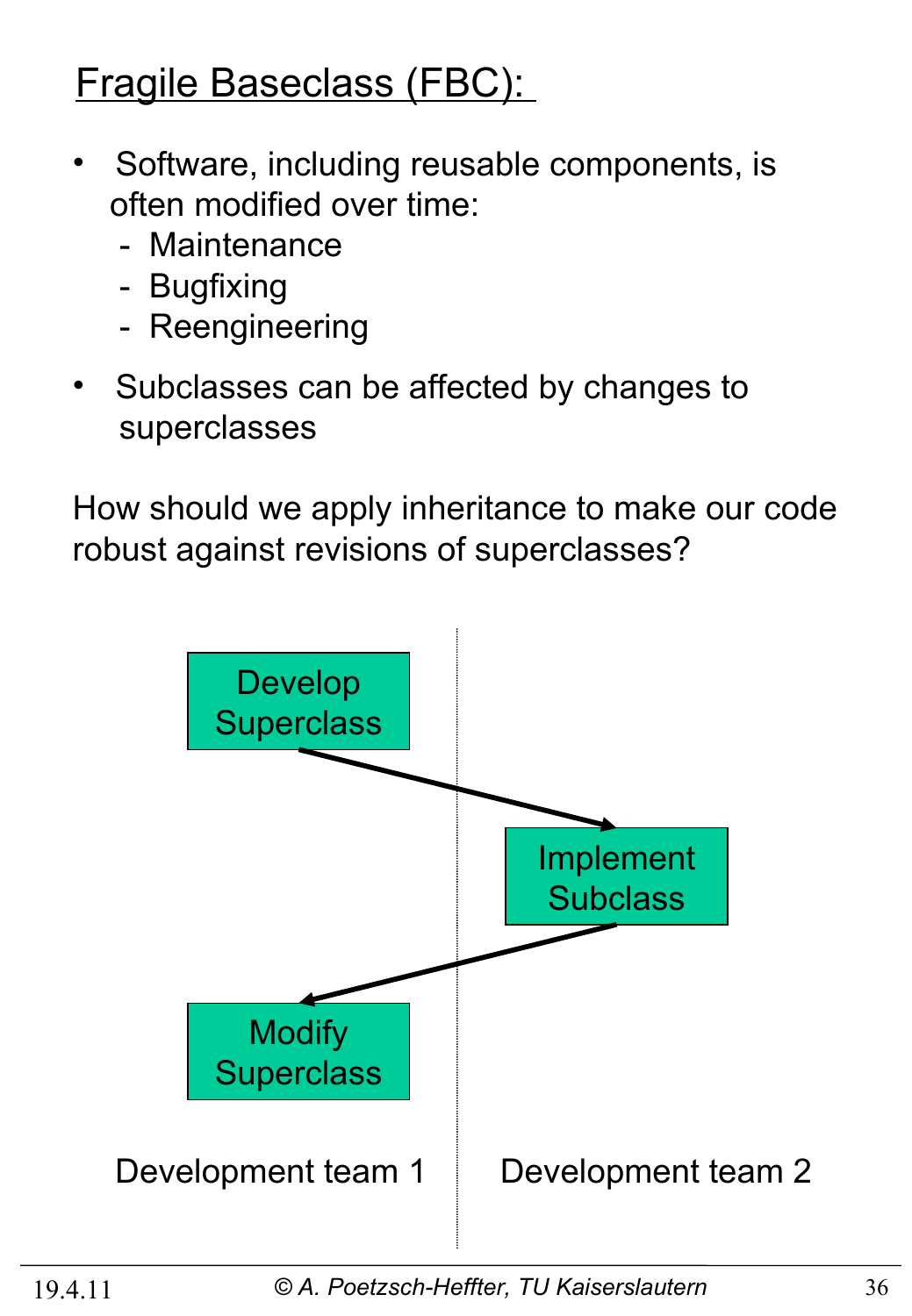Example: (Fragile baseclass)

```
class Bag {
 …
  int getSize( ) {
    … // count elements
  }
  void insert( Object o ) 
   { … }
 void insertAll( Object[ ] arr ) {
   for( int i=0; i < \arctan 1 ength; i++ )
    insert( arr[ i ] );
  }
}
```

```
class CountingBag extends Bag {
  int size; // invariant: size==super.getSize();
  int getSize( ) { return size; }
  void insert( Object o ) 
   { super.insert( o ); size++; }
}
```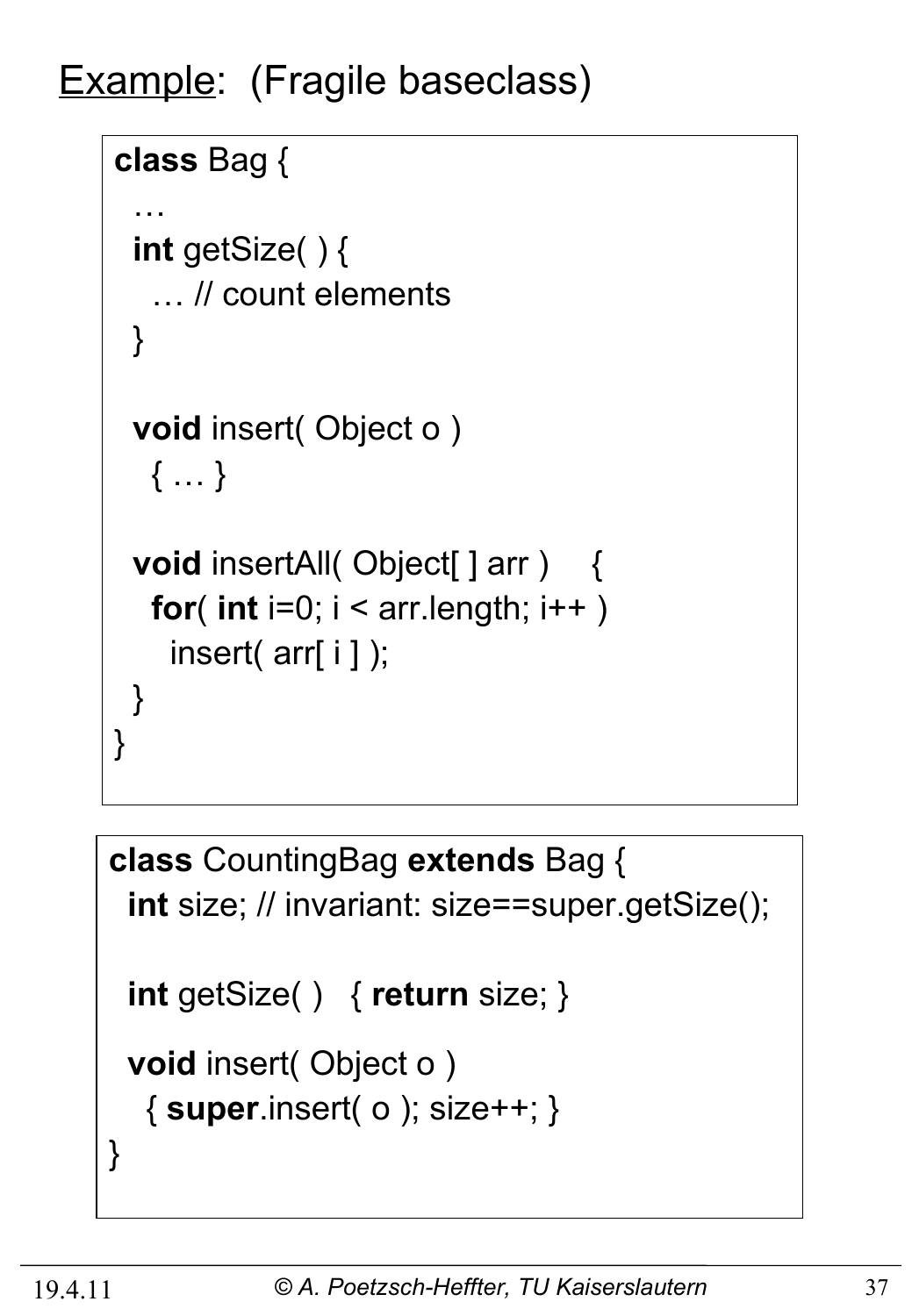

Works well until implementation of insertAll is modified, e.g. by inserting all array elements without using insert.

Hints to avoid FBC-problem:

- Override all methods that might break the invariant in the subclass.
- In subclass implementation, only rely on the superclass specification, not on its implementation.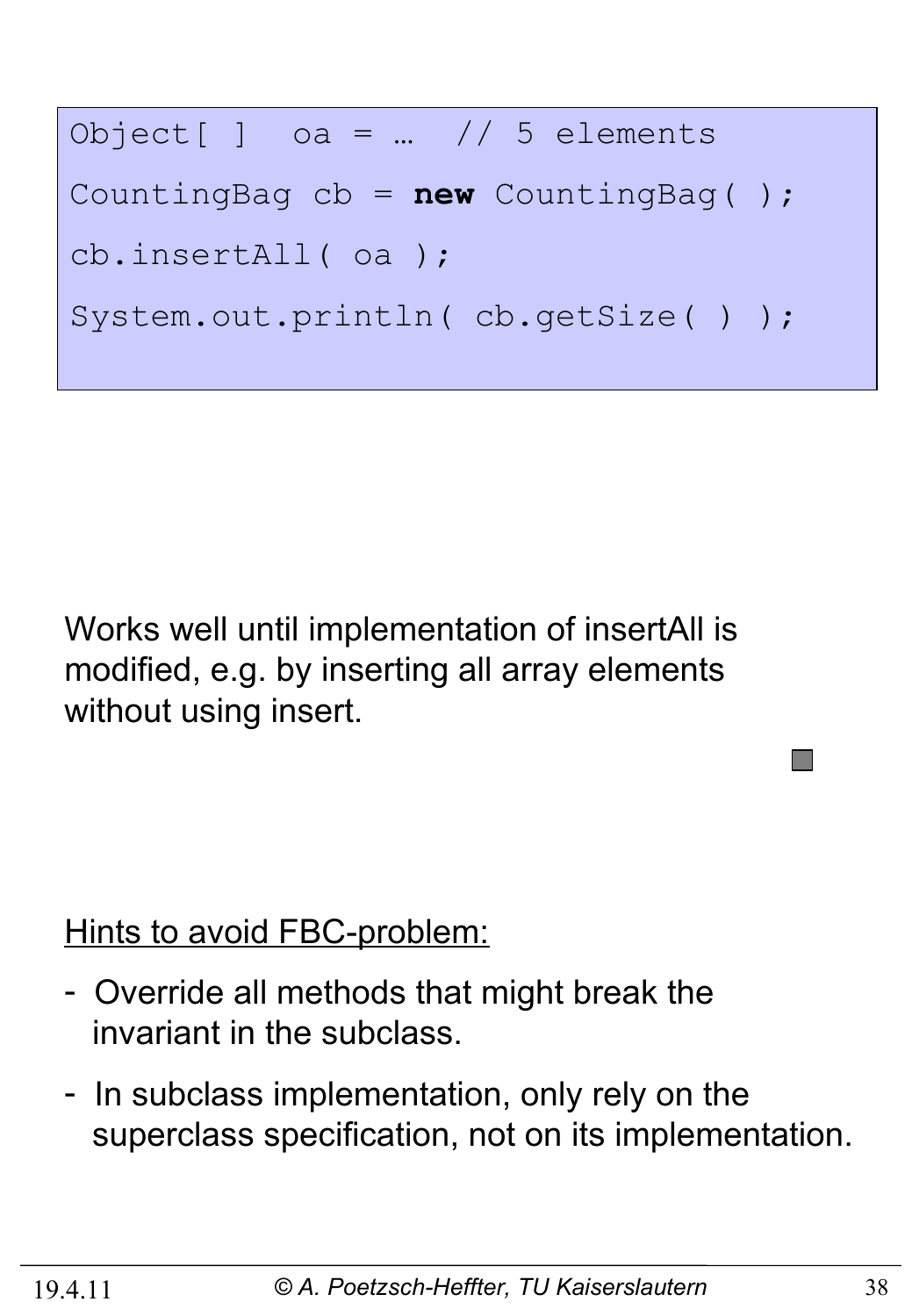#### **Inheritance and Delegation:**

If attribute access is realized by getter and setter methods, subclass implementation can be achieved by delegation:

- No inheritance
- Each object has a reference to superclass object
- Methods that are not declared locally are delegated to superclass object.

Thus, the basic idea is:

class composition  $\rightarrow$  object composition

We first explain forwarding, an object composition technique weaker than delegation.

# Explanation: (forwarding)

Forwarding means to resend messages that are not directly handled by the current object x to an object y that is referenced by x. Object y can be used to provide the functionality that is otherwise inherited by x.

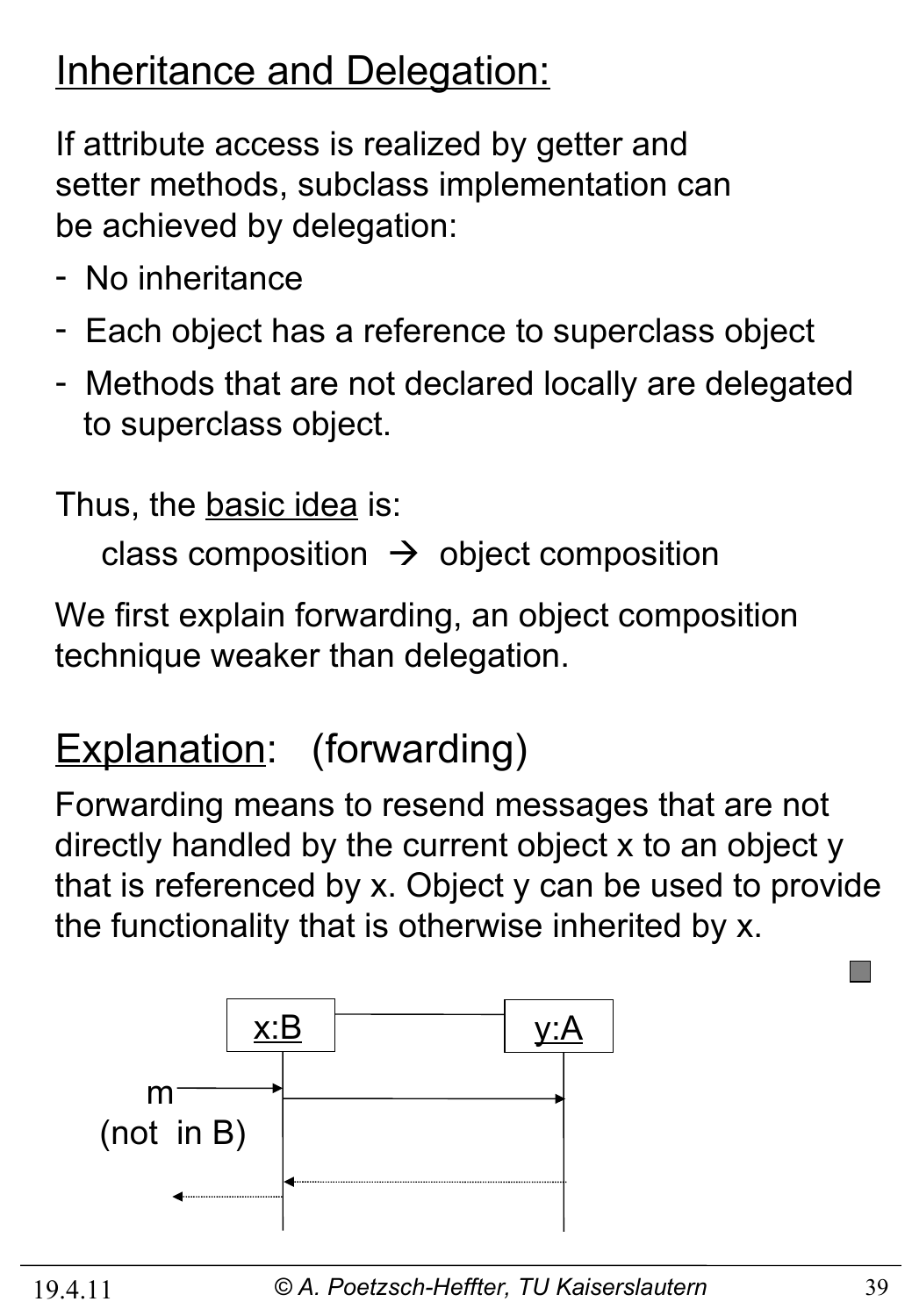# Lemma: (forwarding transformation)

If methods and constructors used in superclasses do not use methods that are overridden in subclasses and if objects only have private fields, then subclasses can be implemented by forwarding instead of inheritance.  $\mathcal{O}(\mathbb{R}^d)$ 

# Remark:

- Using forwarding is less powerful than inheritance.
- Checking the criterion of the lemma helps to detect error-prone inheritance situations (see example on next slide).

### Transformation of inheritance to forwarding:

- Introduce an interface type for each class.
- Classes implement corresponding interfaces.
- Subclasses do no longer inherit; they get an additional attribute for referencing an object of the former superclass.
- Constructors initialize reference to former super class object.
- For inherited methods that are not overridden in subclasses a forwarding method is defined.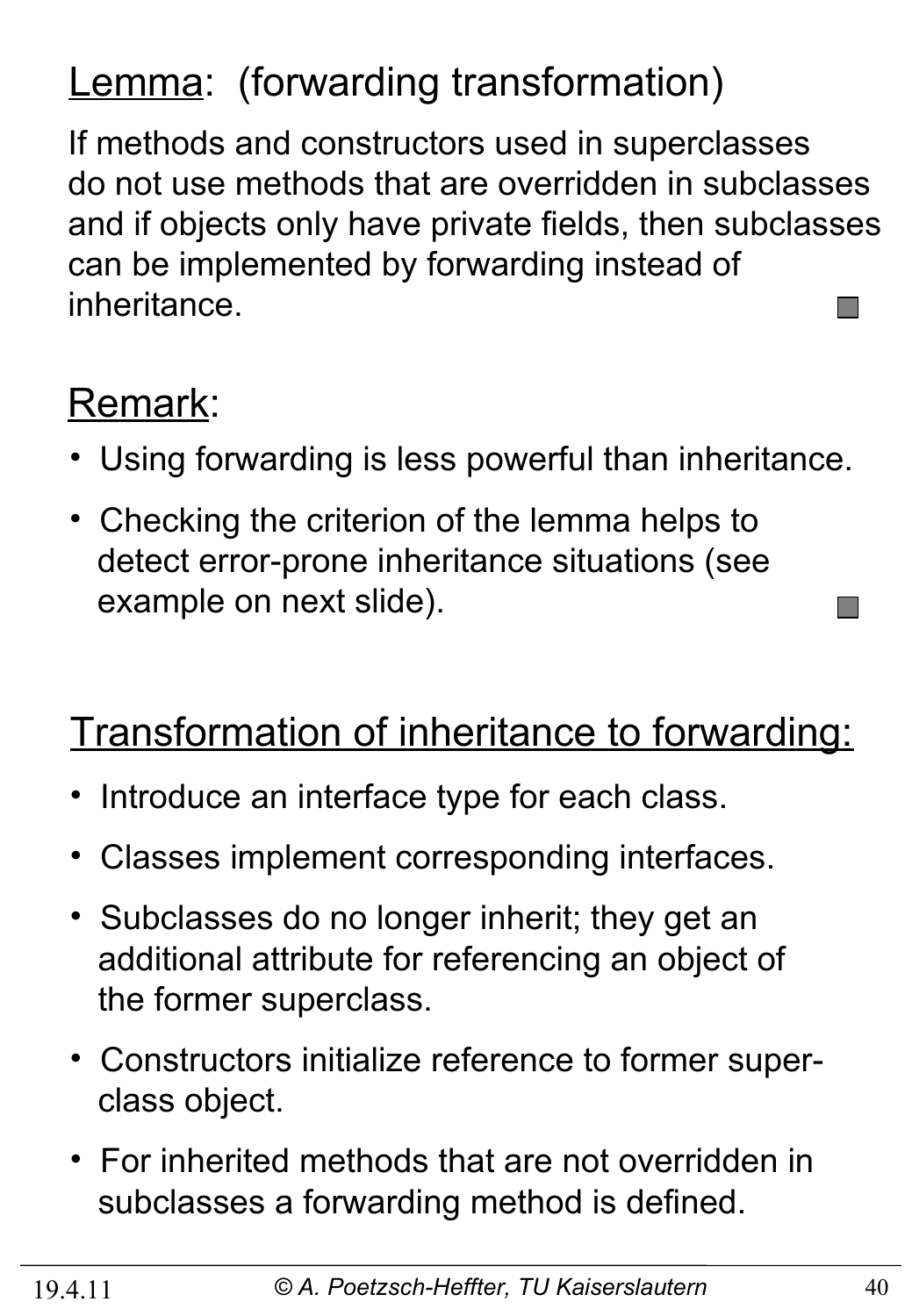#### **Example:** (Usage of overridable methods)

```
class Oberklasse {
   String a;
   Oberklasse(){
    a = "aha";m();
   }
   void m(){
     System.out.print("Laenge a:"+a.length());
   }
}
class Unterklasse extends Oberklasse {
   String b;
   Unterklasse(){
    b = "boff";m();
   }
   void m(){
     System.out.print("Laenge b:"+b.length());
   }
}
class KonstruktorProblemTest {
   public static void main( String[] args ){
     new Unterklasse();
   }
}
```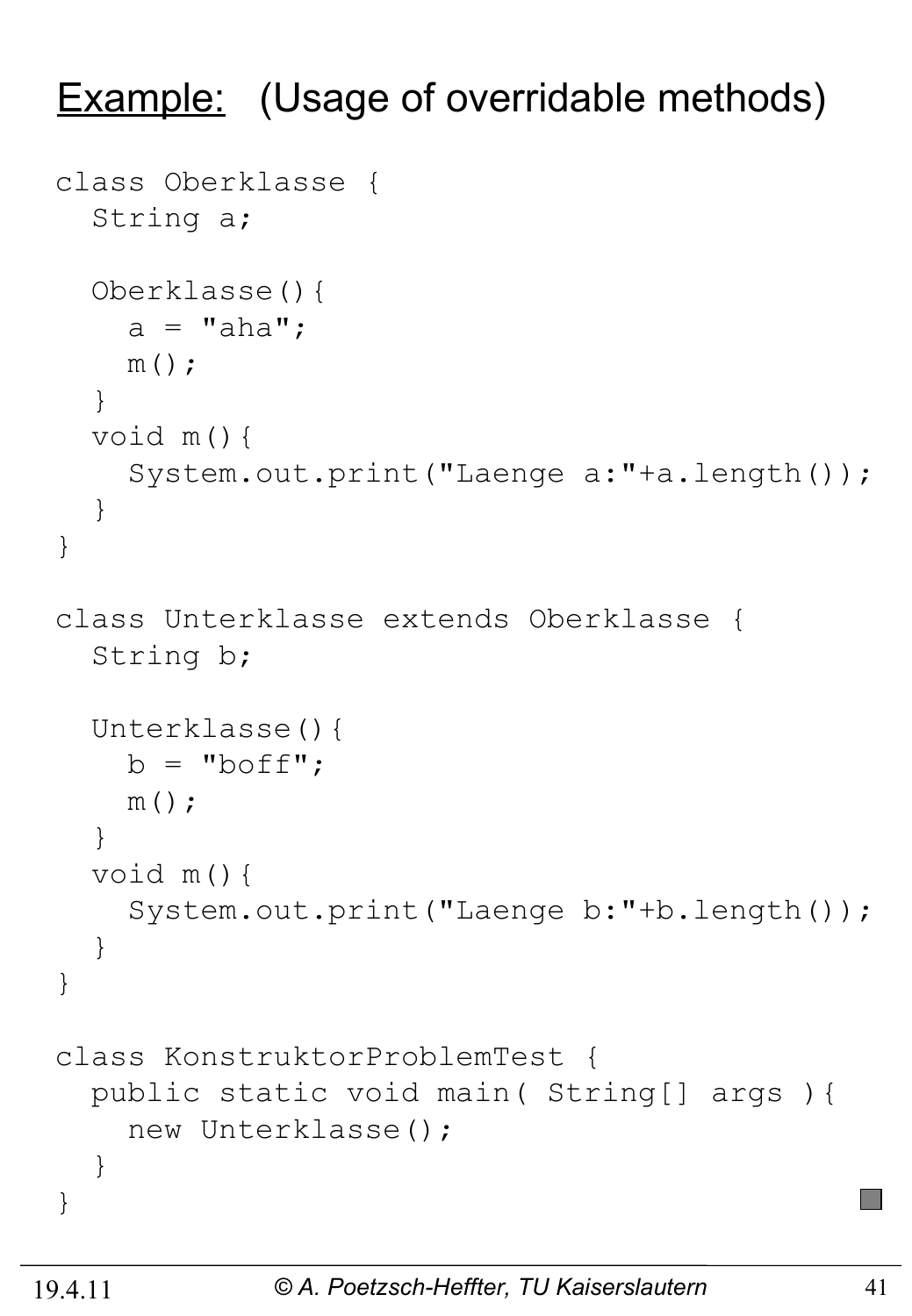Example: (Forwarding transformation)

```
class A {
  private int i = 5;
  A() { } public int m( int ip ) {
     return plusi(ip) + twice(ip);
   }
   public int plusi( int ip ) {
     return ip + i;
   }
   private int twice( int ip ) {
     return 2*i;
   }
}
class B extends A {
  private int i = 10;
  B() { }
}
public class DelegForwInh {
   public static void main(String[] args){
    A a = new B();
     System.out.println(a.m(1));
   }
}
```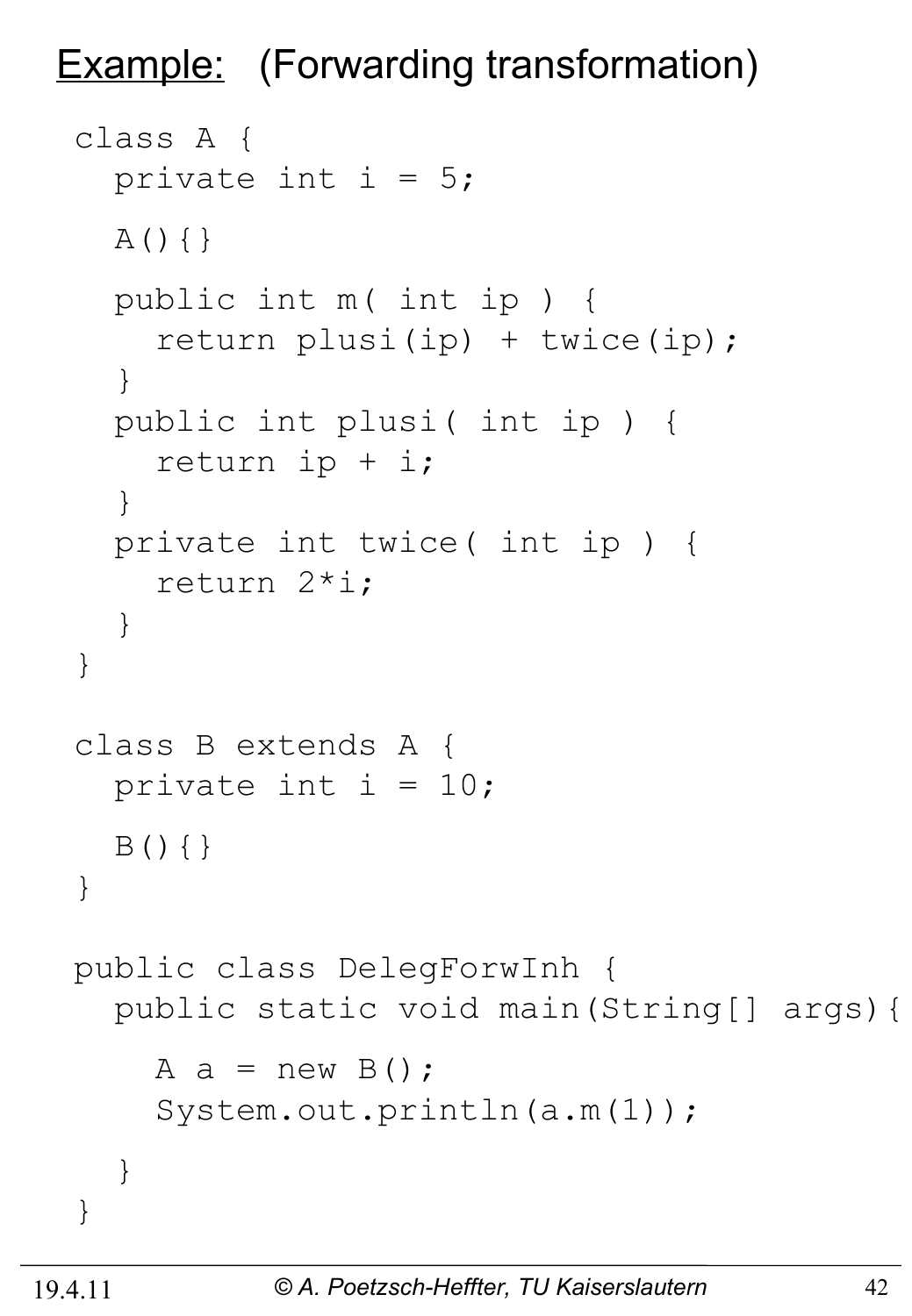```
interface AItf {
   int m( int ip ); 
   int plusi( int ip ); 
}
class A implements AItf {
  private int i = 5;
   A(){}
   public int m( int ip ) {
     return plusi(ip) + twice(ip);
   }
   public int plusi( int ip ) {
     return ip + i;
   }
   private int twice( int ip ) {
     return 2*i;
} }
interface BItf extends AItf {}
class B implements BItf {
   private AItf inhPart;
  private int i = 10;
  B() { inhPart = new A(); }
   public int m( int ip ){
     return inhPart.m(ip);
   } 
   public int plusi( int ip ) {
     return inhPart.plusi(ip);
   } 
}
```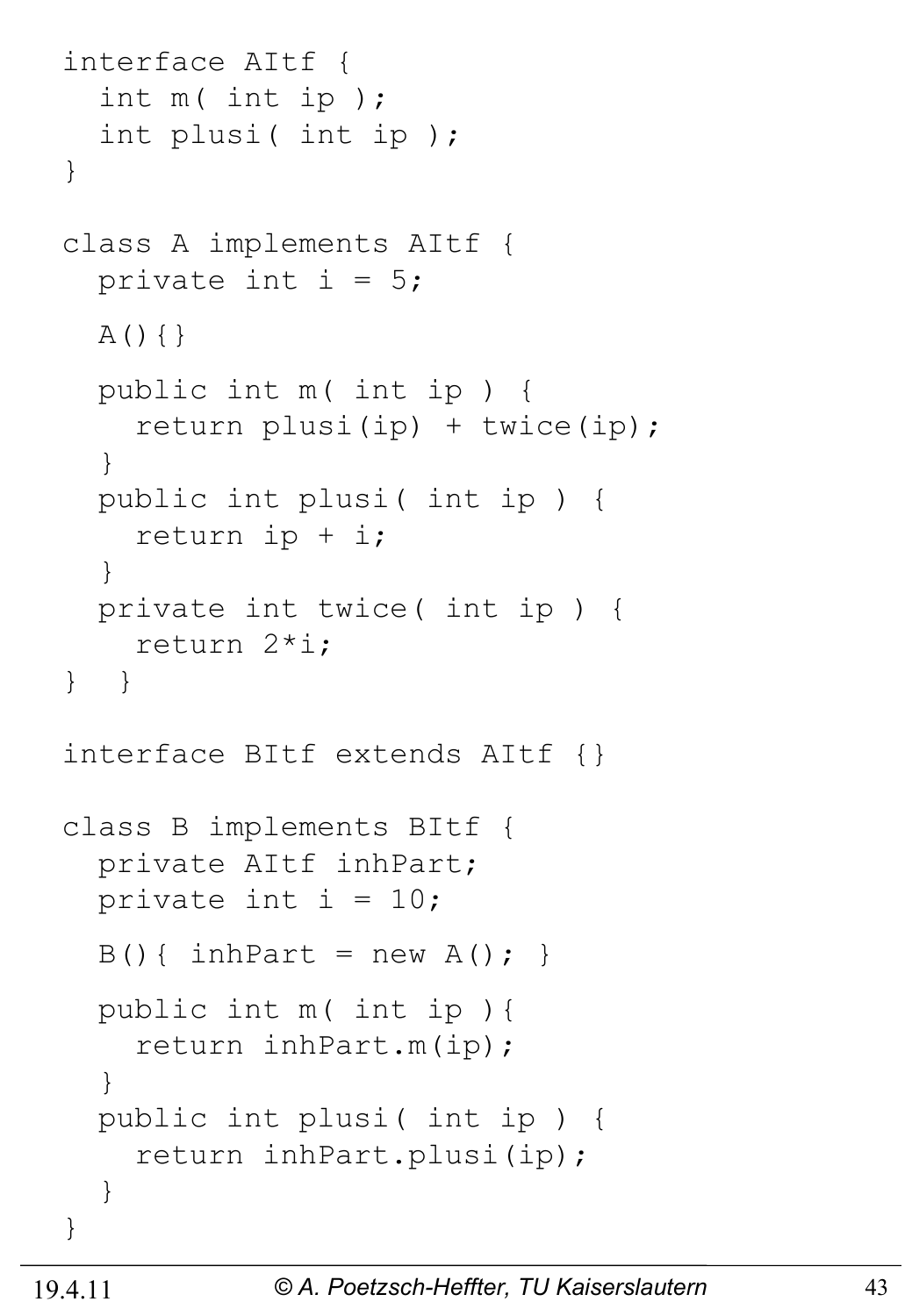#### The restrictions given in the Lemma are necessary:

If used methods are overridden in subclasses, forwarding does not work. Here is a subclass of B that overrides plusi used in m:

```
class A { \dots } // as above
class B extends A { ... } // as above
class C extends B {
  private int i = 20;
  C() { }
   public int plusi( int ip ) {
     return ip + i;
   }
}
public class DelegForwInh {
   public static void main( String[] args ) {
    A a = new B();
     System.out.println(a.m(1));
    a = new C();
    System.out.println(a.m(1));
   }
}
```
#### Transformation yields the following semantically different program: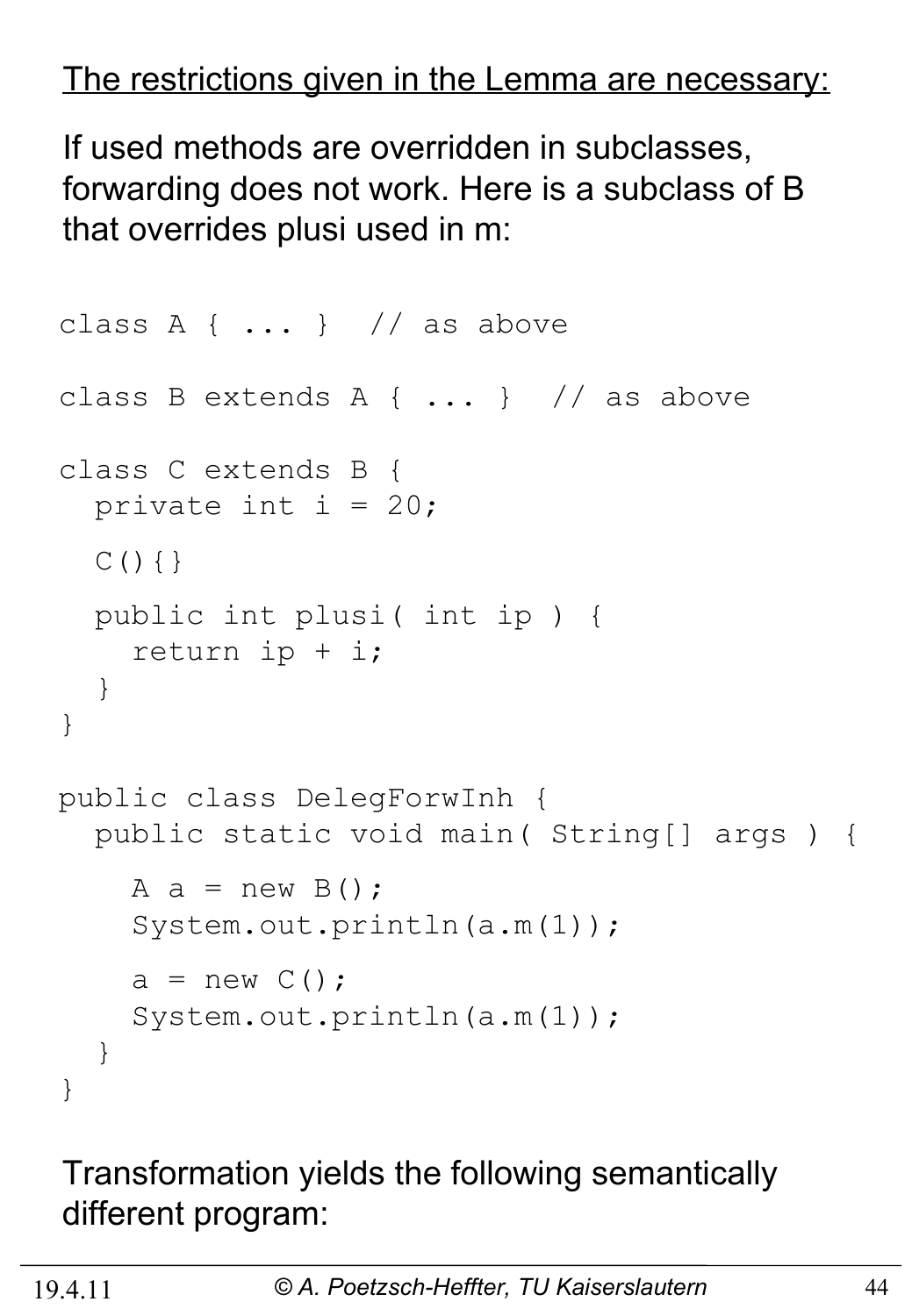```
interface AItf {
   int m( int ip ); 
   int plusi( int ip ); 
}
class A implements AItf { ... } // as above
interface BItf extends AItf {}
class B implements BItf { ... } // as above
interface CItf extends BItf {}
class C implements CItf {
   private BItf inhPart;
  private int i = 20;
  C() { inhPart = new B(); }
   public int m( int ip ){
     return inhPart.m(ip);
   }
   public int plusi( int ip ) {
     return ip + i;
   }
}
public class DelegForwInh1 { 
 ... 
   a = new C();
   System.out.println(a.m(1));
}
```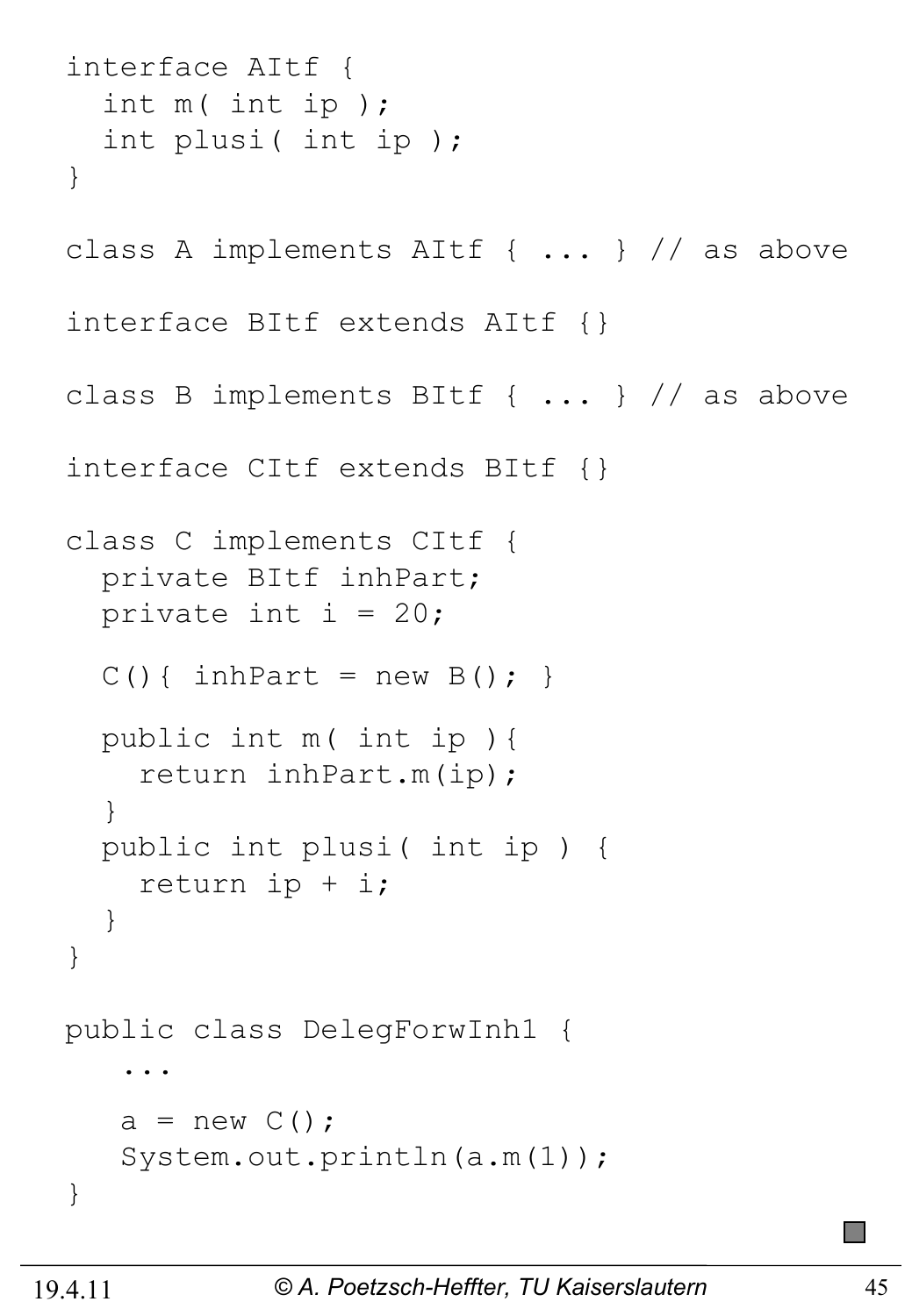To be able to use object composition instead of inheritance, a message passing technique is needed that is more powerful (and complex) than forwarding:

# Explanation: (delegation)

Method passing by *delegation* distinguishes three kinds of method invocations:

- statically bound invocations
- dynamically bound invocations
- *delegating* invocations

To handle delegating invocations, each invocation has an additional implicit parameter orig for the original sender of the message. In dynamically bound invocations orig is used instead of this.

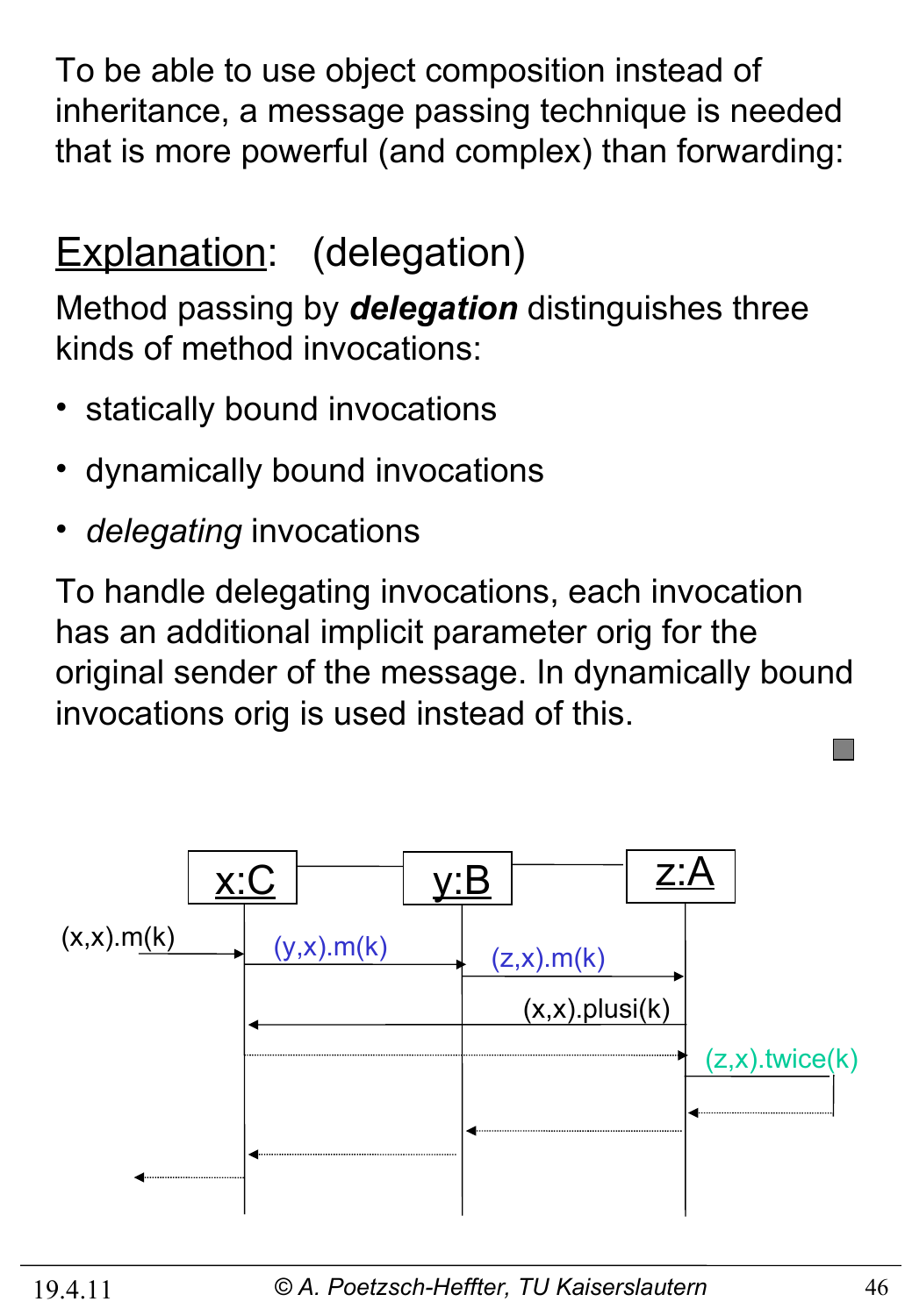# Example: (delegating transformation)

We transform the above example using delegation. As Java does not support a second implicit parameter, we make it explicit.

```
interface AItf {
   int m( AItf orig, int ip ); 
   int plusi( AItf orig, int ip ); 
}
class A implements AItf {
  private int i = 5;
  A() { }
   public int m( AItf orig, int ip ) {
     return orig.plusi(orig,ip) 
             + this.twice(orig,ip);
   }
   public int plusi( AItf orig, int ip ){
     return ip + i;
   }
   private int twice( AItf orig, int ip ){
     return 2*i;
   }
}
```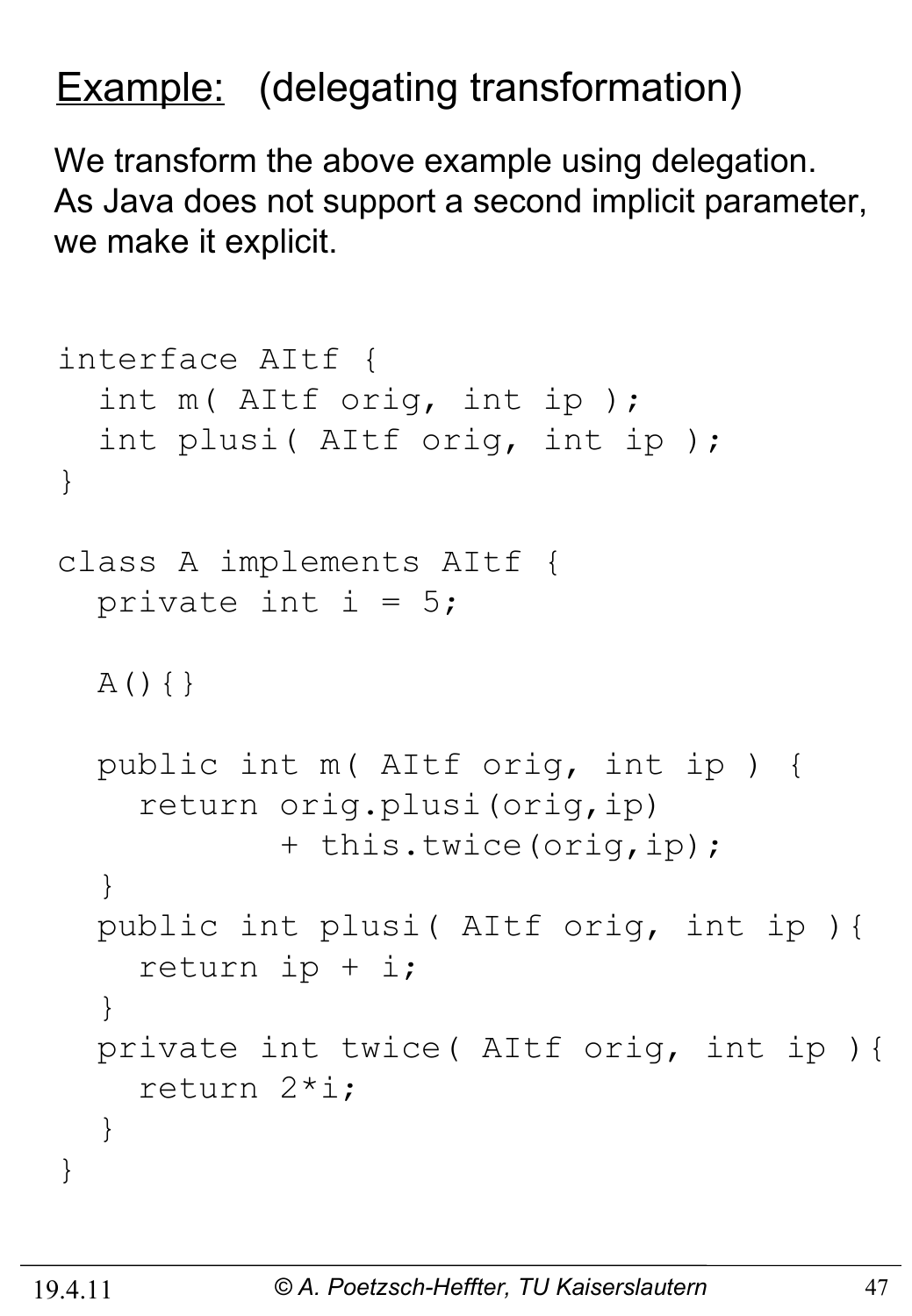interface BItf extends AItf {}

```
class B implements BItf {
   private AItf inhPart;
  private int i = 10;
  B() { inhPart = new A(); }
   public int m( AItf orig, int ip ){
     return inhPart.m(orig,ip);
   } 
   public int plusi( AItf orig, int ip ){
     return inhPart.plusi(orig,ip);
   } 
}
interface CItf extends BItf {}
class C implements CItf {
   private BItf inhPart;
 private int i = 20;
  C() { inhPart = new B() ; }
   public int m( AItf orig, int ip ){
     return inhPart.m(orig,ip);
   }
   public int plusi( AItf orig, int ip ){
     return ip + i;
   }
}
```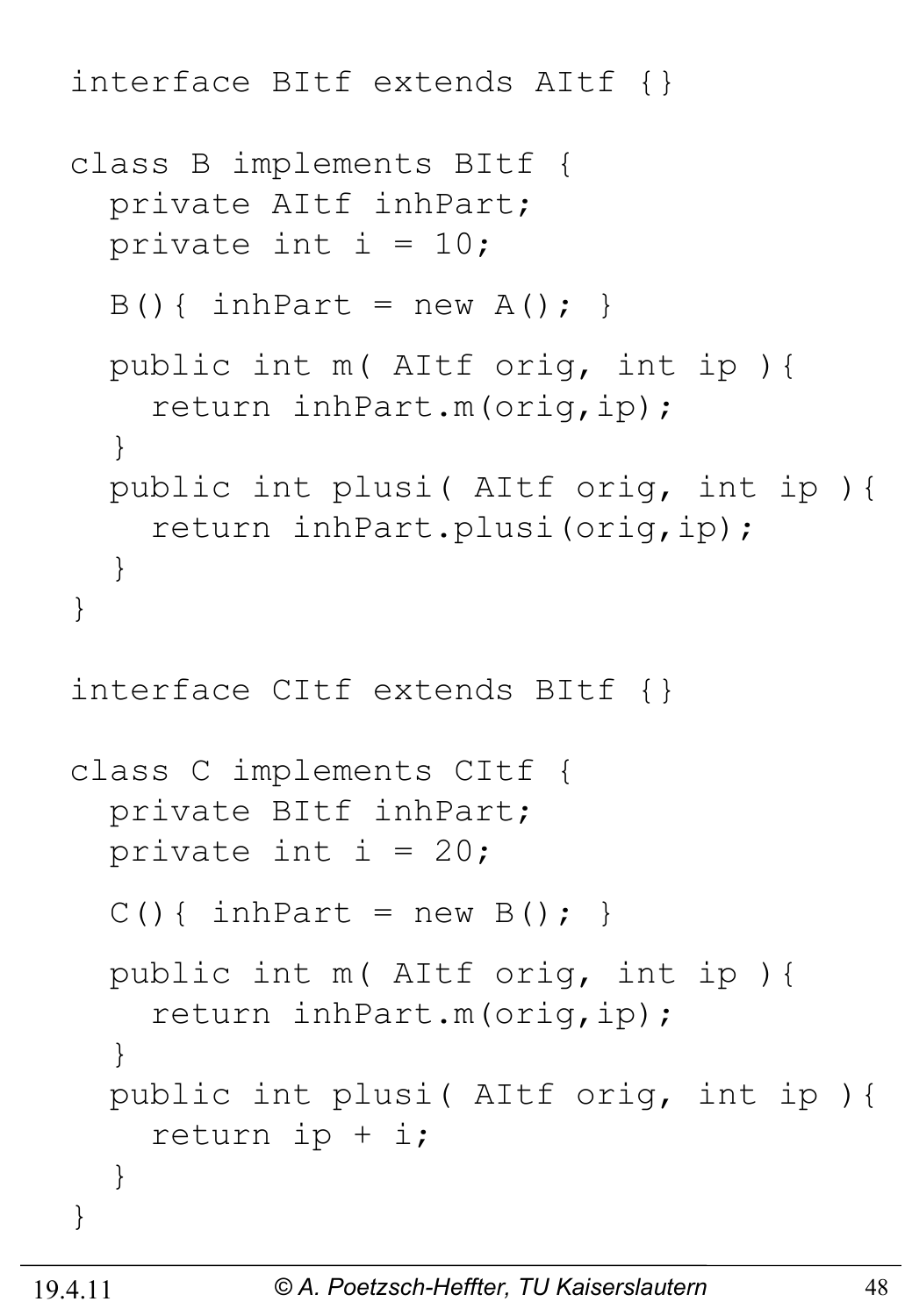```
public class DelegForwInh2 {
   public static void main( String[] s ){
    AItf a = new B();
     System.out.println(a.m(a,1));
    a = new C();
     System.out.println(a.m(a,1));
   }
}
```
#### Remark:

- The explicit formulation of delegation demonstrates as well the often hidden complexity of inheritance.
- Delegation is a general design pattern with different applications. Replacing inheritance by object compo sition and delegation is certainly not the usual application.  $\mathbb{R}^n$

# **2.3 Semantics of OO Languages**

To illustrate semantics definitions for object-oriented languages, we consider a sequential, tiny objectoriented (almost) Java subset (*StoJas*). We define:

- Context-free syntax
- Context conditions
- Static semantics
- Dynamic semantics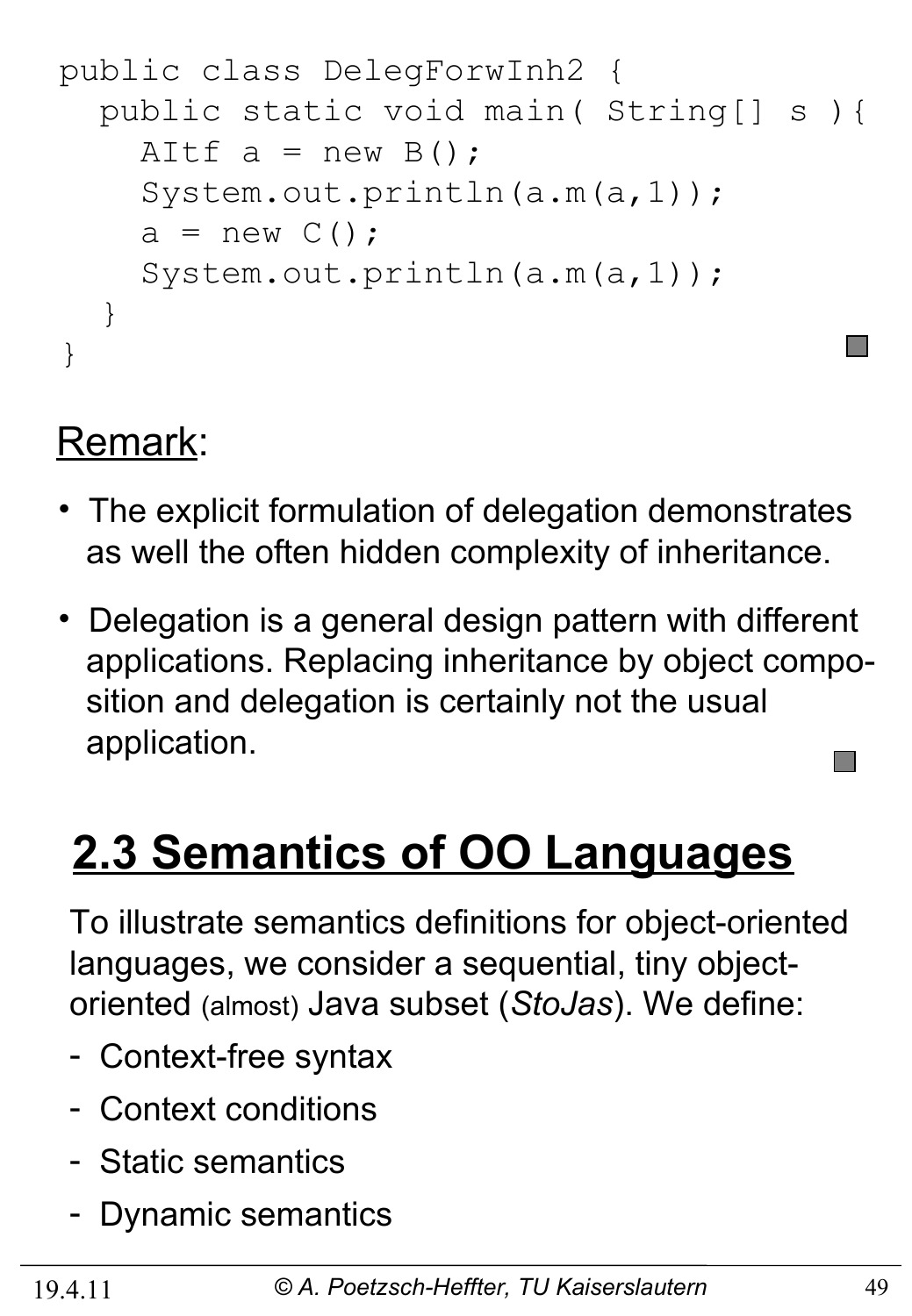# Syntax of *StoJas*:

|                                                         | Program = ClassDecl+                        |  |  |  |
|---------------------------------------------------------|---------------------------------------------|--|--|--|
|                                                         | ClassDecl = class ClassId [extends ClassId] |  |  |  |
|                                                         | { FieldDecl* MethodDecl* }                  |  |  |  |
|                                                         | FieldDecl = TypeId FieldId;                 |  |  |  |
| MethodDecl = TypeId MethodId(TypeId $p$ ) { Statement } |                                             |  |  |  |
|                                                         | Typeld = boolean   int   ClassId            |  |  |  |
|                                                         | Statement = Typeld Varld;                   |  |  |  |
|                                                         | Varld = Varld . Fieldld ;                   |  |  |  |
|                                                         | Varld . FieldId = $Exp$ ;                   |  |  |  |
|                                                         | Varld = (ClassId) Exp;                      |  |  |  |
|                                                         | Varld = $new$ ClassId();                    |  |  |  |
|                                                         | <b>Statement Statement</b>                  |  |  |  |
|                                                         | if(Exp){ Statement }else{ Statement }       |  |  |  |
| while( $Exp$ ){ Statement }                             |                                             |  |  |  |
|                                                         | Varld = Varld . Methodld(Exp);              |  |  |  |
|                                                         | Varld = super.ClassId@MethodId(Exp);        |  |  |  |
| Exp                                                     | Int                                         |  |  |  |
|                                                         | <b>Bool</b>                                 |  |  |  |
|                                                         | null                                        |  |  |  |
|                                                         | Varld                                       |  |  |  |
|                                                         | <b>UnOp Exp</b>                             |  |  |  |
|                                                         | Exp BinOp Exp                               |  |  |  |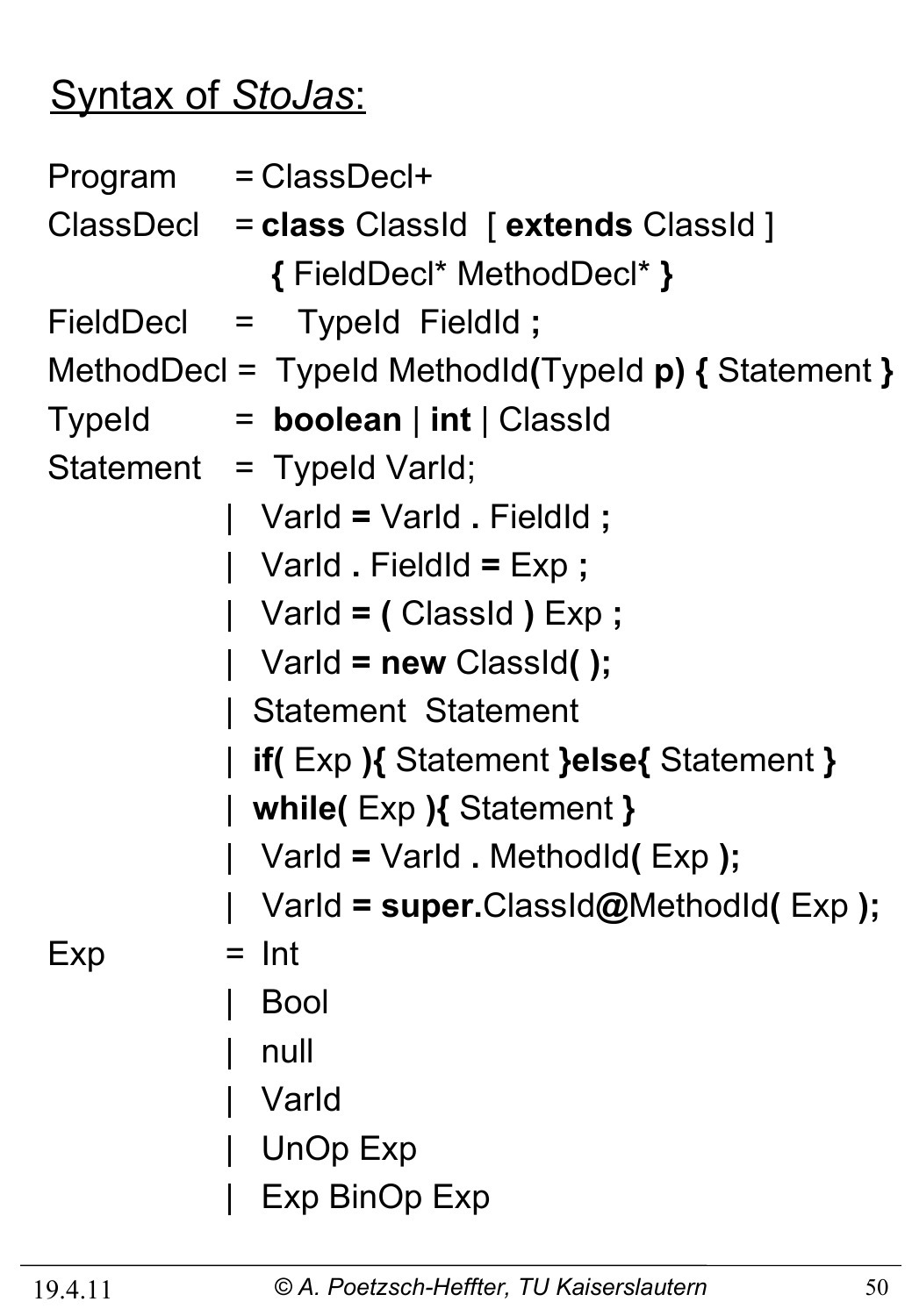ClassId, FieldId, MethodId, VarId are sets of identifiers where VarId contains this.

UnOp and BinOp are suitable operators yielding boolean- or int-values.

A StoJas-program contains a special class Object.

## Context Conditions of *StoJas*:

The context conditions of StoJas are those of Java. In particular, the following type conditions have to hold:

- The type of the right-hand side of an assignment is a subtype of the type of the left-hand side.
- The type of the actual parameter expression is a subtype of the formal parameter type of the method.
- Expressions in conditions are of type **boolean**.

In addition, fields in subclasses must have an identifier different from all inherited fields and programs must satisfy the conditions described by the following example: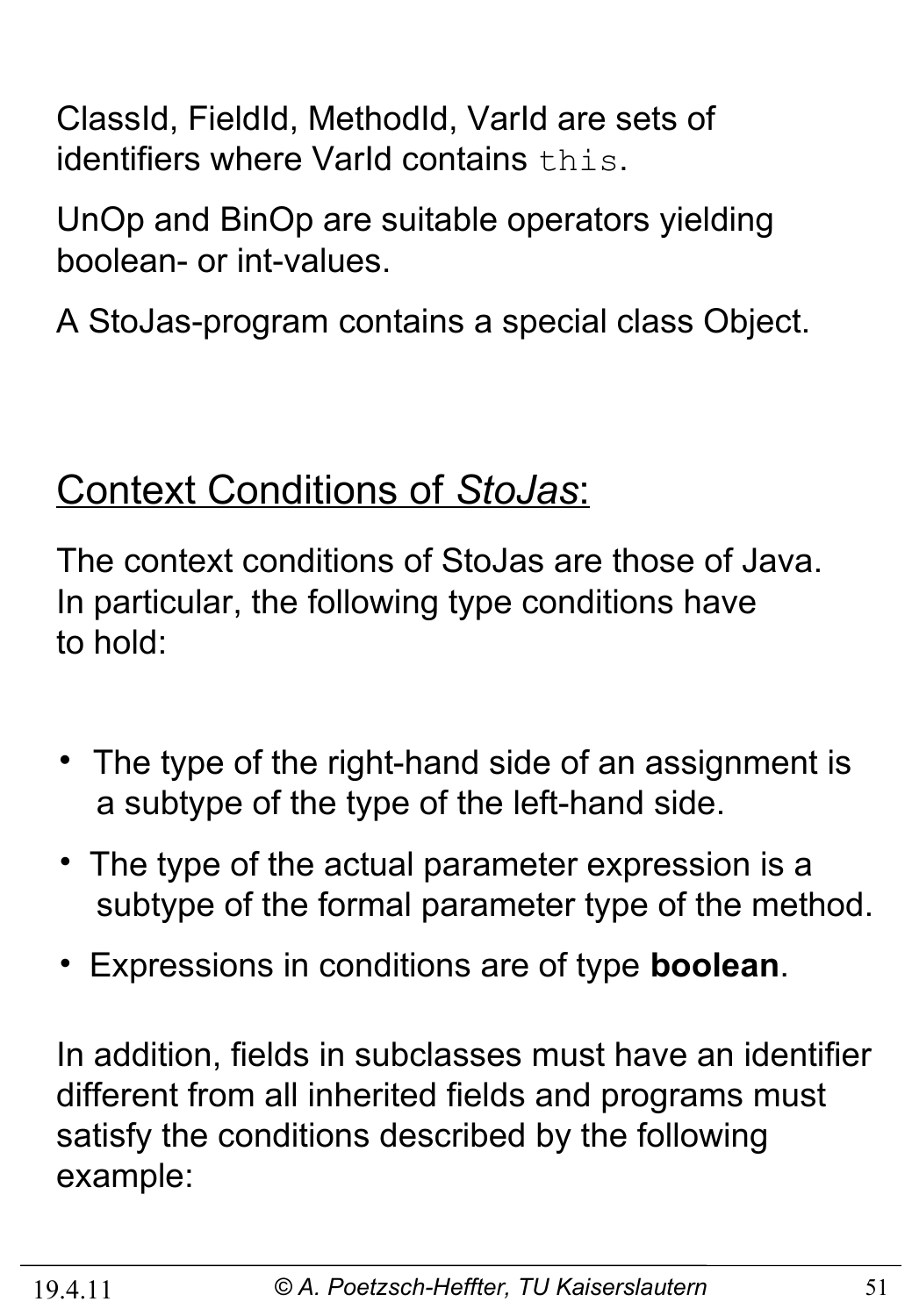# Examples: (StoJas-program)

```
class Object {}
class Main {
   int main( int p ) {
     List l;
    l = new List();
    l = l.addElements(p); }
}
class List {
   int elem;
   List next;
   List addElems( int p ) {
    while(p>0) {
      res = new List();
       res.elem = p;
      res.next = this;
      p = p-1; }
   }
}
```
As illustrated by the example, a StoJas program must have a startup class Main without fields and with a method main.

Each method m has an implicitly declared local variable  $res$  of m's return type. The value of  $res$ is returned on exit from m.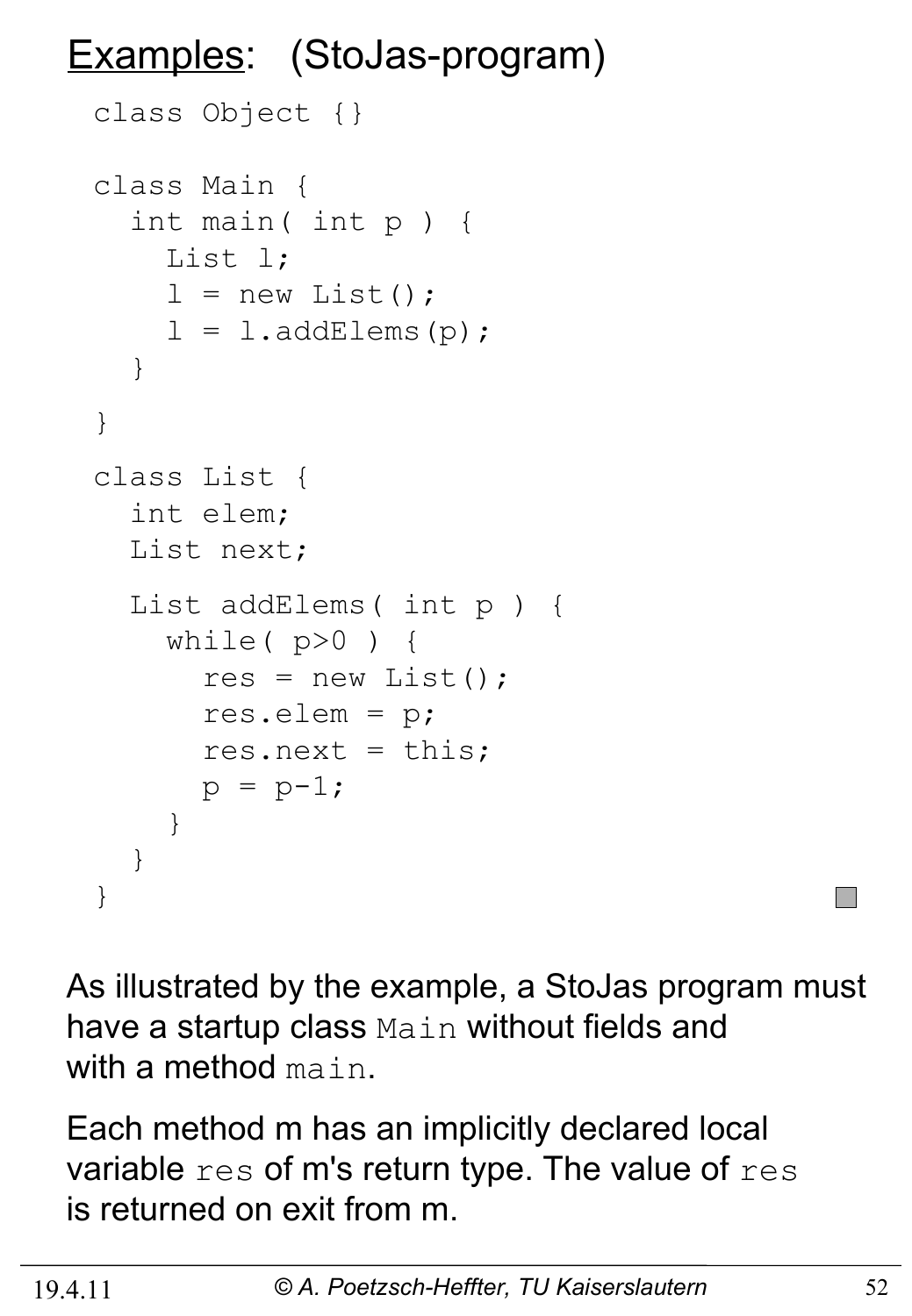# Static semantics of *StoJas*:

The semantics defines how programs are executed (*operational semantics*). For each statement c, it describes how c modifies the current state.

The *static semantics* describes how states look like, that is, the data types and functions to represent states. In addition, it describes needed auxiliary funtions.

| Value = Bool |                      |
|--------------|----------------------|
|              | l Int                |
|              | null                 |
|              | <b>ClassId ObjId</b> |

 $init: TypeId -> Value$  // initial value of a type

The set of instance variables and methods:

InstVar =  $\{  \mid f \text{ is a field of class } c, o \text{ an Obild } \}$ Method =  $\{ c@m \mid m \text{ is a method declared in class } c \}$ 

rtyp : Method -> TypeId // return type of method body : Method -> Statement // body of a method . : Value x FieldId -> InstVar  $v f = if y = (c, o)$  and f is a valid field in c

$$
v_{1} = u v - (c, o)
$$
 and 
$$
v_{2} = u v - (c, o)
$$
 then 
$$
\langle c, o, f \rangle
$$
else undefined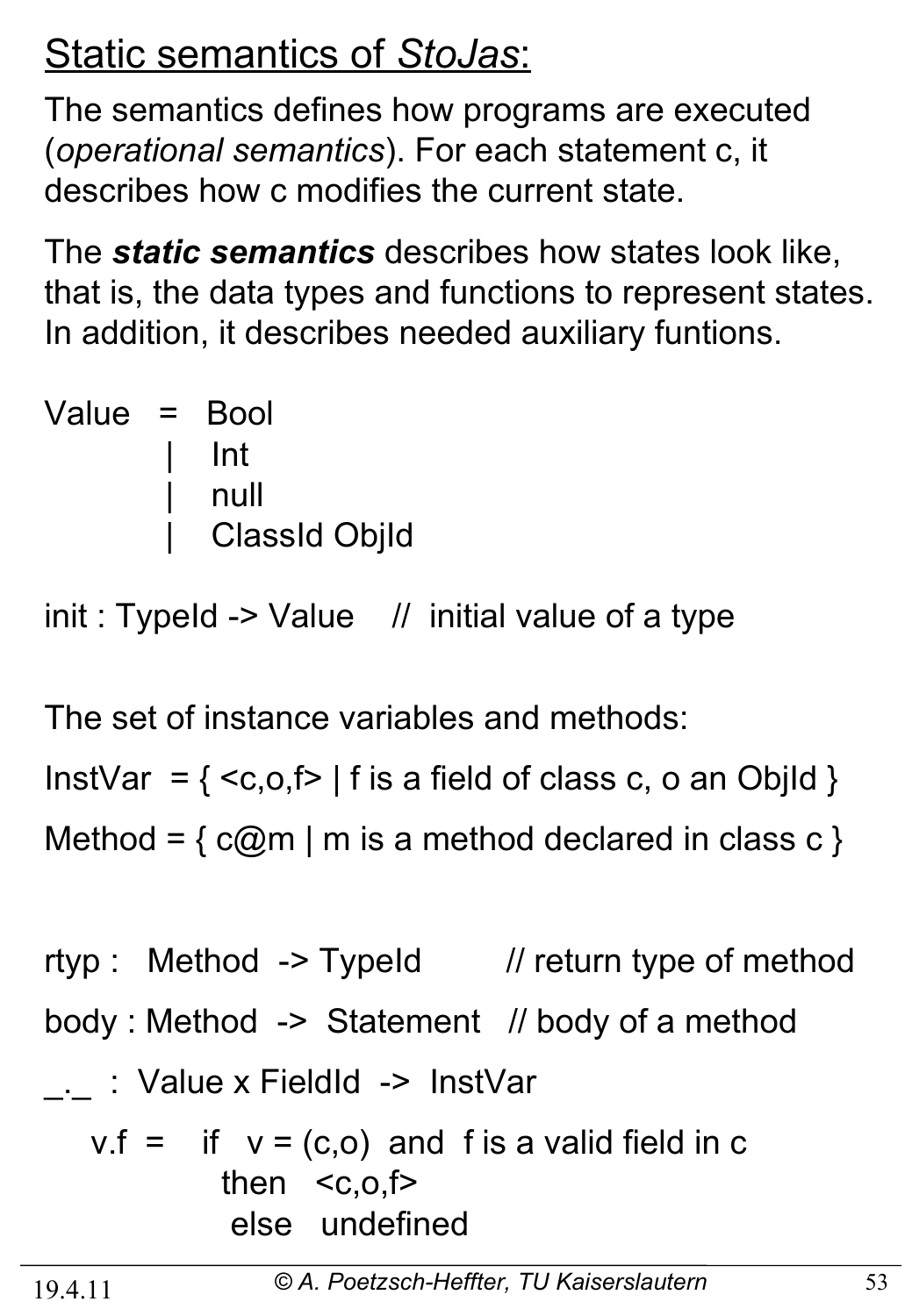Stores/Heaps:

The heap of objects/object store is modelled by an abstract datatype with sort Store and operations:

| write: Store x InstVar x Value | $\rightarrow$ Store |
|--------------------------------|---------------------|
| read: Store x InstVar          | $\rightarrow$ Value |
| : Store x ClassId<br>new       | $\rightarrow$ Value |
| alloc : Store x ClassId        | $\rightarrow$ Store |
| isAllocated: Store x Value     | $\rightarrow$ Bool  |

The properties of Store can be specified by axioms. Examples:

 $iv1 \neq iv2 \implies \text{read}(\text{write}(st,iv1,x), iv2) = \text{read}(st,iv2)$ read( write(st,iv,x), iv) =  $x$ read( alloc(st, T),  $iv$ ) = read( st,  $iv$ )

States:

A state provides

- the values of variables and parameters (stack)
- the states of the objects (heap)

We model states as functions:

State =  $($  Varld U  $\{\$\}$  ) -->  $($  Value U Store  $)$ such that  $S(x)$  is a store iff  $x=\$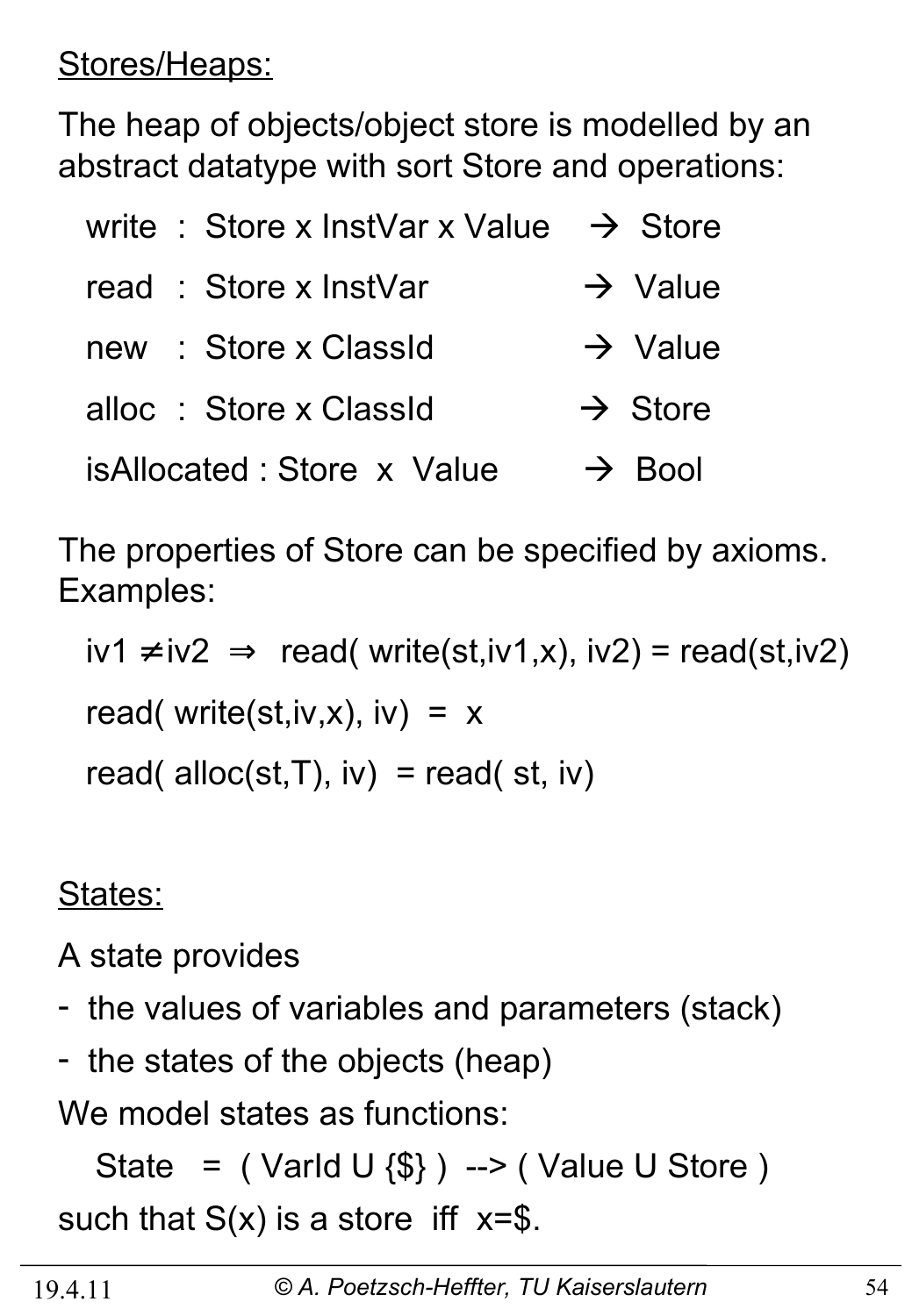Notation: If S is a state, x,y are variables, v is a value, and e is an expression, we write:

- $S(x)$  to read the value of x in S,
- S(\$) to denote the current store,
- $S[x := v]$  to update S at x by v

The evaluation of an expression e in state S is denoted by  $S(e)$ , in particular,  $S(x+y) = S(x) + S(y)$ .

Furthermore, we define/assume:

 $Type = TypeId$  | NullT

 $\leq$  : Type x Type

 $S \leq T \Leftrightarrow$  ( S is NullT and T is a ClassId )

 or ( S and T are ClassIds and S is a subclass of T )

stype: Exp x StmtOcc  $\rightarrow$  Type

// denotes the type of an expression in a statement

ftype: FieldId x ClassId  $\rightarrow$  Type

 $ftype(f, C) =$  if f is a valid field in C then range type of f else undefined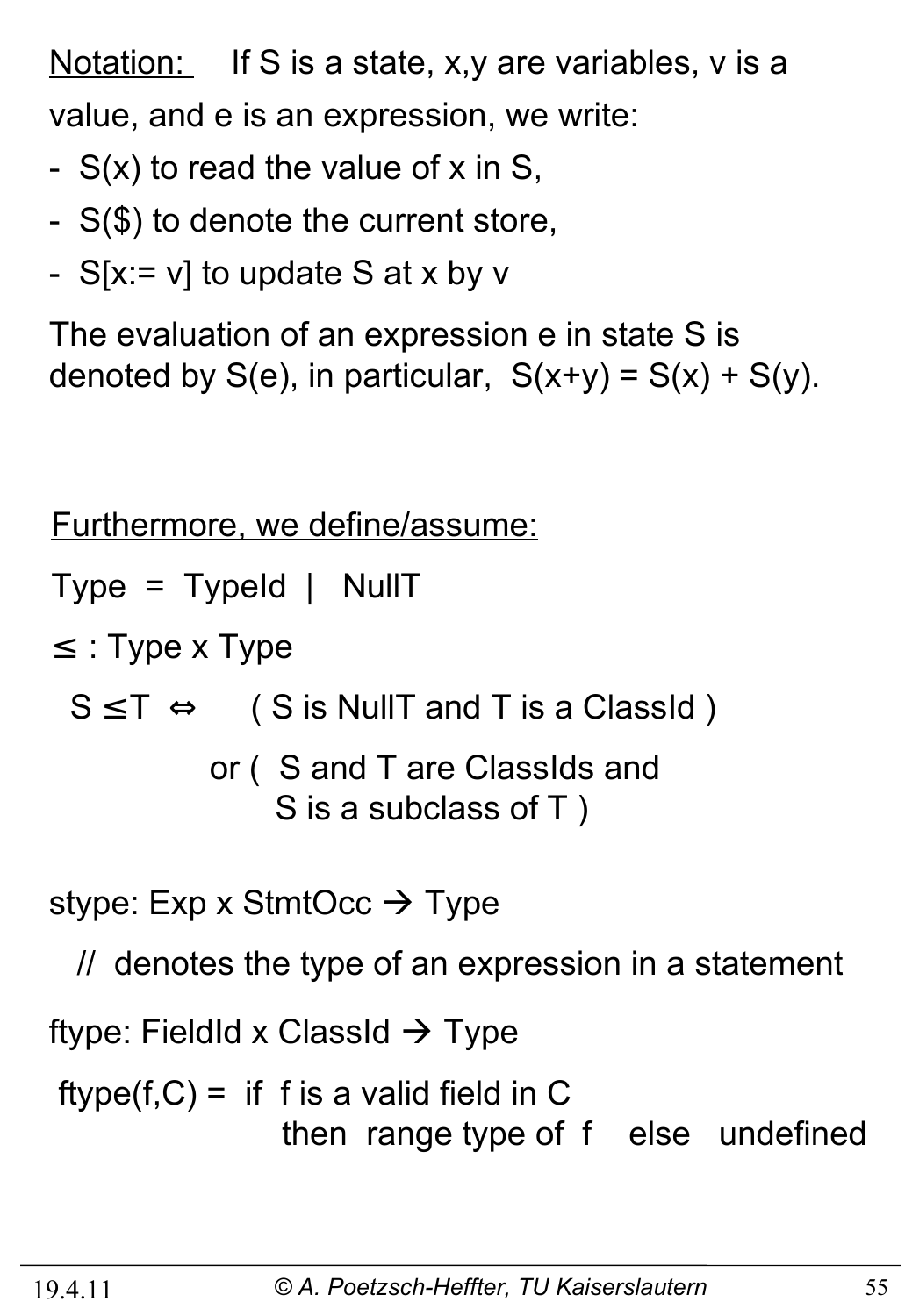Notice:

D is a subclass of C and f is a valid field in  $\mathcal{C}$  $==$  ftype(f,D) = ftype(f,C)

```
vis: StmtOcc \rightarrow Pow(VarId)
   vis(STM) \subseteq Varld denotes the visible variables
                         in STM
```
- impl: MethodId x ClassId  $\rightarrow$  Method
- $impl(m, C) =$  if m is valid method in C then  $B@m$  where  $B = C$  or B is the nearest superclass with a declaration for m else undefined

Notice:

If impl(m,C) is defined and D is a subclass of C then impl(m,D) is defined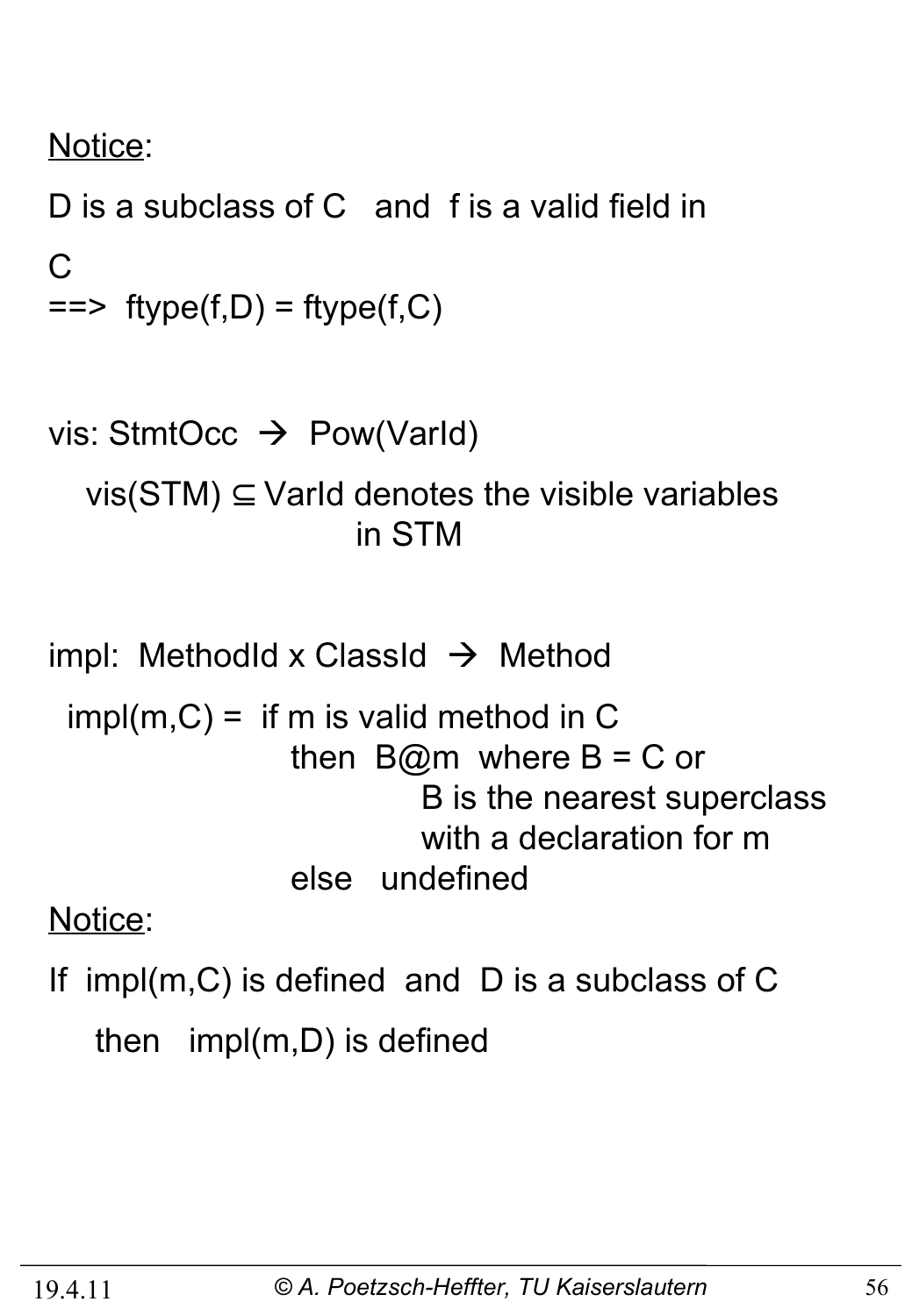| type : Value $\rightarrow$ Type |             |                         |
|---------------------------------|-------------|-------------------------|
| type(v)                         | $=$ boolean | if v is a bool value    |
| type(v)                         | $=$ int     | if $\vee$ is an integer |
| type( null)                     | $=$ NullT   |                         |
| type $(C, o)$ )                 | $= C$       |                         |

# Definition: (well-typed state)

Let

- STM be a statement of a *StoJas*-program P,
- SV: VarId  $\rightarrow$  Value be a variable state, and
- OS: Store be an object store for P.

SV is *well-typed* w.r.t. STM iff for all x in vis(STM):

 $type(SV(x)) \leq style(x,STM)$ 

OS is **well-typed** iff for all <c,o,f> in InstVar:

type( $read(OS, )$ )  $\leq$  ftype( $f,c$ )

A state S = (SV,OS) is *well-typed* w.r.t. STM iff SV is well-typed w.r.t. STM and OS is well-typed.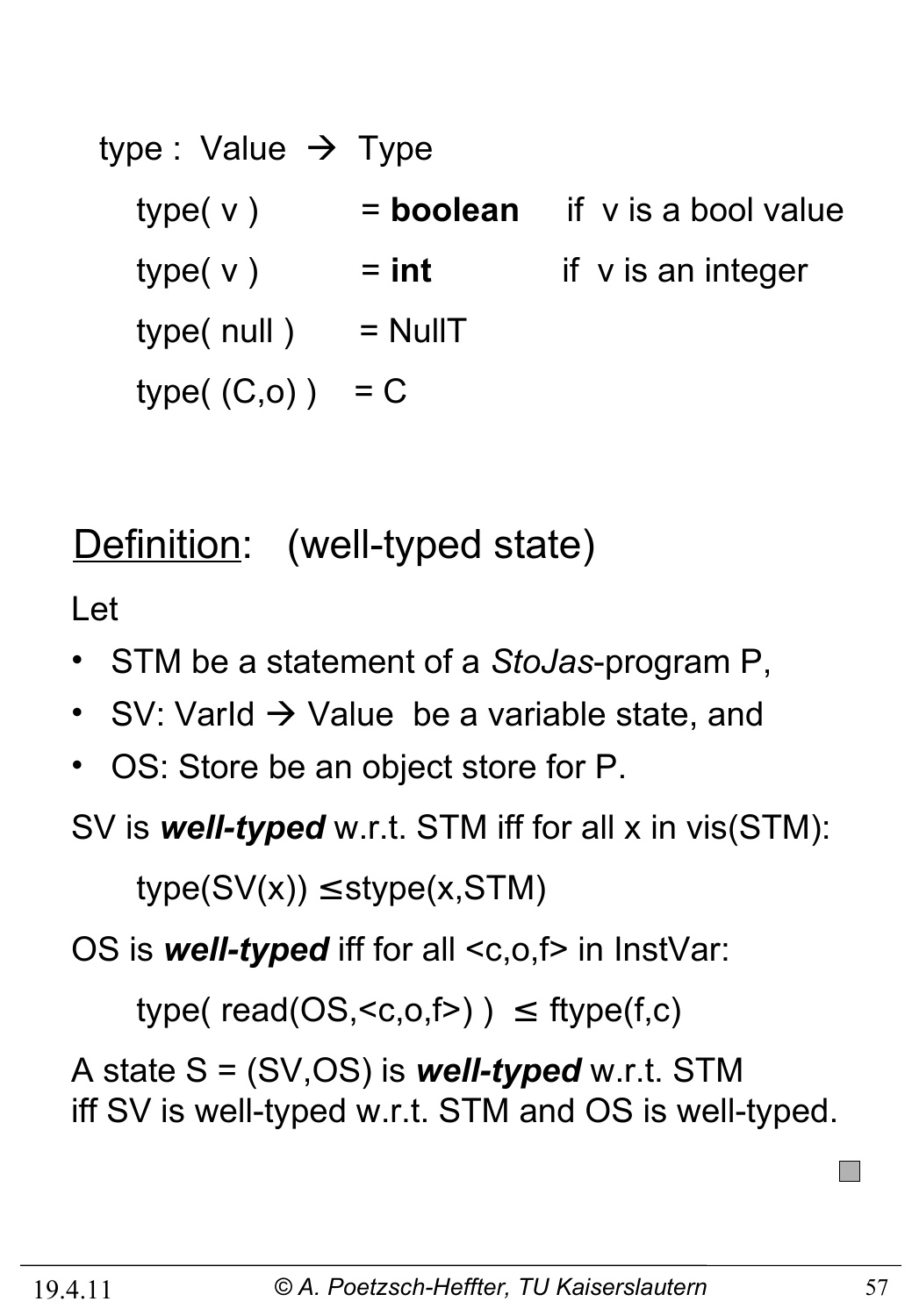Lemma: (well-typed expression evaluation) If S is a well-typed state w.r.t. STM and e is a well-typed expression occurring in STM, then  $type(S(e)) \leq stype(e,STM)$ 

Proof:

(as exercise)

#### Dynamic semantics of *StoJas*:

We describe the semantics by a predicate (*judgement*) of the form

 $S:$ *stmt*  $\rightarrow$  SQ

that expresses the fact that execution of *stmt* starting in state S terminates in state SQ.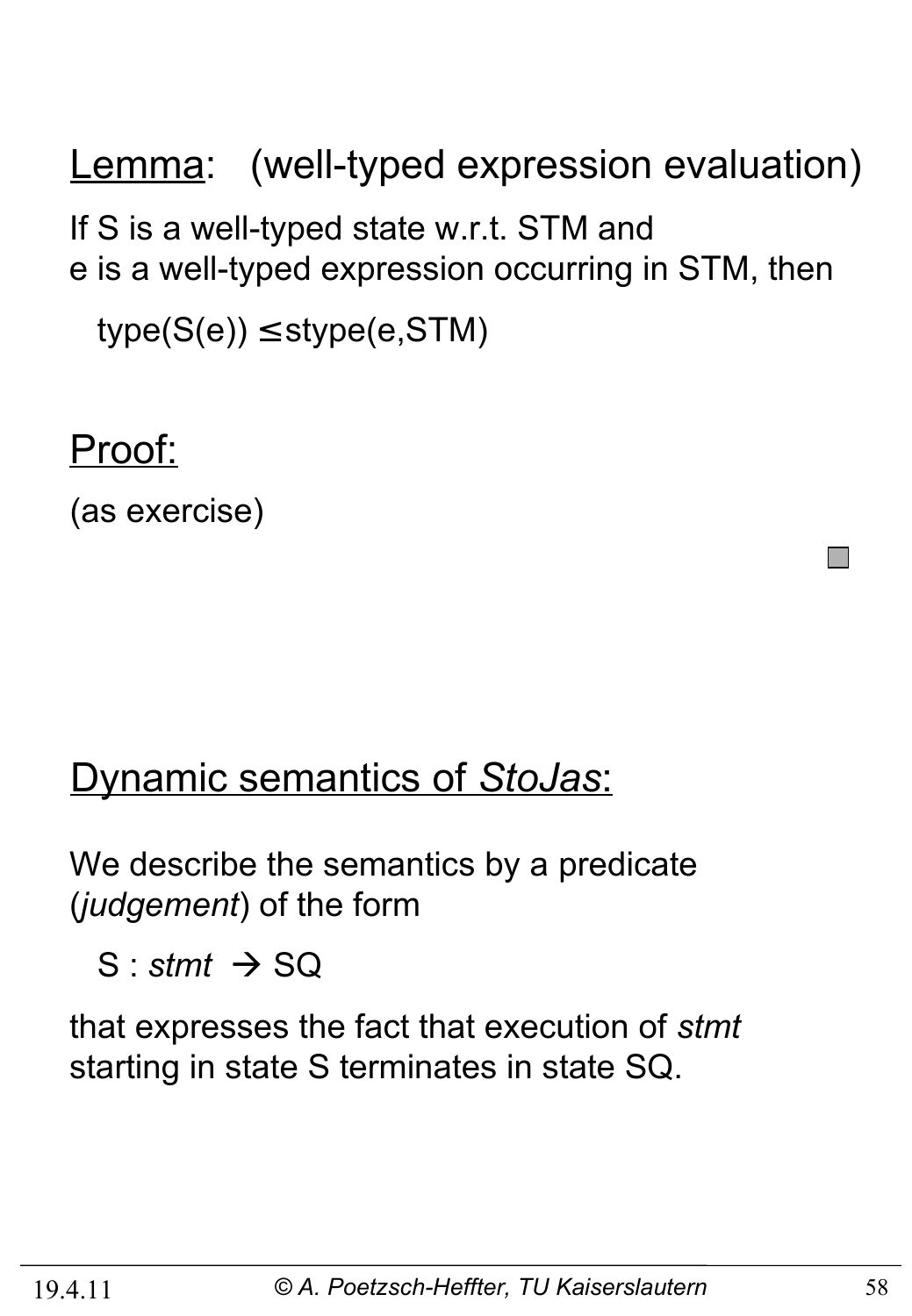Here are the rules for *StoJas*:

 $S(y) \neq null$ S: x=y.a;  $\rightarrow$  S[ x:=read(S(\$),S(y).a)]  $S(x) \neq null$ S:  $x.a = e$ ;  $\rightarrow$  S[ $\frac{\$:=\{w\}}{s}$  \sumit = (\fareb>, \sumidseq \sumidseq \sumidseq \sumidseq \sumidseq \sumidseq \sumidseq \sumidseq \sumidseq \sumidseq \sumidseq \sumidseq \sumidseq \sumidseq \sumidseq \sumidseq \sumidse  $type(S(e)) \leq C$ 

S:  $x=(C) e; \rightarrow S[x:=S(e)]$ 

S: x=new T();  $\rightarrow$  S[ x:=new(S(\$),T), \$:=alloc(S(\$),T) ]

S:  $s1 \rightarrow SQ$ , SQ:  $s2 \rightarrow SR$ S: s1 s2  $\rightarrow$  SR

 $S(e)$  = true, S: s1  $\rightarrow$  SQ

S: if(e) $\{s1\}$ else $\{s2\}$   $\rightarrow$  SQ

 $S(e)$  = false,  $S: s2 \rightarrow SQ$ 

S: if(e) $\{s1\}$ else $\{s2\} \rightarrow SQ$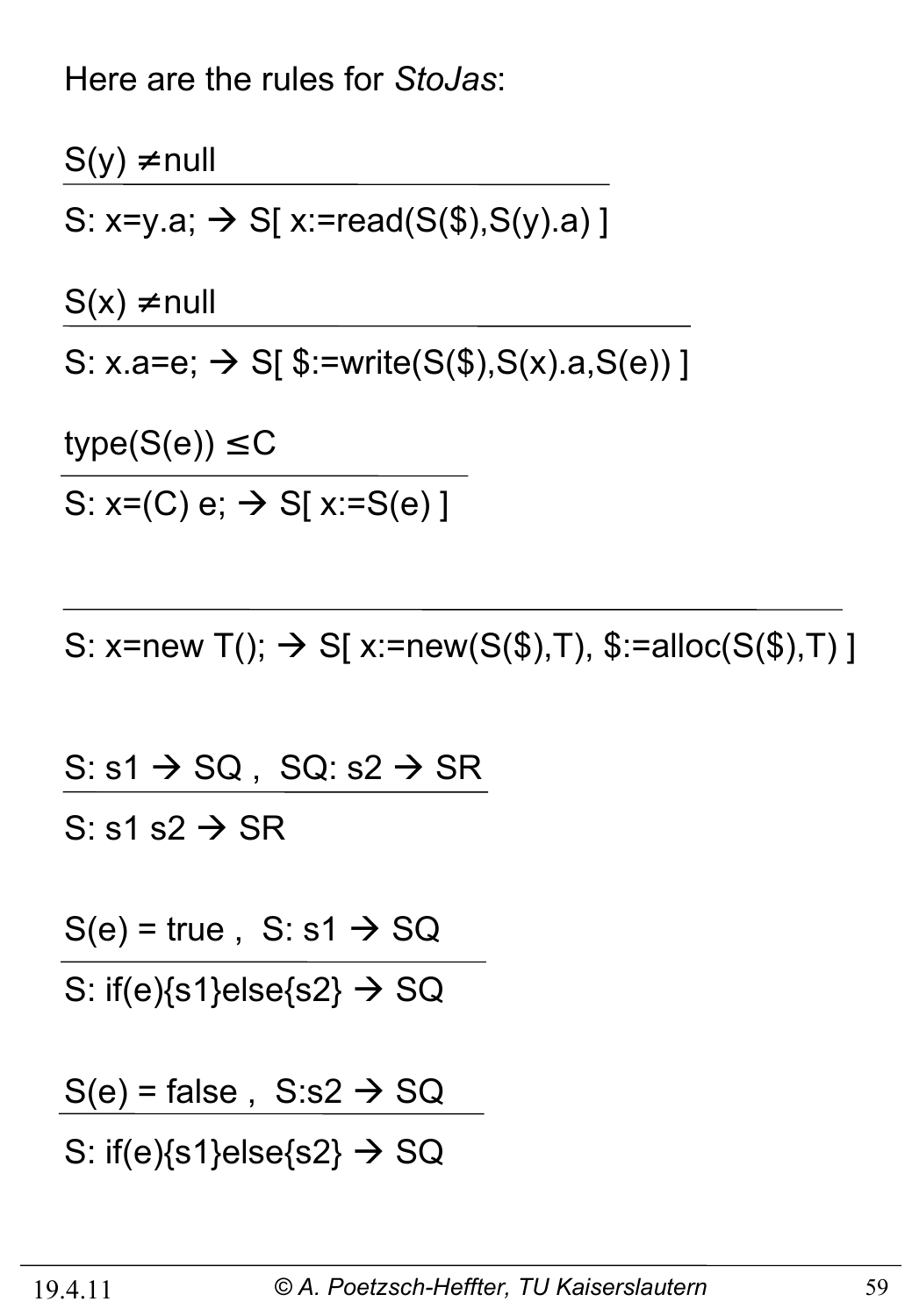S(e)=false

S: while(e) $\{s\} \rightarrow S$ 

 $S(e)$ =true, S:s  $\rightarrow$  SQ, SQ:while(e){ s }  $\rightarrow$  SR S: while(e) $\{s\} \rightarrow SR$ 

S:  $T x$ ;  $\rightarrow$  S[x:=init(T)]

 $S(y) \neq null$ , MY = impl( type( $S(y)$ ), m),  $S[this:=S(y), p:=S(e), res:=init(rtyp(MY))]:body(MY) \rightarrow SQ$ S:  $x = y.m(e)$ ;  $\rightarrow$  S[  $x:=SQ(res)$ ,  $\S := SQ(\$)$ ]

 $S[p:=S(e), res:=init(rtyp(C@m))]$ : body(C@m)  $\rightarrow$  SQ S:  $x = super.C@m(e); \rightarrow S[x:=SQ(res), $:=SQ($)]$ 

"Execution" starts in the initial state S0 and executes:

output = mainobj. main( input );

where

- S0 is well-typed
- S0(input) is the input parameter
- type(S0(mainobj)) = Main
- isAllocated( $SO($ \$), S0(mainobj)) = true